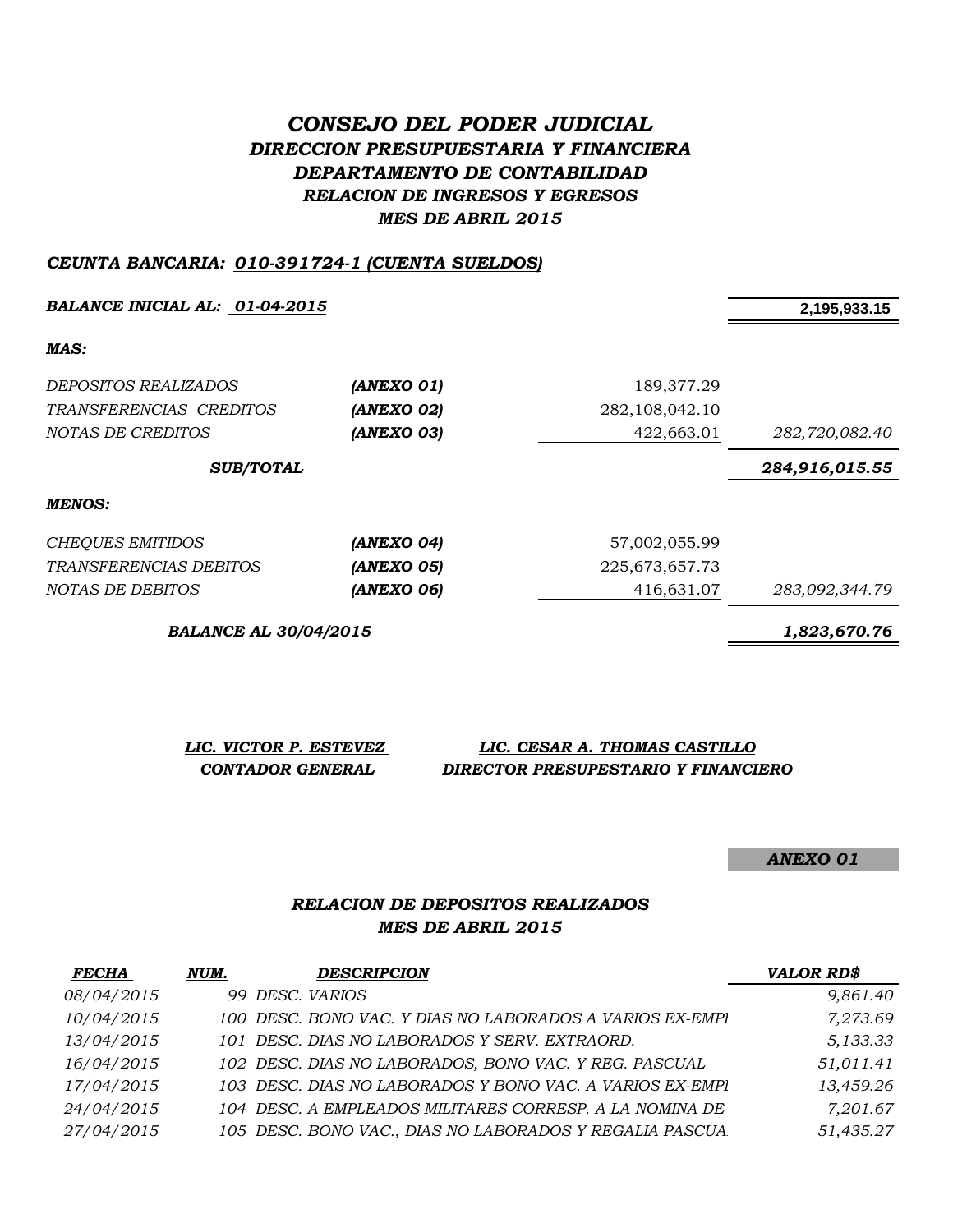*189,377.29*

#### *ANEXO 02*

# *RELACION DE TRANSFERENCIAS CREDITOS MES DE ABRIL 2015*

| <b>FECHA</b>      | NUM. | <b>DESCRIPCION</b>                                     | VALOR RD\$     |
|-------------------|------|--------------------------------------------------------|----------------|
| <i>08/04/2015</i> |      | 35 PAGO DE REEMBOLSO DE SUELDOS PAGADOS POR EL CPJ A   | 337,100.26     |
| <i>20/04/2015</i> |      | 36 TRANSF. DE FONDO DE LA CTA. OPER. P/AYU             | 281,753,191.84 |
| 29/04/2015        |      | 37 PAGO DE REEMBOLSO DE GASTOS ALIMENTICIOS Y DIETAS F | 17,750.00      |
|                   |      | TOTAL RD\$                                             | 282,108,042.10 |
|                   |      |                                                        |                |

*ANEXO 03*

# *RELACION NOTAS DE CREDITOS MES DE ABRIL 2015*

| <b>FECHA</b> | NUM. | <b>DESCRIPCION</b>                                     | <b>VALOR RD\$</b> |
|--------------|------|--------------------------------------------------------|-------------------|
| 22/04/2015   |      | 311 REINTEGRO CHO73879                                 | 4,000.00          |
| 29/04/2015   |      | 312 REINTEGRO CHQ64881                                 | 7,500.00          |
| 29/04/2015   |      | 313 REINTEGRO CHQ65955                                 | 6,516.67          |
| 29/04/2015   |      | 314 REINTEGRO CHQ71643                                 | 1,500.00          |
| 29/04/2015   |      | 315 REINTEGRO CHO71666                                 | 3,500.00          |
| 29/04/2015   |      | 316 REINTEGRO CHQ73061                                 | 3,500.00          |
| 29/04/2015   |      | 317 REINTEGRO CHQ74198                                 | 1,500.00          |
| 29/04/2015   |      | 318 REINTEGRO CHO75560                                 | 1,500.00          |
| 29/04/2015   |      | 319 REINTEGRO CHO75584                                 | 3,500.00          |
| 30/04/2015   |      | 320 DEVOL. PAGO INDEBIDO A EMPLEADA MAYRA FROMETA.     | 16,809.00         |
| 30/04/2015   |      | 321 CARGO POR RETENCION DE PAGO EN LA NOMINA ELECTRON  | 319,870.05        |
| 30/04/2015   |      | 322 CARGO POR RETENCION EN LA NOMINA DEL BONO VACACIOI | 24,050.00         |
| 30/04/2015   |      | 323 CARGO POR CUENTA RESTRINGIDA.                      | 11,044.25         |
| 30/04/2015   |      | 324 CARGO PARA REINTEGRAR CHO.65717, PAGADO POR LA CUE | 17,873.04         |
|              |      | <b>TOTAL RD\$</b>                                      | 422,663.01        |

*ANEXO 04*

## *RELACION DE CHEQUES EMITIDOS MES DE ABRIL 2015*

| <b>FECHA</b> | NUM. | <b>BENEFICIARIO</b>    | <b>VALOR RD\$</b> |
|--------------|------|------------------------|-------------------|
| 07/04/2015   |      | 74417 JORGE R. MONTERO | 81.77             |

#### *FECHA NUM. BENEFICIARIO VALOR RD\$*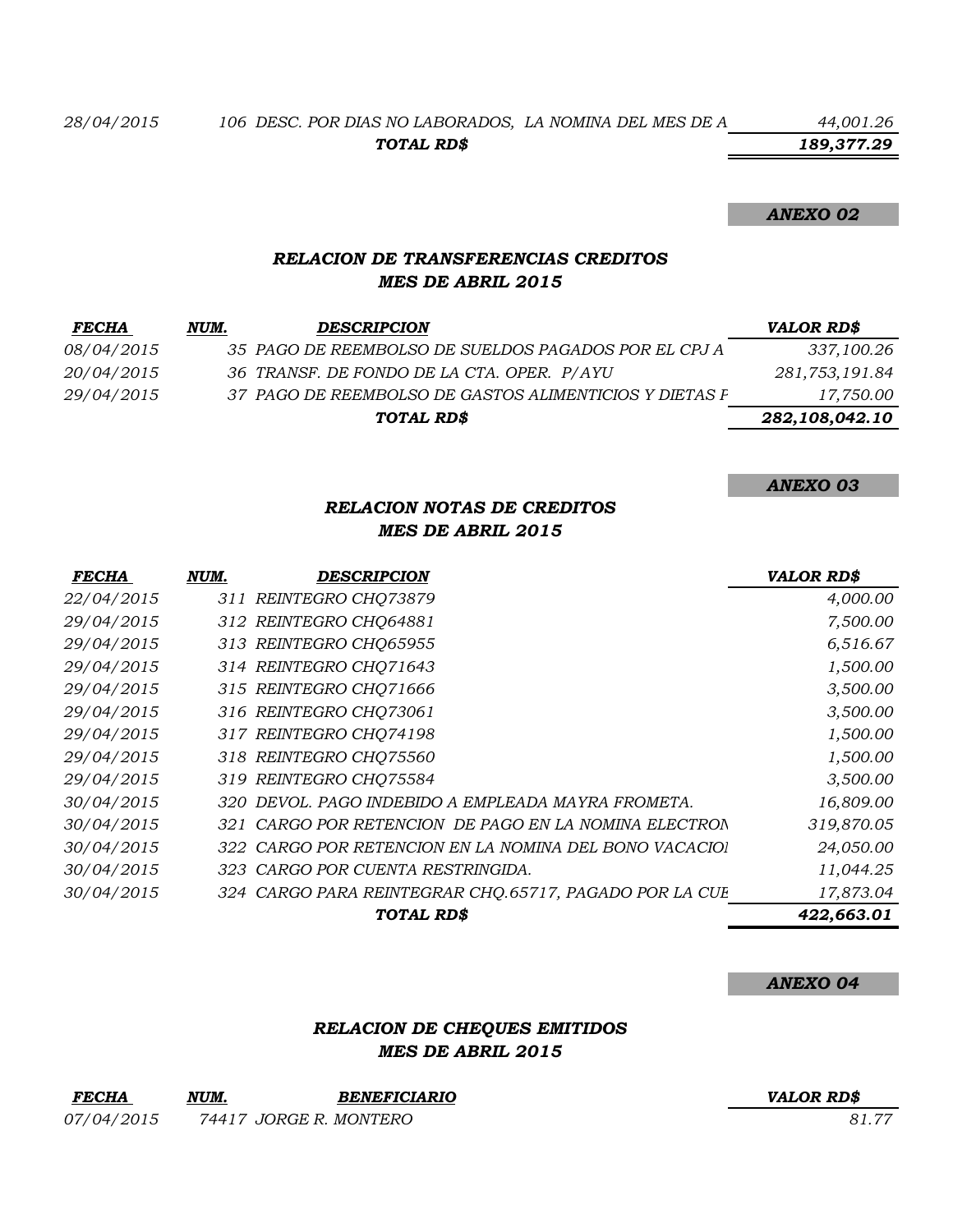| 07/04/2015 | 74418 COOPNASEJU                        | 157,364.77 |
|------------|-----------------------------------------|------------|
| 07/04/2015 | 74419 CONSEJO DEL PODER JUDICIAL        | 9,861.40   |
| 07/04/2015 | 74420 CONSEJO DEL PODER JUDICIAL        | 6,060.00   |
| 08/04/2015 | 74421 PROVIDENCIA E. MONTAS DE DURAN    | 10,000.00  |
| 09/04/2015 | 74422 DOMINGA E. CONTRERAS FELIZ        | 3,833.17   |
| 09/04/2015 | 74423 FIOR DALIZA BAEZ CUEVAS           | 23,698.67  |
| 09/04/2015 | 74424 DANTE S. GOMEZ HEREDIA            | 8,127.78   |
| 09/04/2015 | 74425 PATRIA A. FOURNIER TAVAREZ        | 3,600.00   |
| 09/04/2015 | 74426 ROSA E. PERALTA BLANCO            | 16,274.45  |
| 09/04/2015 | 74427 MILADY ALT. MOJICA DE ARACHE      | 20,867.66  |
| 09/04/2015 | 74428 DAVID MONTAS HERMON               | 19,833.33  |
| 09/04/2015 | 74429 CONSEJO DEL PODER JUDICIAL        | 7,273.69   |
| 09/04/2015 | 74430 CONSEJO DEL PODER JUDICIAL        | 583.33     |
| 10/04/2015 | 74431 CHEQUE NULO                       |            |
| 10/04/2015 | 74432 2DO. TTE. JORGE ALT. MARINEZ NINA | 866.67     |
| 10/04/2015 | 74433 CONSEJO DEL PODER JUDICIAL        | 600.00     |
| 10/04/2015 | 74434 CONSEJO DEL PODER JUDICIAL        | 4,533.33   |
| 10/04/2015 | 74435 COLECTOR DE IMPUESTOS INTERNOS    | 1,994.14   |
| 16/04/2015 | 74436 MAYRA J. DE LA CRUZ LORA          | 165,726.00 |
| 16/04/2015 | 74437 JOSE YSMAEL REYES RIVAS           | 691.94     |
| 16/04/2015 | 74438 CONSEJO DEL PODER JUDICIAL        | 3,998.06   |
| 16/04/2015 | 74439 CONSEJO DEL PODER JUDICIAL        | 1,750.00   |
| 16/04/2015 | 74440 CONSEJO DEL PODER JUDICIAL        | 9,461.20   |
| 16/04/2015 | 74441 CONSEJO DEL PODER JUDICIAL        | 1,388.85   |
| 20/04/2015 | 74442 MARIANO GERMAN MEJIA              | 299,706.05 |
| 20/04/2015 | 74443 MINERVA A. COCCO SUBERO           | 80,744.89  |
| 20/04/2015 | 74444 VICTOR J. CASTELLANOS ESTRELLA    | 250,877.88 |
| 20/04/2015 | 74445 JOSE A. CRUCETA ALMANZAR          | 280,464.02 |
| 20/04/2015 | 74446 FRANCISCO ANT. JEREZ MENA         | 279,386.27 |
| 20/04/2015 | 74447 EDGARDO HERNANDEZ MEJIA           | 260,889.02 |
| 20/04/2015 | 74448 SARA I. HENRIQUEZ MARIN           | 232,960.41 |
| 20/04/2015 | 74449 ROBERT C. PLACENCIA ALVAREZ       | 280,989.02 |
| 20/04/2015 | 74450 DULCE M. RODRIGUEZ BLANCO         | 280,989.02 |
| 20/04/2015 | 74451 FLABIS M. SANCHEZ CARRASCO        | 64,492.65  |
| 20/04/2015 | 74452 ARIEL A. VOLQUEZ MATOS            | 9,365.21   |
| 20/04/2015 | 74453 GLORIA A. QUERO CABRERA           | 8,667.32   |
| 20/04/2015 | 74454 NORA A. SOSA MARTINEZ             | 7,363.48   |
| 20/04/2015 | 74455 SONIA CORADIN                     | 6,018.18   |
| 20/04/2015 | 74456 CARLOS FLORES DE JESUS            | 19,903.10  |
| 20/04/2015 | 74457 LILIAN M. DIAZ GIL                | 7,682.27   |
| 20/04/2015 | 74458 LOURDES M. LORA MEJIA             | 24,152.04  |
| 20/04/2015 | 74459 ROSA REYNOSO                      | 6,018.18   |
| 20/04/2015 | 74460 SENOVIA ARIAS                     | 6,018.18   |
| 20/04/2015 | 74461 RAMONA DIAZ                       | 6,018.18   |
| 20/04/2015 | 74462 MARIA M. PIMENTEL FABIAN          | 6,018.18   |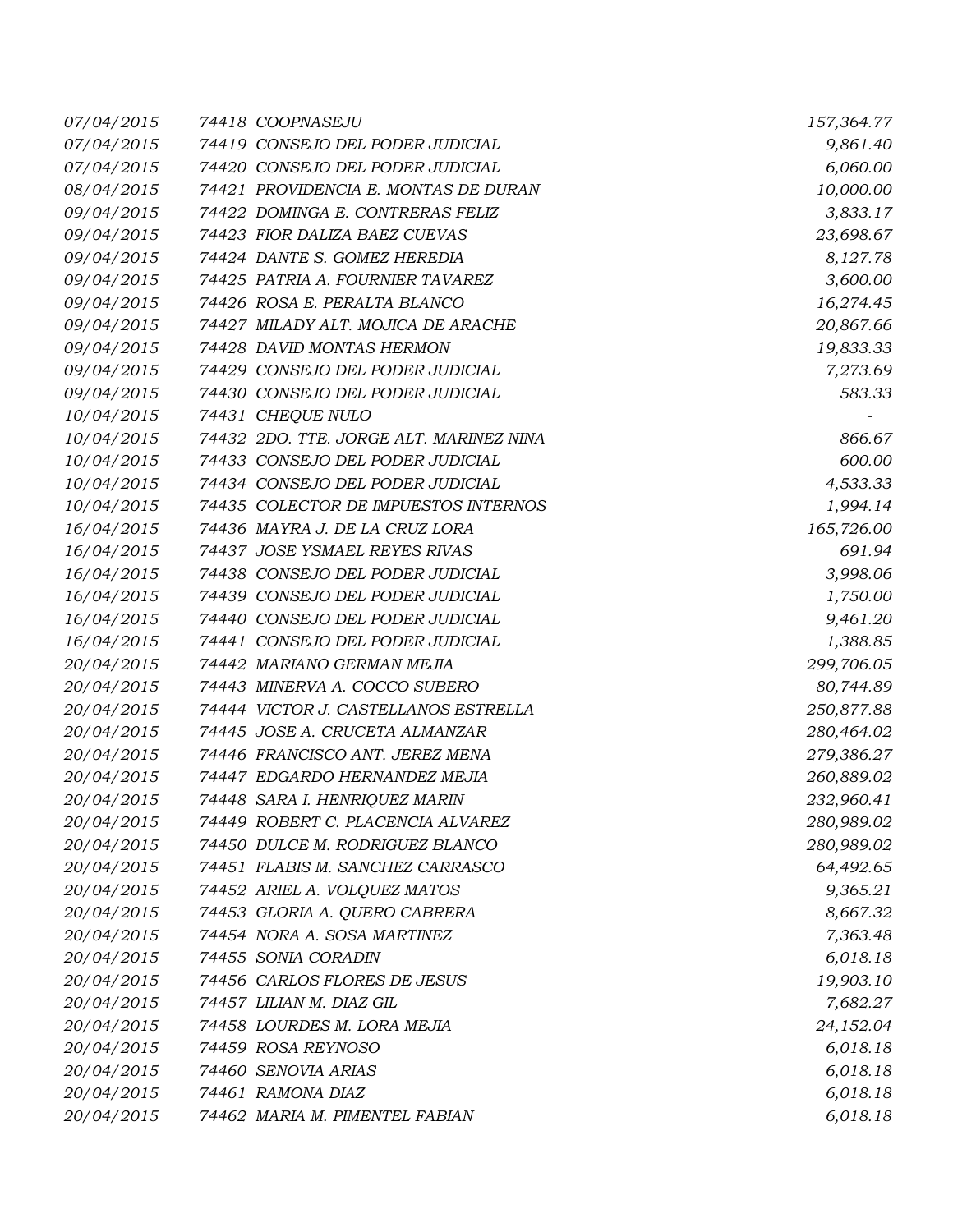| 20/04/2015 | 74463 LUZ DEL C. MONTANO                   | 6,018.18  |
|------------|--------------------------------------------|-----------|
| 20/04/2015 | 74464 ELIGIA DE LA CRUZ                    | 3,847.34  |
| 20/04/2015 | 74465 OLGA M. ROSARIO V.                   | 4,435.53  |
| 20/04/2015 | 74466 IRIS RODRIGUEZ P.                    | 6,018.18  |
| 20/04/2015 | 74467 CARMEN POLANCO                       | 6,018.18  |
| 20/04/2015 | 74468 ANA F. FELIX                         | 6,018.18  |
| 20/04/2015 | 74469 ALTAGRACIA A. RODRIGUEZ VICTORIA     | 6,018.18  |
| 20/04/2015 | 74470 MILTA ANT. RODRIGUEZ SANTOS          | 6,018.18  |
| 20/04/2015 | 74471 CARMEN ALT. VASQUEZ                  | 6,018.18  |
| 20/04/2015 | 74472 OLGA E. DIAZ DIAZ                    | 6,018.18  |
| 20/04/2015 | 74473 JOSEFA R. BLANCO                     | 6,018.18  |
| 20/04/2015 | 74474 MARIA DEL R. CUELLO PARADIS          | 20,785.25 |
| 20/04/2015 | 74475 MELBA FCA. HENRIQUEZ GUZMAN          | 6,018.18  |
| 20/04/2015 | 74476 ESTHER M. AMOR PEÑA                  | 6,018.18  |
| 20/04/2015 | 74477 FRANCIA C. MARTINEZ DRULLARD         | 21,441.25 |
| 20/04/2015 | 74478 AMELIA DEL ORBE PEÑA                 | 3,018.18  |
| 20/04/2015 | 74479 BIENVENIDA BELLIARD                  | 36,119.77 |
| 20/04/2015 | 74480 PACO PEREZ REYES                     | 6,018.18  |
| 20/04/2015 | 74481 ROSA J. DE LOS SANTOS G.             | 6,018.18  |
| 20/04/2015 | 74482 CARMEN L. PERALTA CASTELLANOS        | 6,018.18  |
| 20/04/2015 | 74483 FIDIAS GONZALEZ VICIOSO              | 6,018.18  |
| 20/04/2015 | 74484 ISABEL E. DE LOS SANTOS GOMEZ        | 6,018.18  |
| 20/04/2015 | 74485 LUIS E. MOREL POUERIE                | 36,642.28 |
| 20/04/2015 | 74486 YOLANDA E. DE WINDT DE GAUTREAU      | 12,993.40 |
| 20/04/2015 | 74487 SENAIDA A. ALVAREZ PEREZ             | 6,018.18  |
| 20/04/2015 | 74488 YDALIA PORTORREAL                    | 6,018.18  |
| 20/04/2015 | 74489 MARTA N. MONTAS RAMIREZ              | 6,018.18  |
| 20/04/2015 | 74490 HILDA CARRASCO PEREZ                 | 6,018.18  |
| 20/04/2015 | 74491 LUZ M. DEL CARMEN RODRIGUEZ GAUTREAU | 6,018.18  |
| 20/04/2015 | 74492 CRISTINO RODRIGUEZ                   | 6,018.18  |
| 20/04/2015 | 74493 MAXIMO S. ROSARIO RODRIGUEZ          | 6,018.18  |
| 20/04/2015 | 74494 RAFAEL CONTRERAS CONTRERAS           | 6,018.18  |
| 20/04/2015 | 74495 VIRGINIA SUERO ESPINAL               | 6,018.18  |
| 20/04/2015 | 74496 JOSEFA A. CUESTA DE MAÑON            | 6,929.81  |
| 20/04/2015 | 74497 ANA M. BAUTISTA                      | 6,018.18  |
| 20/04/2015 | 74498 MIRELLA DE LA ROSA DOMINGUEZ         | 6,018.18  |
| 20/04/2015 | 74499 DORA H. STERLING VAZQUEZ             | 6,018.18  |
| 20/04/2015 | 74500 JOSEFINA SUAZO ABREU                 | 32,621.32 |
| 20/04/2015 | 74501 ALTAGRACIA A. GIL NOBLE              | 6,018.18  |
| 20/04/2015 | 74502 THELMA G. GOMEZ S.                   | 6,018.18  |
| 20/04/2015 | 74503 FELIX R. CUEVAS RUFINO               | 6,018.18  |
| 20/04/2015 | 74504 RAFAELA DE JS. PEÑA LORA             | 4,466.60  |
| 20/04/2015 | 74505 BRIGIDA FELIZ VDA. OZUNA             | 6,018.18  |
| 20/04/2015 | 74506 MIGUEL A. POLANCO                    | 32,440.83 |
| 20/04/2015 | 74507 LEON FLORES                          | 32,440.83 |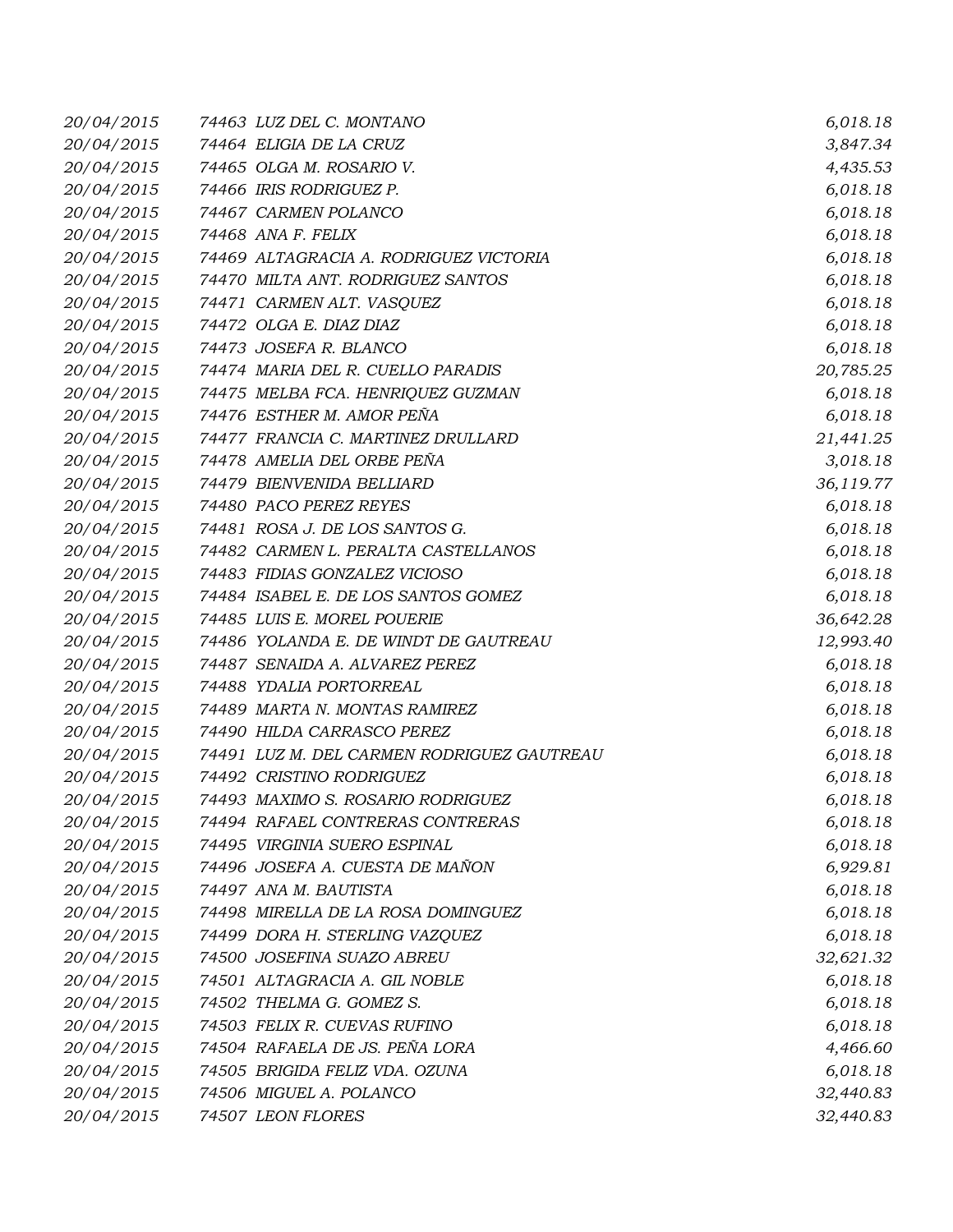| 20/04/2015 | 74508 MARIA A. PAULINO MARTE               | 6,018.18  |
|------------|--------------------------------------------|-----------|
| 20/04/2015 | 74509 CESAR A. VALLEJO NICOLAS             | 6,018.18  |
| 20/04/2015 | 74510 LUCIA M. REYES PEREZ                 | 17,301.77 |
| 20/04/2015 | 74511 MERCEDES HIRALDO                     | 6,018.18  |
| 20/04/2015 | 74512 RAMONA FLORES DE MATOS               | 5,318.18  |
| 20/04/2015 | 74513 GLOBIS P. GUZMAN SANCHEZ             | 8,043.54  |
| 20/04/2015 | 74514 ELOISA NUÑEZ DE GONZALEZ             | 11,519.20 |
| 20/04/2015 | 74515 MIREYA CAPELLAN A.                   | 6,018.18  |
| 20/04/2015 | 74516 LUZ DEL C. SANCHEZ CALDERON          | 6,018.18  |
| 20/04/2015 | 74517 INES MDES. REYES CABRERA             | 3,904.36  |
| 20/04/2015 | 74518 SILVESTRE COCO                       | 4,263.41  |
| 20/04/2015 | 74519 ELISA VIVIECA                        | 5,982.71  |
| 20/04/2015 | 74520 TERESA MORA DE LA ROSA               | 6,018.18  |
| 20/04/2015 | 74521 PEDRO A. FERNANDEZ SALCEDO           | 35,273.49 |
| 20/04/2015 | 74522 RAFAEL A. RODRIGUEZ GONZALEZ         | 29,053.05 |
| 20/04/2015 | 74523 AFRICA E. SANTOS GUZMAN              | 6,018.18  |
| 20/04/2015 | 74524 MILEDYS S. SOSA R.                   | 22,872.49 |
| 20/04/2015 | 74525 MARCIANA ALT. RAMIREZ CORONA         | 16,796.08 |
| 20/04/2015 | 74526 DAYSI R. VASQUEZ CRUZ                | 6,018.18  |
| 20/04/2015 | 74527 CARMEN DE LOS A. LUCIANO GARCIA      | 3,221.50  |
| 20/04/2015 | 74528 NEREYDA E. JAQUEZ LOZANO             | 6,018.18  |
| 20/04/2015 | 74529 CARMEN L. SANTOS PIMENTEL            | 6,018.18  |
| 20/04/2015 | 74530 AMERICA G. ESPINAL HUED              | 6,018.18  |
| 20/04/2015 | 74531 RAMON ANT. CARABALLO ABREU           | 6,018.18  |
| 20/04/2015 | 74532 CARLOS D. GARCIA GARCIA              | 6,018.18  |
| 20/04/2015 | 74533 DULCE M. ESTEVEZ                     | 6,018.18  |
| 20/04/2015 | 74534 MARIA DE LA C. CANELA CANELA         | 5,418.18  |
| 20/04/2015 | 74535 FRANCISCO J. NUÑEZ GOMEZ             | 37,742.61 |
| 20/04/2015 | 74536 MARIA G. DALMASI LORA                | 6,018.18  |
| 20/04/2015 | 74537 CARMEN L. EDUARDO ICIANO             | 6,018.18  |
| 20/04/2015 | 74538 CARMEN Y. COSME GUTIERREZ            | 3,498.67  |
| 20/04/2015 | 74539 FRANCISCA R. PEREZ PEÑA              | 6,018.18  |
| 20/04/2015 | 74540 ESPERANZA ANT. COLLADO BATISTA       | 6,018.18  |
| 20/04/2015 | 74541 ADRIANO GONZALEZ PANTALEON           | 6,018.18  |
| 20/04/2015 | 74542 ANA J. LOPEZ GERMOSEN                | 6,018.18  |
| 20/04/2015 | 74543 FELIX R. JIMENEZ RIVAS               | 1,103.33  |
| 20/04/2015 | 74544 ROSAURA JULIA JIMENEZ DAJER DE LOPEZ | 26,372.75 |
| 20/04/2015 | 74545 RAMONA DE JESUS ROSARIO              | 6,018.18  |
| 20/04/2015 | 74546 MARIA A. CASTRO AGRAMONTE            | 6,018.18  |
| 20/04/2015 | 74547 AGUSTINA MARTE                       | 5,734.18  |
| 20/04/2015 | 74548 EURIPIDES A. GARCIA GARCIA           | 36,436.81 |
| 20/04/2015 | 74549 GENOVEVA I. ROSARIO                  | 6,018.18  |
| 20/04/2015 | 74550 MARIA A. HONRADO BADIA               | 6,018.18  |
| 20/04/2015 | 74551 MARIA ALT. RAMOS GARCIA              | 6,018.18  |
| 20/04/2015 | 74552 JUAN ANT. SANCHEZ VILLA              | 5,478.70  |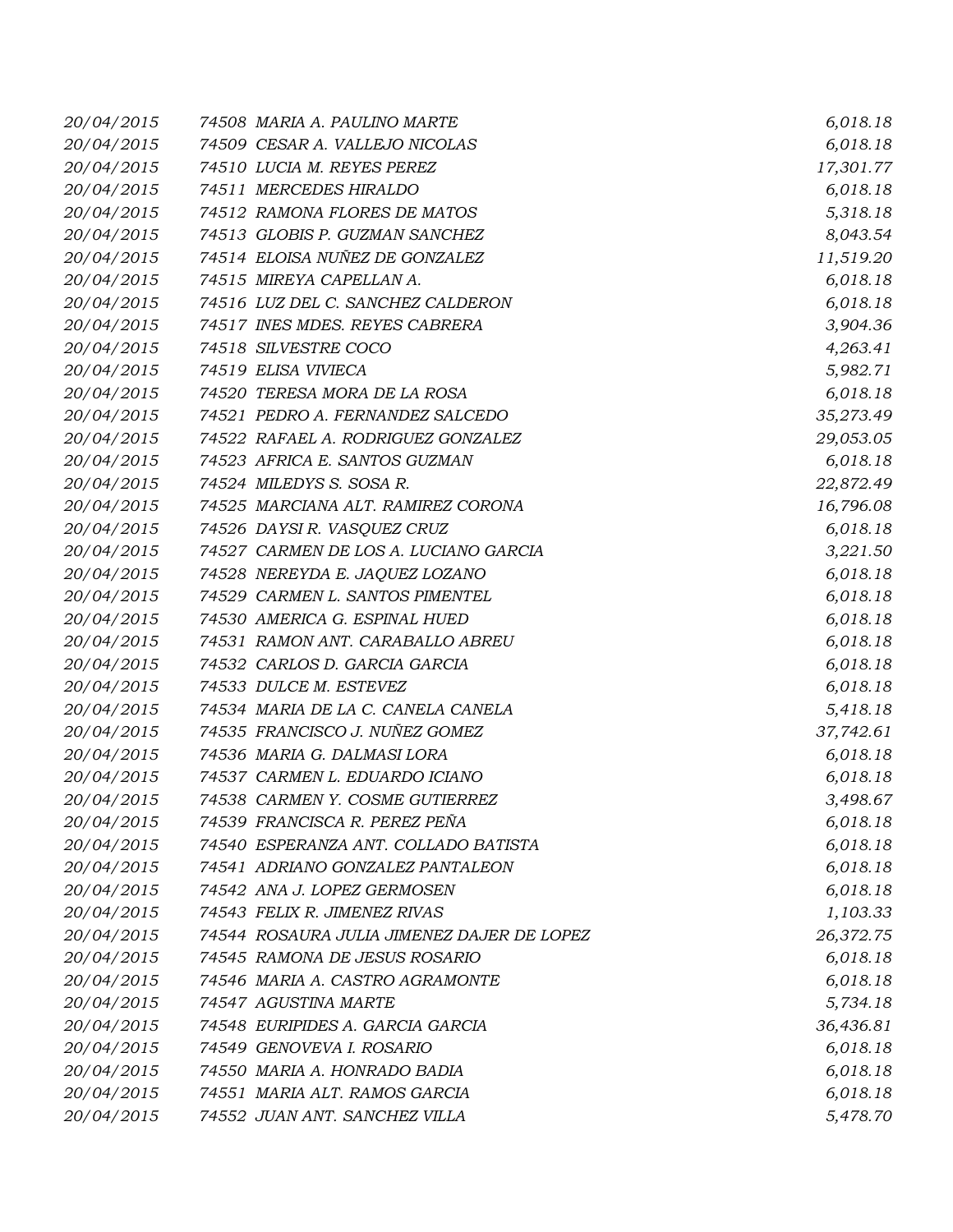| 20/04/2015 | 74553 RAMONA JIMENEZ LIZARDO      | 6,018.18  |
|------------|-----------------------------------|-----------|
| 20/04/2015 | 74554 JOSEFA ALT. MEJIA MIESES    | 6,018.18  |
| 20/04/2015 | 74555 ROSA PAREDES GARCIA         | 6,018.18  |
| 20/04/2015 | 74556 GUARIONEX BRITO TAVERAS     | 6,018.18  |
| 20/04/2015 | 74557 PEDRO HERNANDEZ CRUCEY      | 6,018.18  |
| 20/04/2015 | 74558 JUANA TRAVIESO VASQUEZ      | 6,018.18  |
| 20/04/2015 | 74559 ROSA DOMINGUEZ              | 6,018.18  |
| 20/04/2015 | 74560 JUAN SEBASTIAN RODRIGUEZ    | 6,018.18  |
| 20/04/2015 | 74561 NELSON ITURBIDES R.         | 29,497.03 |
| 20/04/2015 | 74562 AMELIA VALDEZ M.            | 6,018.18  |
| 20/04/2015 | 74563 VALENTIN SUAREZ G.          | 6,018.18  |
| 20/04/2015 | 74564 CAROLINA A. VICTORIA        | 6,018.18  |
| 20/04/2015 | 74565 FRANCISCA A. TEJADA         | 6,018.18  |
| 20/04/2015 | 74566 LOURDES M. NUÑEZ ROSARIO    | 6,018.18  |
| 20/04/2015 | 74567 JOSE P. FLORES M.           | 11,152.15 |
| 20/04/2015 | 74568 NURYS MUÑOZ PEREZ           | 34,240.40 |
| 20/04/2015 | 74569 GREGORIO ARIAS CARRASCO     | 21,709.26 |
| 20/04/2015 | 74570 DAVID A. FELIZ FELIZ        | 6,018.18  |
| 20/04/2015 | 74571 MERCEDES SEGURA CUEVAS      | 2,997.94  |
| 20/04/2015 | 74572 NERIS MEDINA DIAZ           | 5,718.18  |
| 20/04/2015 | 74573 MIGUELINA PEÑA MENDEZ       | 3,781.24  |
| 20/04/2015 | 74574 DOMINGO GUZMAN MORETA FELIZ | 3,653.86  |
| 20/04/2015 | 74575 RICHARDIN DE J. DOTEL       | 7,490.44  |
| 20/04/2015 | 74576 EUDES M. ENCARNACION FELIZ  | 6,018.18  |
| 20/04/2015 | 74577 NEREIDA FLORIAN SANTANA     | 6,018.18  |
| 20/04/2015 | 74578 SERGIO OLIVERO FELIZ        | 7,453.56  |
| 20/04/2015 | 74579 ROSAURA FERRERAS FERRERAS   | 6,018.18  |
| 20/04/2015 | 74580 NURIS M. NOVAS MATOS        | 4,316.57  |
| 20/04/2015 | 74581 MIGUEL MEDINA PEREZ         | 12,252.15 |
| 20/04/2015 | 74582 LIVIO G. RIVAS              | 6,018.18  |
| 20/04/2015 | 74583 ISMAEL PEÑA                 | 10,720.63 |
| 20/04/2015 | 74584 BIENVENIDA VELOZ            | 6,018.18  |
| 20/04/2015 | 74585 EUGENIA PEREZ SANTANA       | 5,359.88  |
| 20/04/2015 | 74586 PEDRO REYES MEDINA          | 5,718.18  |
| 20/04/2015 | 74587 FELICIA CUEVAS CARVAJAL     | 3,930.65  |
| 20/04/2015 | 74588 JUSTO FERRERAS PEREZ        | 6,018.18  |
| 20/04/2015 | 74589 VICTOR R. CONCEPCION ROMERO | 6,018.18  |
| 20/04/2015 | 74590 ADELFA A. HERRERA TERRERO   | 6,018.18  |
| 20/04/2015 | 74591 JULIO H. HERRERA MATOS      | 1,103.33  |
| 20/04/2015 | 74592 SENEO MONTAS MONTERO        | 3,725.32  |
| 20/04/2015 | 74593 XIOMARA A. MONTERO JIMENEZ  | 5,405.08  |
| 20/04/2015 | 74594 RAMON A. MORETA             | 4,762.11  |
| 20/04/2015 | 74595 SIMONA FAMILIA ZABALA       | 4,377.98  |
| 20/04/2015 | 74596 VENECIA RUIZ MATEO          | 4,044.94  |
| 20/04/2015 | 74597 AUGUSTO E. OVIEDO PEÑA      | 6,846.76  |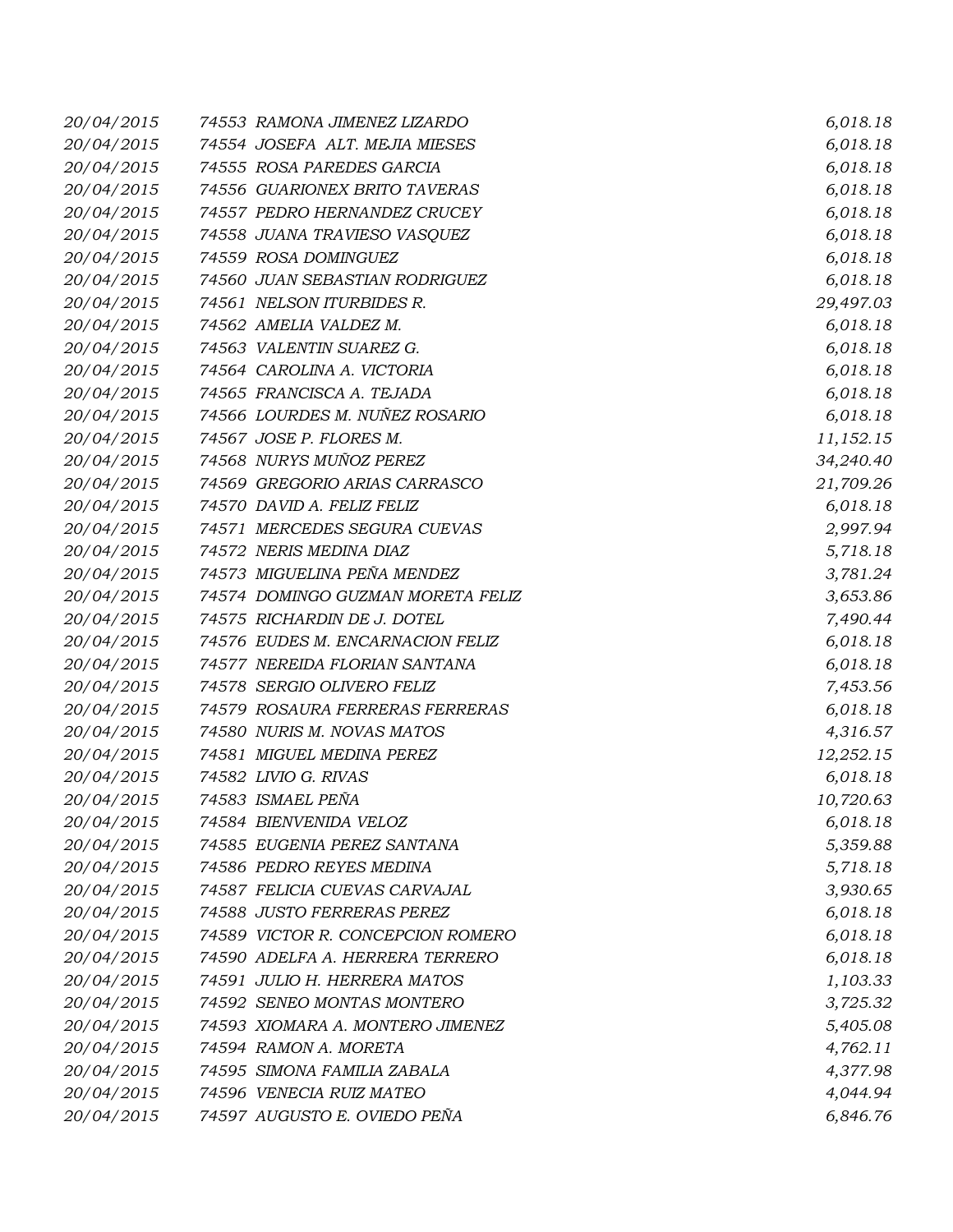| 20/04/2015 | 74598 ANERTA ALT. RODRIGUEZ                   | 32,683.32 |
|------------|-----------------------------------------------|-----------|
| 20/04/2015 | 74599 RAMON A. GUTIERREZ GARCIA               | 6,018.18  |
| 20/04/2015 | 74600 JUAN DE LA C. TEJEDA ACOSTA             | 10,015.60 |
| 20/04/2015 | 74601 JUANA LUCIA A. SANCHEZ G.               | 6,018.18  |
| 20/04/2015 | 74602 ANTHIA M. REYES JIMENEZ                 | 5,618.18  |
| 20/04/2015 | 74603 MANUEL E. SOSA CRUZ                     | 5,518.18  |
| 20/04/2015 | 74604 DANIEL MEDINA BELLIARD                  | 6,018.18  |
| 20/04/2015 | 74605 LUCILA NUÑEZ CASTRO                     | 6,018.18  |
| 20/04/2015 | 74606 ANA M. BAEZ ROSARIO                     | 6,018.18  |
| 20/04/2015 | 74607 RAMONA REYES CARRASCO                   | 6,018.18  |
| 20/04/2015 | 74608 ELBA H. VARGAS FRIAS                    | 6,018.18  |
| 20/04/2015 | 74609 EVARISTO JIMENEZ FIGUEREO               | 10,720.63 |
| 20/04/2015 | 74610 GUARINA E. MERCEDES HERNANDEZ FERDINARD | 6,018.18  |
| 20/04/2015 | 74611 LUIS J. BOURGET FROMETA                 | 38,387.50 |
| 20/04/2015 | 74612 RUTH MONTALVO FRANCISCO                 | 29,497.03 |
| 20/04/2015 | 74613 ROSARIO N. ARIAS GERMAN                 | 6,018.18  |
| 20/04/2015 | 74614 ELIDA E. SANCHEZ NINA                   | 16,855.44 |
| 20/04/2015 | 74615 ENEIDA DOMINGUEZ                        | 6,018.18  |
| 20/04/2015 | 74616 JOSEFINA GURIDIS POZO                   | 6,018.18  |
| 20/04/2015 | 74617 ALTAGRACIA M. PLACENCIO FORTUNA         | 6,018.18  |
| 20/04/2015 | 74618 ARGENTINA ORTIZ PERDOMO                 | 6,018.18  |
| 20/04/2015 | 74619 CARMELA MATOS TEJEDA                    | 6,018.18  |
| 20/04/2015 | 74620 MARIA SEVERINO DE LEON                  | 6,018.18  |
| 20/04/2015 | 74621 JULIANA PINEDA                          | 6,018.18  |
| 20/04/2015 | 74622 MANUEL A. LEMONIER JIMENEZ              | 311.88    |
| 20/04/2015 | 74623 MARITZA MEJIA DUVERGE                   | 4,234.07  |
| 20/04/2015 | 74624 JOSEFA REYES APONTE                     | 6,018.18  |
| 20/04/2015 | 74625 DANIEL TELLERIAS VASQUEZ                | 6,018.18  |
| 20/04/2015 | 74626 GRECIA BINA SORIANO                     | 6,018.18  |
| 20/04/2015 | 74627 CARMEN MA. MORALES MORALES              | 5,518.18  |
| 20/04/2015 | 74628 CRISTOBALINA BONILLA CASTRO             | 6,018.18  |
| 20/04/2015 | 74629 JULIA ARRIAGA PONTIER                   | 6,018.18  |
| 20/04/2015 | 74630 ELUPINA SANTANA RIVERA                  | 3,066.09  |
| 20/04/2015 | 74631 HILDA L. LAMARCHE UBIERA                | 3,797.63  |
| 20/04/2015 | 74632 EDELMIRA RAMIREZ DE ESPINAL             | 6,018.18  |
| 20/04/2015 | 74633 LUCINDA ESPINAL                         | 5,834.18  |
| 20/04/2015 | 74634 JUAN GUERRERO MONTILLA                  | 6,018.18  |
| 20/04/2015 | 74635 CARMEN A. CASADO MARTINEZ               | 6,018.18  |
| 20/04/2015 | 74636 FEDERICO A. DE LA ROSA RAMOS            | 6,018.18  |
| 20/04/2015 | 74637 INES JOSE G.                            | 922.18    |
| 20/04/2015 | 74638 EMILIO PEREZ CASTRO                     | 6,018.18  |
| 20/04/2015 | 74639 CELESTE BATISTA DEL R.                  | 6,018.18  |
| 20/04/2015 | 74640 MELANIA BELEN                           | 3,180.56  |
| 20/04/2015 | 74641 MARINA VASQUEZ M.                       | 6,018.18  |
| 20/04/2015 | 74642 JUANA JIMENEZ E.                        | 6,018.18  |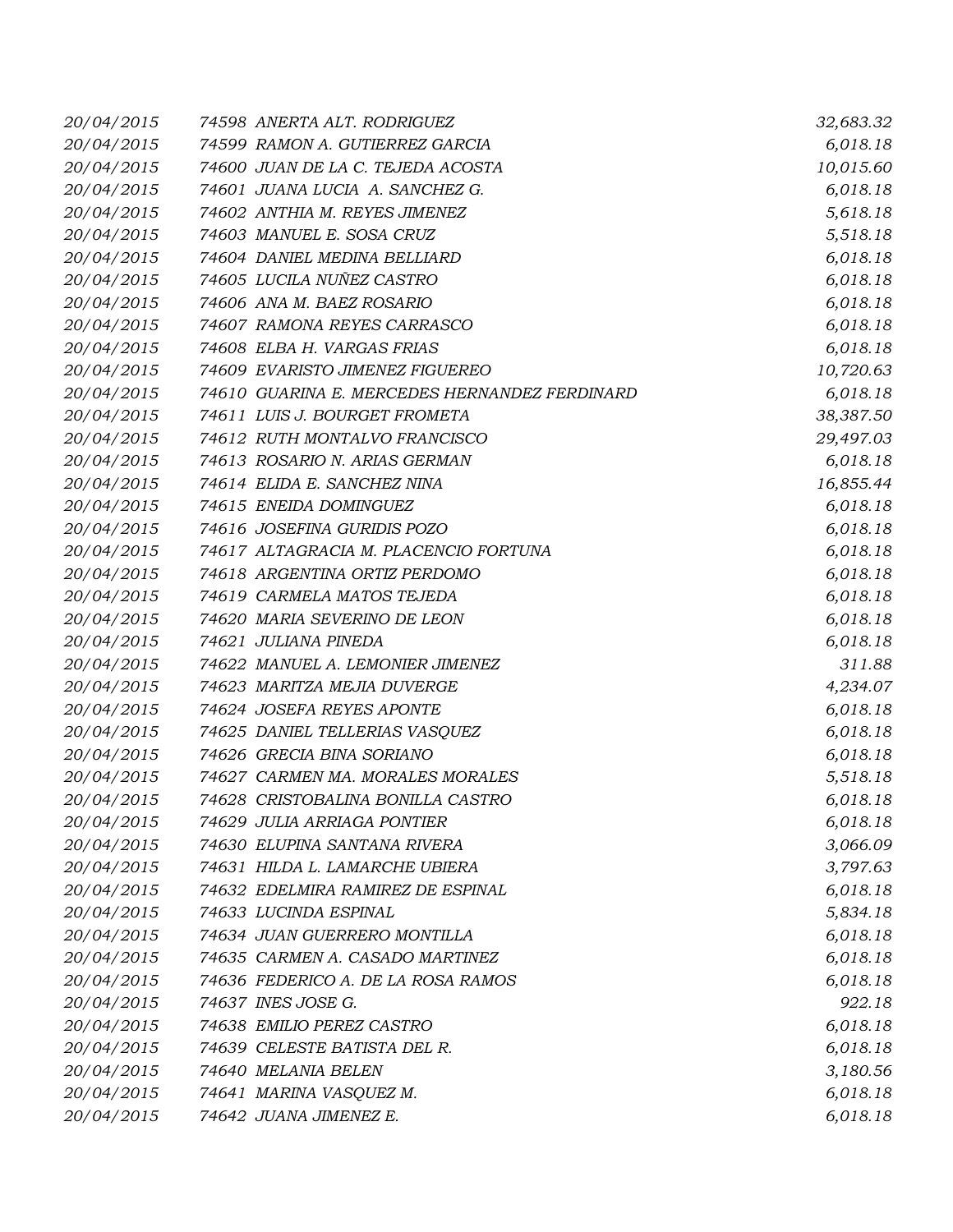| 20/04/2015 | 74643 SGTO. NELSON G. SUAREZ MOREL             | 16,000.00 |
|------------|------------------------------------------------|-----------|
| 20/04/2015 | 74644 1ER. TTE. ALFREDO PEREZ MEDRANO          | 16,000.00 |
| 20/04/2015 | 74645 ASIMILADO ANGEL ANT. M. MORBAN GARCIA    | 16,000.00 |
| 20/04/2015 | 74646 SGTO. JUAN C. MADE PIÑA                  | 16,000.00 |
| 20/04/2015 | 74647 2DO. TTE. PASCUAL NOVAS SEGURA           | 15,000.00 |
| 20/04/2015 | 74648 CABO FRANCISCO DE LA CRUZ DE LA CRUZ     | 8,000.00  |
| 20/04/2015 | 74649 2DO. TTE. ERASMO F. DEL CARMEN GREGORIO  | 20,166.67 |
| 20/04/2015 | 74650 MAYOR FRANKLIN A. ESTEVEZ CONTRERAS      | 18,000.00 |
| 20/04/2015 | 74651 CABO STERLIN CRUZ DE LA CRUZ             | 8,739.50  |
| 20/04/2015 | 74652 CAP. RICARDO SUBERVI PEREZ               | 14,000.00 |
| 20/04/2015 | 74653 IER.TTE. SABINO ALCANTARA MARTINEZ       | 13,000.00 |
| 20/04/2015 | 74654 1ER. TTE. LORENZO GARCIA MARTINEZ        | 13,000.00 |
| 20/04/2015 | 74655 1ER. TTE. GEOVANNY B. PERALTA BRITO      | 13,000.00 |
| 20/04/2015 | 74656 2DO. TTE. ANA F. ORTEGA POLANCO          | 12,000.00 |
| 20/04/2015 | 74657 2DO. TTE. EDGAR ANT. ROSARIO RODRIGUEZ   | 12,000.00 |
| 20/04/2015 | 74658 2DO. TTE. LAISY VASQUEZ SEGURA           | 12,000.00 |
| 20/04/2015 | 74659 SGTO. MR. GREGORIO RAMIREZ DOMINGUEZ     | 11,000.00 |
| 20/04/2015 | 74660 SGTO. MR. CARLOS Y. DE OLEO MATEO        | 14,920.00 |
| 20/04/2015 | 74661 SGTO. MR. SANTIAGO CONTRERAS HERRERA     | 11,000.00 |
| 20/04/2015 | 74662 SGTO. MR. RAULY LIZARDO LORENZO          | 11,000.00 |
| 20/04/2015 | 74663 SGTO. MR. ALBERTO RAMIREZ DE LA CRUZ     | 11,000.00 |
| 20/04/2015 | 74664 SGTO. VICTOR ANT. CHECO CORNELIO         | 10,000.00 |
| 20/04/2015 | 74665 RASO MICHELL D. ORTEGA ORTIZ             | 9,333.34  |
| 20/04/2015 | 74666 RASO WILLIAM VALDEZ CABRERA              | 8,000.00  |
| 20/04/2015 | 74667 RASO JOSE R. BRITO ORTEGA                | 8,000.00  |
| 20/04/2015 | 74668 CABO PABLO BRAND ADON                    | 8,000.00  |
| 20/04/2015 | 74669 CABO JULIO C. HEREDIA                    | 8,000.00  |
| 20/04/2015 | 74670 CABO DANNIS ACOSTA REINOSO               | 8,000.00  |
| 20/04/2015 | 74671 MAYOR MARIO O. PEREZ NOVAS               | 30,833.33 |
| 20/04/2015 | 74672 MAYOR DAMIAN ANT. OVALLES JORGE          | 18,000.00 |
| 20/04/2015 | 74673 CABO JOSE P. REYES CONCEPCION            | 8,739.50  |
| 20/04/2015 | 74674 RASO JOSE D. ADAMES HEREDIA              | 8,739.50  |
| 20/04/2015 | 74675 CABO NELSON ARIAS ESPINAL                | 8,739.50  |
| 20/04/2015 | 74676 1ER. TTE. RANCIS N. ROSARIO RODRIGUEZ    | 13,000.00 |
| 20/04/2015 | 74677 1ER. TTE. MANUEL CONTRERAS SANTANA       | 13,000.00 |
| 20/04/2015 | 74678 1ER. TTE. RUBEN VILLAR DIAZ              | 13,000.00 |
| 20/04/2015 | 74679 2DO. TTE. JOSE VLADIMIR UREÑA ORTEGA     | 11,950.00 |
| 20/04/2015 | 74680 2DO. TTE. EUGENIA RAMIREZ DE JESUS       | 12,000.00 |
| 20/04/2015 | 74681 2DO. TTE. ANGEL A. NERO ACOSTA           | 12,000.00 |
| 20/04/2015 | 74682 2DO. TTE. FRANCISCO J. BATISTA GUTIERREZ | 12,000.00 |
| 20/04/2015 | 74683 2DO. TTE. RICARDO ANT. SOSA DISLA        | 12,000.00 |
| 20/04/2015 | 74684 2DO. TTE. EDDY ANT. OVALLE               | 12,000.00 |
| 20/04/2015 | 74685 2DO. TTE. DOMINGO NUÑEZ                  | 12,000.00 |
| 20/04/2015 | 74686 2DO. TTE. KENNEDY PINALES ENCARNACION    |           |
|            |                                                | 12,000.00 |
| 20/04/2015 | 74687 SGTO. JUAN ALB. ACOSTA MEJIA             | 10,000.00 |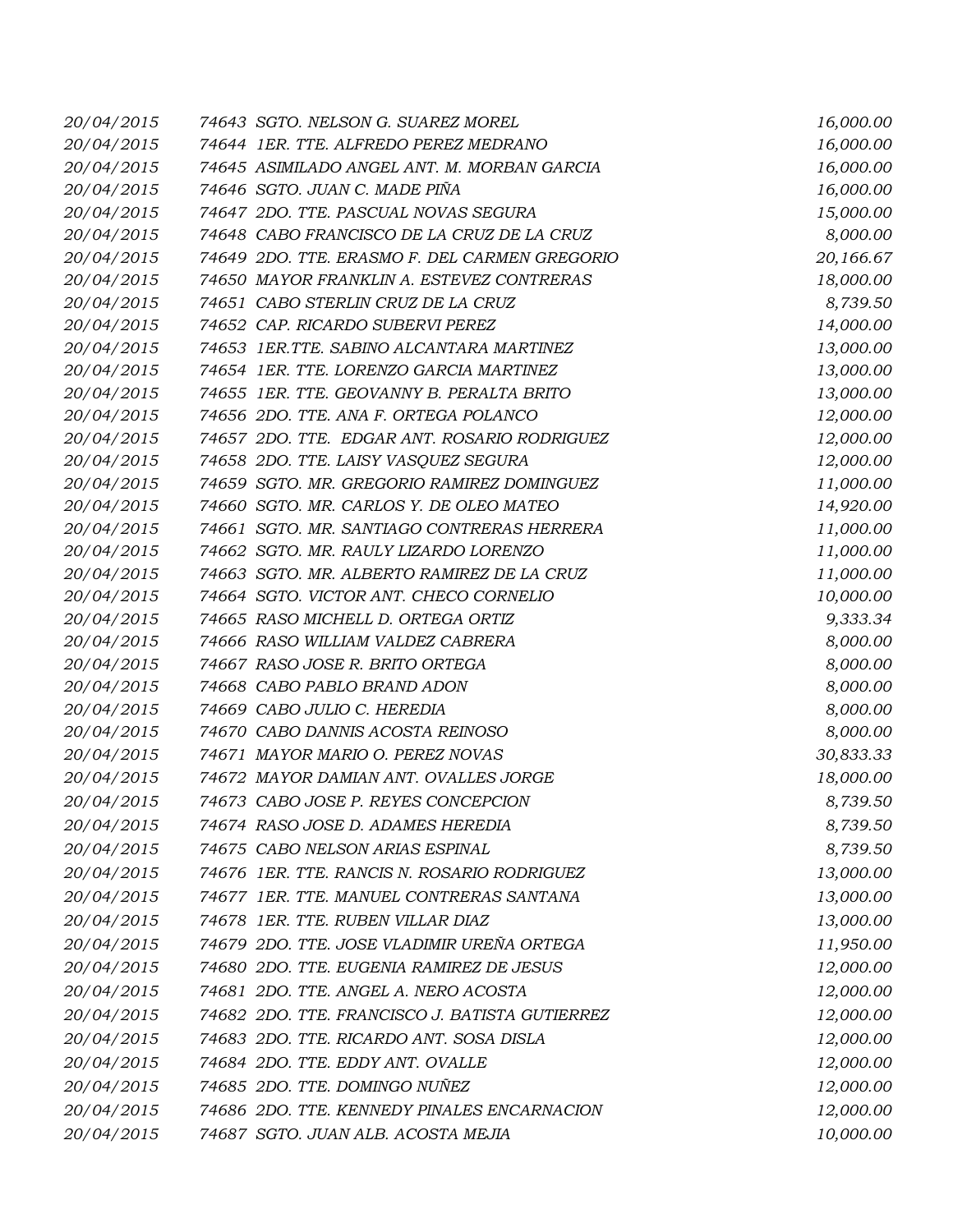| 20/04/2015 | 74688 SGTO. JOSE ML. SOSA MARTE               | 10,000.00 |
|------------|-----------------------------------------------|-----------|
| 20/04/2015 | 74689 SGTO. BACILIO SILVERIO POLE             | 10,000.00 |
| 20/04/2015 | 74690 SGTO. REYNARDO F. SELMO                 | 10,000.00 |
| 20/04/2015 | 74691 RASO WANDER MERCEDES MATEO              | 8,000.00  |
| 20/04/2015 | 74692 RASO MARIO O. PEREZ PEREZ               | 8,000.00  |
| 20/04/2015 | 74693 2DO. TTE. YEAN E. ROBLES SOTO           | 22,000.00 |
| 20/04/2015 | 74694 CAP. JULIO PEREZ ESPINAL                | 20,000.00 |
| 20/04/2015 | 74695 TTE. COR. SECUNDINO MERCEDES PEGUERO    | 20,000.00 |
| 20/04/2015 | 74696 CAP. PABLO R. PEREZ VOLQUEZ             | 23,110.00 |
| 20/04/2015 | 74697 MAYOR LEONARDO JIMENEZ ENCARNACION      | 18,000.00 |
| 20/04/2015 | 74698 CABO ERNESTO DE LA ROSA MARTE           | 8,739.73  |
| 20/04/2015 | 74699 CAP. FELICIANO OGANDO RODRIGUEZ         | 14,000.00 |
| 20/04/2015 | 74700 CAP. CARLOS ROSARIO MORILLO             | 14,000.00 |
| 20/04/2015 | 74701 CAP. ANGEL DE LOS S. DUVERGE AGUASVIVAS | 14,000.00 |
| 20/04/2015 | 74702 1ER. TTE. GERINELDO MONTAS MONTERO      | 13,000.00 |
| 20/04/2015 | 74703 1ER. TTE. JOSE DEL C. BELLO PEREZ       | 13,000.00 |
| 20/04/2015 | 74704 1ER. TTE. JUAN R. DUARTE LIRANZO        | 13,000.00 |
| 20/04/2015 | 74705 2DO. TTE. RAFAEL ANT. FAÑA RODRIGUEZ    | 12,000.00 |
| 20/04/2015 | 74706 2DO. TTE. LUIS R. VARGAS GOMEZ          | 12,000.00 |
| 20/04/2015 | 74707 2DO. TTE. RAFAEL ESPINAL BRITO          | 12,000.00 |
| 20/04/2015 | 74708 2DO TTE. HERIBERTO BENITEZ SOTO         | 12,000.00 |
| 20/04/2015 | 74709 2DO. TTE. NELCIDO RODRIGUEZ ACOSTA      | 12,000.00 |
| 20/04/2015 | 74710 2DO. TTE. JOSE ML. REYES MENDEZ         | 12,000.00 |
| 20/04/2015 | 74711 2DO. TTE. IDALINO DIAZ PEREZ            | 12,000.00 |
| 20/04/2015 | 74712 SGTO. MR. JEUDY V. READ TINEO           | 11,000.00 |
| 20/04/2015 | 74713 SGTO. MR. HENRY G. RAMIREZ LLAUGER      | 11,000.00 |
| 20/04/2015 | 74714 SGTO. MR. ANTERO DECENA HEREDIA         | 11,000.00 |
| 20/04/2015 | 74715 SGTO. ARSENIO DIAZ RAMIREZ              | 10,000.00 |
| 20/04/2015 | 74716 SGTO. CHARLES AMADO BENCOSME POLANCO    | 10,000.00 |
| 20/04/2015 | 74717 SGTO. EDGAR ML. BRITO B.                | 10,000.00 |
| 20/04/2015 | 74718 SGTO. KELVIN DEL JESUS ENCARNACION      | 10,000.00 |
| 20/04/2015 | 74719 SGTO. WILLIAM L. DUARTE MENDEZ          | 9,950.00  |
| 20/04/2015 | 74720 SGTO. FELIX ANT NOBOA NOBOA             | 10,000.00 |
| 20/04/2015 | 74721 SGTO. JOSE MONTERO VALDEZ               | 10,000.00 |
| 20/04/2015 | 74722 SGTO. FRANCISCO DE LOS SANTOS CAPELLAN  | 10,000.00 |
| 20/04/2015 | 74723 SGTO. JOSE ALB. ANTUNA CALDERON         | 10,000.00 |
| 20/04/2015 | 74724 SGTO. FRANCISCO J. CARRASCO CABREJA     | 10,000.00 |
| 20/04/2015 | 74725 SGTO. ELVIS RODRIGUEZ RODRIGUEZ         | 10,000.00 |
| 20/04/2015 | 74726 SGTO. RICARDO MONTES DE OCA DE LA CRUZ  | 10,000.00 |
| 20/04/2015 | 74727 CABO ELISAUL FELIZ BATISTA              | 8,000.00  |
| 20/04/2015 | 74728 RASO EDWARD DOÑE ALCANTARA              | 8,000.00  |
| 20/04/2015 | 74729 CABO OSCAL L. NIN NIN                   | 8,000.00  |
| 20/04/2015 | 74730 COR. EDWARD R. SANCHEZ GONZALEZ         | 59,498.55 |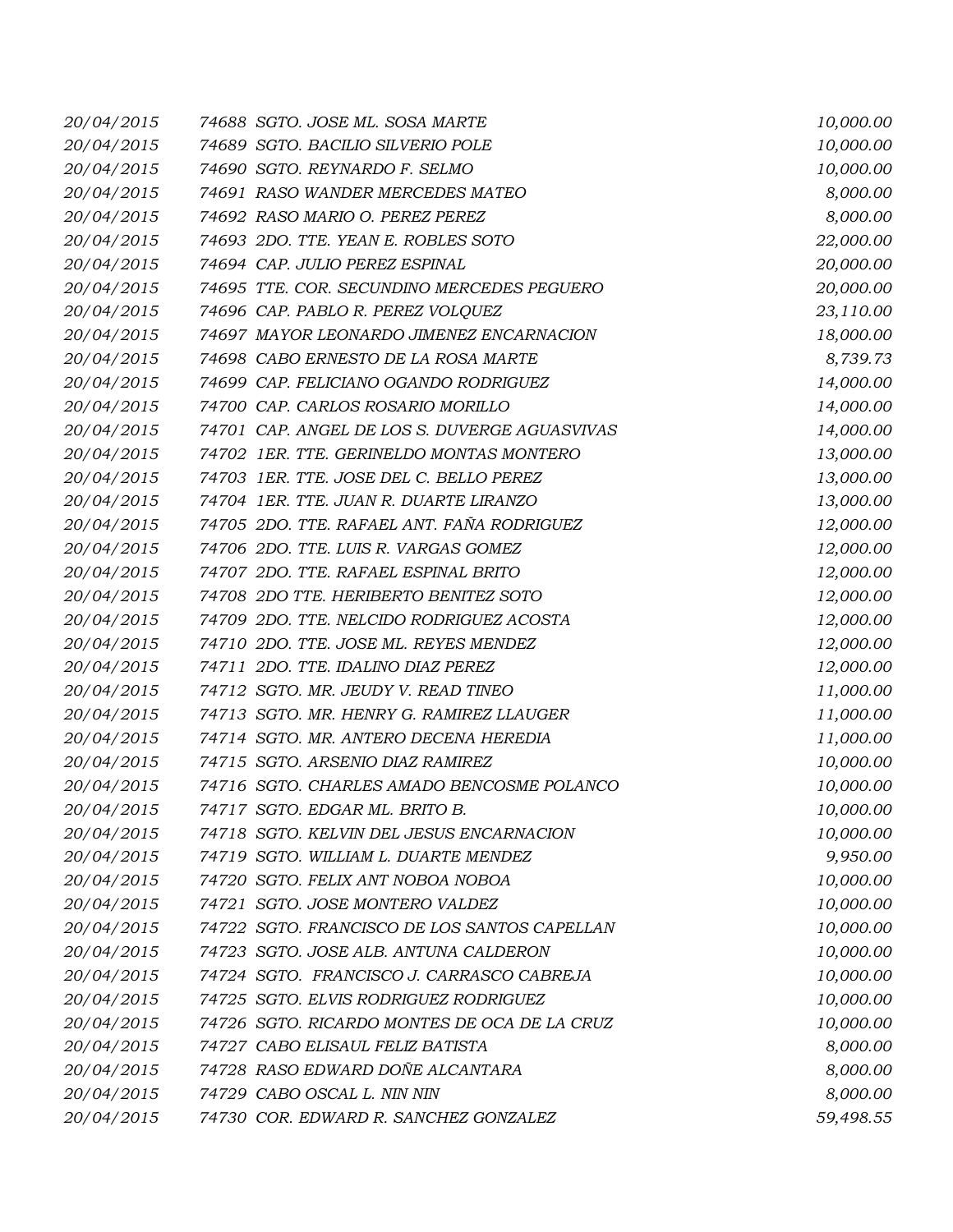| 20/04/2015 | 74731 COR. FELIX O. SANCHEZ ORTIZ                   | 43,249.04 |
|------------|-----------------------------------------------------|-----------|
| 20/04/2015 | 74732 CAPITAN LUIS BASORA B.                        | 24,416.95 |
| 20/04/2015 | 74733 TTE. COR. RAMON ANT. NIN RAMIREZ              | 20,000.00 |
| 20/04/2015 | 74734 MAYOR PEDRO L. ALVAREZ AGRAMONTE              | 20,000.00 |
| 20/04/2015 | 74735 TTE. COR. JUNIOR SAVIÑON PEREZ                | 20,000.00 |
| 20/04/2015 | 74736 CAPITAN LUIS MARIÑEZ P.                       | 19,197.23 |
| 20/04/2015 | 74737 2DO TTE. MILCIADES JAVIER RUIZ                | 17,030.64 |
| 20/04/2015 | 74738 IER TTE. MARTIN NUÑEZ P.                      | 16,602.93 |
| 20/04/2015 | 74739 MAYOR CARLOS J. LORA JIMENEZ                  | 16,360.00 |
| 20/04/2015 | 74740 IER. TTE. RAUL FCO. SURIEL ARIAS              | 16,000.00 |
| 20/04/2015 | 74741 RASO ANDY DE LOS SANTOS RODRIGUEZ             | 16,000.00 |
| 20/04/2015 | 74742 2DO TTE. PEDRO RAMIREZ M. P.N.                | 15,501.64 |
| 20/04/2015 | 74743 1ER. TTE. KAROL R. MENDEZ ROSARIO             | 15,000.00 |
| 20/04/2015 | 74744 2DO. TTE. SANTOS SANTANA LEBRON               | 15,000.00 |
| 20/04/2015 | 74745 2DO TTE. PEDRO GARCIA ROMERO                  | 13,354.00 |
| 20/04/2015 | 74746 TTE. COR. DOMINGO A. SALAZAR M.               | 12,000.00 |
| 20/04/2015 | 74747 SGTO. ISRRAEL CABRERA CABRERA                 | 12,000.00 |
| 20/04/2015 | 74748 TTE. COR. JUAN P. DESCHAMPS                   | 12,000.00 |
| 20/04/2015 | 74749 MAYOR LUIS MARIA REYNOSO                      | 10,939.73 |
| 20/04/2015 | 74750 MAYOR CARLOS E. AQUINO                        | 10,000.00 |
| 20/04/2015 | 74751 2DO. TTE. JUAN MARTINEZ SALAS                 | 10,342.47 |
| 20/04/2015 | 74752 MAYOR VICTOR C. ZABALA SANCHEZ                | 10,000.00 |
| 20/04/2015 | 74753 MAYOR ROBERTO AVILA CONCEPCION                | 10,000.00 |
| 20/04/2015 | 74754 MAYOR LIONORA CUEVAS DE LA CRUZ               | 10,000.00 |
| 20/04/2015 | 74755 MAYOR EDWARD A. NUÑEZ PAULINO                 | 10,000.00 |
| 20/04/2015 | 74756 RASO PEDRO ANT. ORTIZ CASTRO                  | 9,000.00  |
| 20/04/2015 | 74757 CAPITAN SEGUNDO RIVERA                        | 14,000.00 |
| 20/04/2015 | 74758 CAPITAN GERMAN ANT. DOMINGUEZ M.              | 14,000.00 |
| 20/04/2015 | 74759 CAP. ANATACIO S. MARIÑEZ BRUJAN               | 21,000.00 |
| 20/04/2015 | 74760 CAP. CARLOS ML. DE LOS SANTOS                 | 8,000.00  |
| 20/04/2015 | 74761 CAP. WILTON J. BOBADILLA VILLAMAN             | 8,000.00  |
| 20/04/2015 | 74762 SGTO. MR. PORFIRIO DE LOS SANTOS ROSARIO      | 8,250.00  |
| 20/04/2015 | 74763 CAP. HIPOLITO PINEDA PEREYRA                  | 14,000.00 |
| 20/04/2015 | 74764 CAP. MARIO SANCHEZ DE JESUS                   | 8,000.00  |
| 20/04/2015 | 74765 1ER. TTE. SANTIAGO OZUNA BERROA               | 7,500.00  |
| 20/04/2015 | 74766 1ER. TTE. ISAAC VALDEZ CESPEDES               | 7,500.00  |
| 20/04/2015 | 74767 1ER. TTE. MANUEL A. CUEVAS ROSARIO            | 7,500.00  |
| 20/04/2015 | 74768 1ER. TTE. FRANCISCO ALB. MORA                 | 7,500.00  |
| 20/04/2015 | 74769 1ER. TTE. HENDRIK ANT. DE LOS SANTOS CESPEDES | 7,500.00  |
| 20/04/2015 | 74770 IER. TTE. BIENVENIDA ALT. ORTIZ CUEVAS        | 7,500.00  |
| 20/04/2015 | 74771 CAP. ELVI DE LA ROSA DE LEON                  | 7,500.00  |
| 20/04/2015 | 74772 2DO. TTE. LUIS ANT. REYES CUEVAS              | 7,000.00  |
| 20/04/2015 | 74773 2DO. TTE. SIRIACO VARGAS PICHARDO             | 7,000.00  |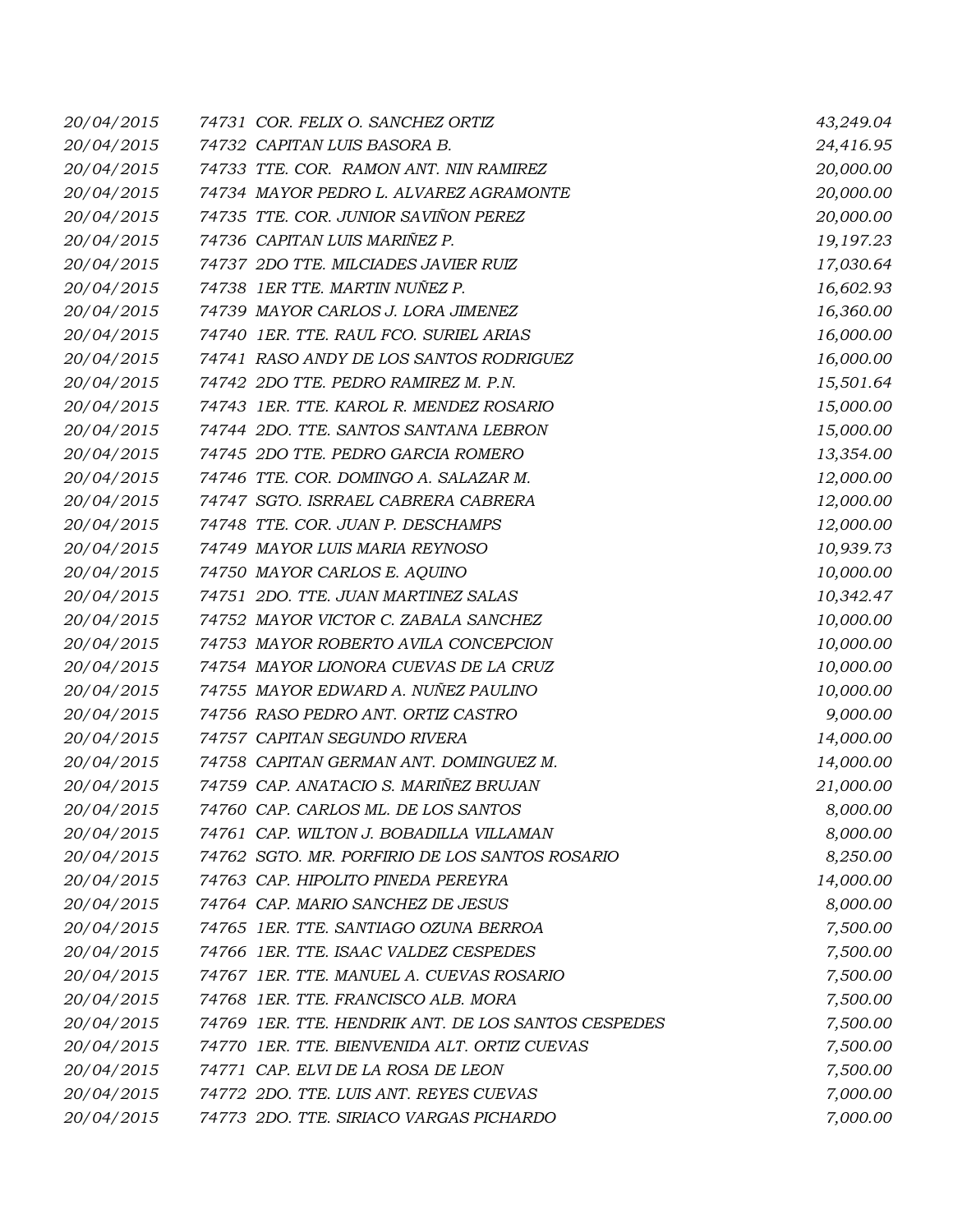| 20/04/2015 | 74774 2DO. TTE. JOSE O. GUZMAN RAMIREZ         | 7,000.00  |
|------------|------------------------------------------------|-----------|
| 20/04/2015 | 74775 2DO. TTE. PEDRO BELTRE VICIOSO           | 7,000.00  |
| 20/04/2015 | 74776 2DO. TTE. EDDY ANT. TRIUNFEL SOCORRO     | 7,000.00  |
| 20/04/2015 | 74777 2DO. TTE. PABLO PAREDES DE JESUS         | 7,000.00  |
| 20/04/2015 | 74778 2DO. TTE. DIOMEDES VALLEJO ALCANTARA     | 7,000.00  |
| 20/04/2015 | 74779 TTE. DE CORBETA DENNY ANT ANTIGUA PEÑA   | 7,000.00  |
| 20/04/2015 | 74780 2DO. TTE. NELSON SANTANA BAUTISTA        | 7,000.00  |
| 20/04/2015 | 74781 2DO. TTE. ELADIO SANCHEZ PANIAGUA        | 7,000.00  |
| 20/04/2015 | 74782 2DO. TTE. DIONICIO DE LA ROSA CASILLA    | 7,000.00  |
| 20/04/2015 | 74783 2DO. TTE. EDUALDO DE LEON LORENZO        | 7,000.00  |
| 20/04/2015 | 74784 SGTO. MR. ANGEL DE JESUS TORIBIO         | 6,500.00  |
| 20/04/2015 | 74785 SGTO. MR. ELIZABETH GERMOSEN REYES       | 6,500.00  |
| 20/04/2015 | 74786 SGTO. MR. YUNIOR D'OLEO MONTERO          | 11,000.00 |
| 20/04/2015 | 74787 SGTO. MR. INOCENCIO MOJICA JIMENEZ       | 11,000.00 |
| 20/04/2015 | 74788 1ER. TTE. LEOPOLDINA C. ESCOTTO SILVERIO | 6,500.00  |
| 20/04/2015 | 74789 SGTO. MR. WINKY R. REYES ZABALA          | 6,500.00  |
| 20/04/2015 | 74790 SGTO. AMAURYS GOMEZ SIMON                | 4,613.33  |
| 20/04/2015 | 74791 SGTO. SIMON DE LA ROSA ARCANGEL          | 6,000.00  |
| 20/04/2015 | 74792 SGTO. VENTURA ADON MAMBRU                | 6,000.00  |
| 20/04/2015 | 74793 SGTO. HUGO MADE MORA                     | 6,000.00  |
| 20/04/2015 | 74794 SGTO. CRISELVA GARCIA VALDEZ             | 6,000.00  |
| 20/04/2015 | 74795 SGTO. HERINELDO VASQUEZ                  | 6,000.00  |
| 20/04/2015 | 74796 SGTO. PEDRO J. MARTINEZ ENCARNACION      | 6,000.00  |
| 20/04/2015 | 74797 SGTO. JEOVANNY H. PEÑA ORTIZ             | 6,000.00  |
| 20/04/2015 | 74798 SGTO. NILSON M. CUEVAS CAPELLAN          | 6,000.00  |
| 20/04/2015 | 74799 SGTO. PLINIO ALB. TORRES ZABALA          | 6,000.00  |
| 20/04/2015 | 74800 SGTO. ROBERTO PEREZ VASQUEZ              | 6,000.00  |
| 20/04/2015 | 74801 SGTO. SERGIO H. NIN ABAD                 | 6,000.00  |
| 20/04/2015 | 74802 SGTO. DIACONA LORENZO GARCIA             | 6,000.00  |
| 20/04/2015 | 74803 IER. TTE. AUDRY MA. OSORIA VILLAR        | 6,000.00  |
| 20/04/2015 | 74804 CABO DANIEL BELTRE                       | 5,000.00  |
| 20/04/2015 | 74805 RASO ELIANA E. SENCION PEREZ             | 5,000.00  |
| 20/04/2015 | 74806 RASO HECTOR Y. GUERRERO RODRIGUEZ        | 5,000.00  |
| 20/04/2015 | 74807 CABO BECKERT ANT. WES RINCON             | 5,000.00  |
| 20/04/2015 | 74808 CABO EDGAR PINEDA ROSSO                  | 5,000.00  |
| 20/04/2015 | 74809 RASO DIANA K. PERDOMO DE LA CRUZ         | 5,000.00  |
| 20/04/2015 | 74810 RASO MARCIA MONTERO MONTERO              | 5,000.00  |
| 20/04/2015 | 74811 RASO DEYVI RAMIREZ                       | 5,000.00  |
| 20/04/2015 | 74812 RASO LOREINY PIÑA SANCHEZ                | 5,000.00  |
| 20/04/2015 | 74813 RASO BILL OTAÑEZ CAYETANO                | 5,000.00  |
| 20/04/2015 | 74814 RASO MARITZA SILFA FAÑA                  | 5,000.00  |
| 20/04/2015 | 74815 CABO FERNANDO S. VALDEZ BERAS            | 5,000.00  |
| 20/04/2015 | 74816 CABO EDGAR ANT. RODRIGUEZ VEGA           | 5,000.00  |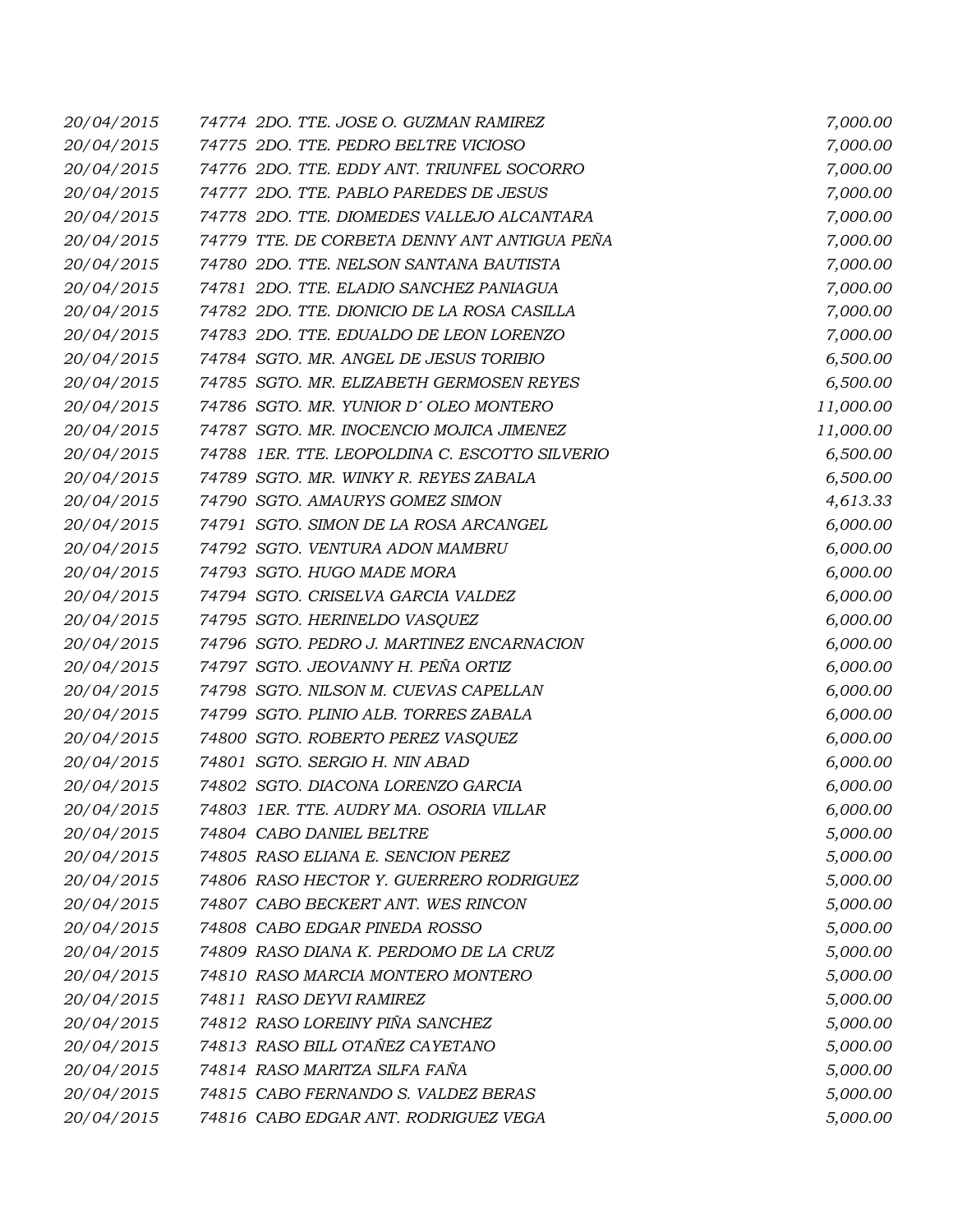| 20/04/2015 | 74817 CABO ANGELA MA. QUEZADA VASQUEZ         | 5,000.00  |
|------------|-----------------------------------------------|-----------|
| 20/04/2015 | 74818 CABO JOSE R. UREÑA TAVERAS              | 5,000.00  |
| 20/04/2015 | 74819 CABO AIDY M. GIL                        | 5,000.00  |
| 20/04/2015 | 74820 CABO ANTONIO MEDINA MEDINA              | 5,000.00  |
| 20/04/2015 | 74821 CABO WILLIAM HERNANDEZ ROSARIO          | 8,000.00  |
| 20/04/2015 | 74822 SGTO. MIGUEL A. SAVIÑON DELGADO         | 5,000.00  |
| 20/04/2015 | 74823 CABO YOHANYS MA. ALVAREZ JIMENEZ        | 5,000.00  |
| 20/04/2015 | 74824 RASO RICHARDSON OGANDO MELO             | 5,000.00  |
| 20/04/2015 | 74825 RASO STEFFANY M. SEDANO HERNANDEZ       | 5,000.00  |
| 20/04/2015 | 74826 MAYOR ROQUE HERNANDEZ BENAVIDES         | 38,000.00 |
| 20/04/2015 | 74827 1ER. TTE. INRY J. ALCANTARA ROMERO      | 27,000.00 |
| 20/04/2015 | 74828 SGTO. MR. SANDY M. PUENTE DE LOS SANTOS | 16,000.00 |
| 20/04/2015 | 74829 MAYOR RAUL TAVERAS D.                   | 18,000.00 |
| 20/04/2015 | 74830 RASO NATANEL BELEN HERNANDEZ            | 8,739.50  |
| 20/04/2015 | 74831 CAP. HORACIO GONZALEZ                   | 31,800.00 |
| 20/04/2015 | 74832 1ER. TTE. FERNANDO GOMEZ MENDEZ         | 13,000.00 |
| 20/04/2015 | 74833 2DO. TTE. JOSE G. MARIÑEZ TURBI         | 12,000.00 |
| 20/04/2015 | 74834 2DO.TTE. ESTEBAN ADON HERNANDEZ         | 12,000.00 |
| 20/04/2015 | 74835 2DO. TTE. YOHANIS GONZALEZ ALVAREZ      | 12,000.00 |
| 20/04/2015 | 74836 SGTO. MR. EDUARDITO ARIAS MATEO         | 11,000.00 |
| 20/04/2015 | 74837 SGTO. MR. WILSON NUÑEZ TOLENTINO        | 11,000.00 |
| 20/04/2015 | 74838 SGTO. FELIX B. MESA ARISMENDY           | 10,000.00 |
| 20/04/2015 | 74839 SGTO. RAUL GARCIA HENRIQUEZ             | 10,000.00 |
| 20/04/2015 | 74840 SGTO. FELIX R. CABRERA MENDEZ           | 10,000.00 |
| 20/04/2015 | 74841 SGTO. MIGUEL E. CASANOVA ENCARNACION    | 10,000.00 |
| 20/04/2015 | 74842 CABO ANGEL A. ARRIAGA RODRIGUEZ         | 8,000.00  |
| 20/04/2015 | 74843 RASO MARKIN SANCHEZ SUERO               | 8,000.00  |
| 20/04/2015 | 74844 2DO. TTE. MILCIADES I. CASTILLO REYES   | 15,351.54 |
| 20/04/2015 | 74845 MAYOR RAFAEL ESPINOSA F.                | 18,000.00 |
| 20/04/2015 | 74846 CAP. EDWARD A. CASTILLO RODRIGUEZ       | 25,666.67 |
| 20/04/2015 | 74847 2DO. TTE. JUAN A. MERCEDES VASQUEZ      | 18,000.00 |
| 20/04/2015 | 74848 1ER. TTE. VICTOR ML. PEREZ JIMENEZ      | 17,000.00 |
| 20/04/2015 | 74849 1ER. TTE. GARY A. MEDRANO SOTO          | 17,000.00 |
| 20/04/2015 | 74850 SGTO. MR. YSIDRO ML. RODRIGUEZ ROJAS    | 16,000.00 |
| 20/04/2015 | 74851 SGTO. GERFIS ROA DE LA ROSA             | 16,000.00 |
| 20/04/2015 | 74852 CABO ANDRES A. MERCEDES MORILLO         | 16,000.00 |
| 20/04/2015 | 74853 SGTO. PEDRO ANT. SERRANO DILONE         | 15,000.00 |
| 20/04/2015 | 74854 RASO JUNIOR A. VALENTIN PUENTE          | 15,000.00 |
| 20/04/2015 | 74855 SGTO. JOSE L. MARIA                     | 15,000.00 |
| 20/04/2015 | 74856 SGTO. ISMAEL ZAYAS SANCHEZ              | 12,000.00 |
| 20/04/2015 | 74857 SGTO. DIONY GARCIA SUERO                | 17,000.00 |
| 20/04/2015 | 74858 SGTO. RAMON ANT. ROSARIO PEÑA           | 12,000.00 |
| 20/04/2015 | 74859 CABO YSAURI GOMEZ MENDEZ                | 11,000.00 |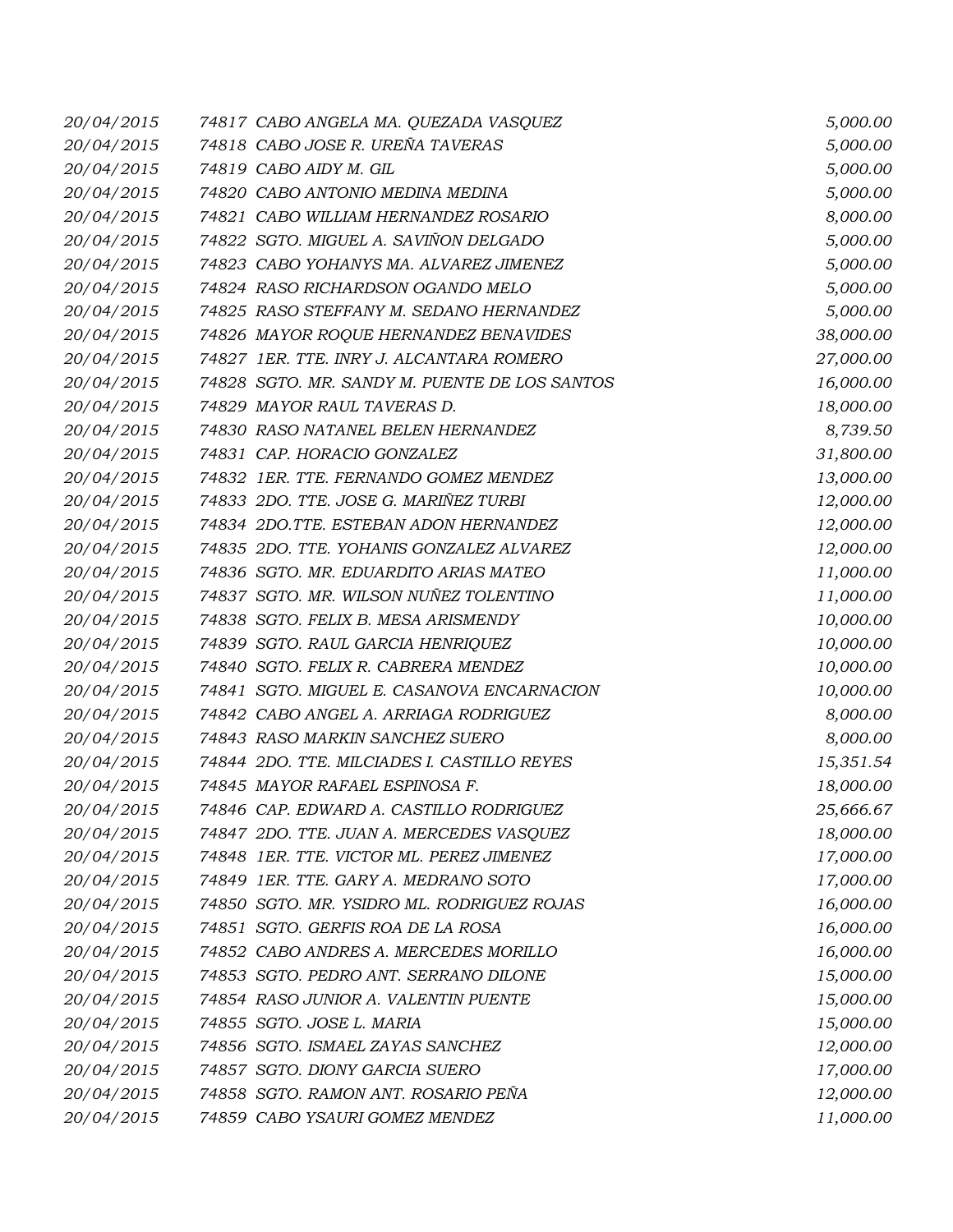| 20/04/2015 | 74860 SGTO. REYES ARIAS                         | 10,196.33 |
|------------|-------------------------------------------------|-----------|
| 20/04/2015 | 74861 IER. TTE. YESENIA ANT. BATISTA ORTIZ      | 10,000.00 |
| 20/04/2015 | 74862 MAYOR DANIEL G. REYES REINOSO             | 18,000.00 |
| 20/04/2015 | 74863 CABO HILARIO SEVERINO PASCUAL             | 9,000.00  |
| 20/04/2015 | 74864 CABO SANTO A. BRUJAN AQUINO               | 8,739.81  |
| 20/04/2015 | 74865 CABO ELPIDIO DIAZ BRUJAN                  | 8,739.73  |
| 20/04/2015 | 74866 CAP. VIRGILIO DE J. SARMIENTO             | 14,000.00 |
| 20/04/2015 | 74867 CABO ENRIQUE RESTITUYO                    | 7,945.00  |
| 20/04/2015 | 74868 1ER. TTE. OFELIO SUAREZ HERNANDEZ         | 13,000.00 |
| 20/04/2015 | 74869 1ER. TTE. MARIO L. CASTRO RINCON          | 13,000.00 |
| 20/04/2015 | 74870 SGTO. MR. VICTOR DE JS. BASILIO GARCIA    | 11,000.00 |
| 20/04/2015 | 74871 SGTO. MR. KELVIN W. ALMONTE MERCEDES      | 11,000.00 |
| 20/04/2015 | 74872 SGTO. JUAN C. HEREDIA DE LOS SANTOS       | 10,000.00 |
| 20/04/2015 | 74873 SGTO. MR. ADOLFO A. GOMEZ MIESES          | 9,000.00  |
| 20/04/2015 | 74874 RASO JUAN C. PERALTA                      | 8,000.00  |
| 20/04/2015 | 74875 RASO FELIX J. PEGUERO DISLA               | 8,000.00  |
| 20/04/2015 | 74876 CABO JANEIRO MATOS CUEVAS                 | 8,000.00  |
| 20/04/2015 | 74877 RASO HANSEL DE LOS SANTOS RODRIGUEZ       | 8,000.00  |
| 20/04/2015 | 74878 SGTO. JUAN DE LA PAZ                      | 7,200.00  |
| 20/04/2015 | 74879 SGTO. MR. JICLIES A. RONDON PERALTA       | 8,200.00  |
| 20/04/2015 | 74880 CABO SUJENLI Y. HEREDIA DE LOS SANTOS     | 5,200.00  |
| 20/04/2015 | 74881 2DO. TTE. DANIEL PEREZ F.                 | 9,200.00  |
| 20/04/2015 | 74882 SGTO. VICTOR M. ESPIRITU SORIANO          | 7,200.00  |
| 20/04/2015 | 74883 CABO STALIN J. ANDUJAR DIAZ               | 5,200.00  |
| 20/04/2015 | 74884 RASO HERIBERTO A. ALVAREZ MONTAS          | 5,200.00  |
| 20/04/2015 | 74885 SGTO. MR. FRANCISCO DE A. JIMENEZ ALMONTE | 9,355.00  |
| 20/04/2015 | 74886 SGTO. MR. WILSON VALDEZ RAMIREZ           | 8,200.00  |
| 20/04/2015 | 74887 SGTO. RAMON D. SANCHEZ HERNANDEZ          | 7,200.00  |
| 20/04/2015 | 74888 STGO. FRISSO WILSON JOSEPH                | 7,200.00  |
| 20/04/2015 | 74889 RASO ANGEL R. ARROYO RIVAS                | 5,200.00  |
| 20/04/2015 | 74890 TTE, COR, MANUEL R, ROJAS POLANCO         | 15,600.00 |
| 20/04/2015 | 74891 TTE. COR. AGUSTIN GIL GIL                 | 12,000.00 |
| 20/04/2015 | 74892 MAYOR HENRY A. MEDRANO                    | 10,000.00 |
| 20/04/2015 | 74893 CAPITAN ENRIQUE OLIVERO PEREZ             | 7,000.00  |
| 20/04/2015 | 74894 CAP. MARINO RODRIGUEZ MARIÑEZ             | 7,000.00  |
| 20/04/2015 | 74895 1ER. TTE. CARLOS JIMENEZ DIAZ             | 6,500.00  |
| 20/04/2015 | 74896 1ER. TTE. RAFAEL RONDON CUESTA            | 6,500.00  |
| 20/04/2015 | 74897 1ER. TTE. ALEJANDRINA FORTUNA ROA         | 6,500.00  |
| 20/04/2015 | 74898 1ER. TTE. DENNY ALT. NOVAS MEDRANO        | 6,500.00  |
| 20/04/2015 | 74899 1RE. TTE. PREVISTILIO LUGO RAMIREZ        | 6,500.00  |
| 20/04/2015 | 74900 1ER. TTE. MIGUEL ANT. ECHAVARRIA BAUTISTA | 6,500.00  |
| 20/04/2015 | 74901 IER. TTE. REYNA I. CARABALLO MENDEZ       | 6,500.00  |
| 20/04/2015 | 74902 2DO. TTE. ANA Y. BURGOS DURAN             | 6,000.00  |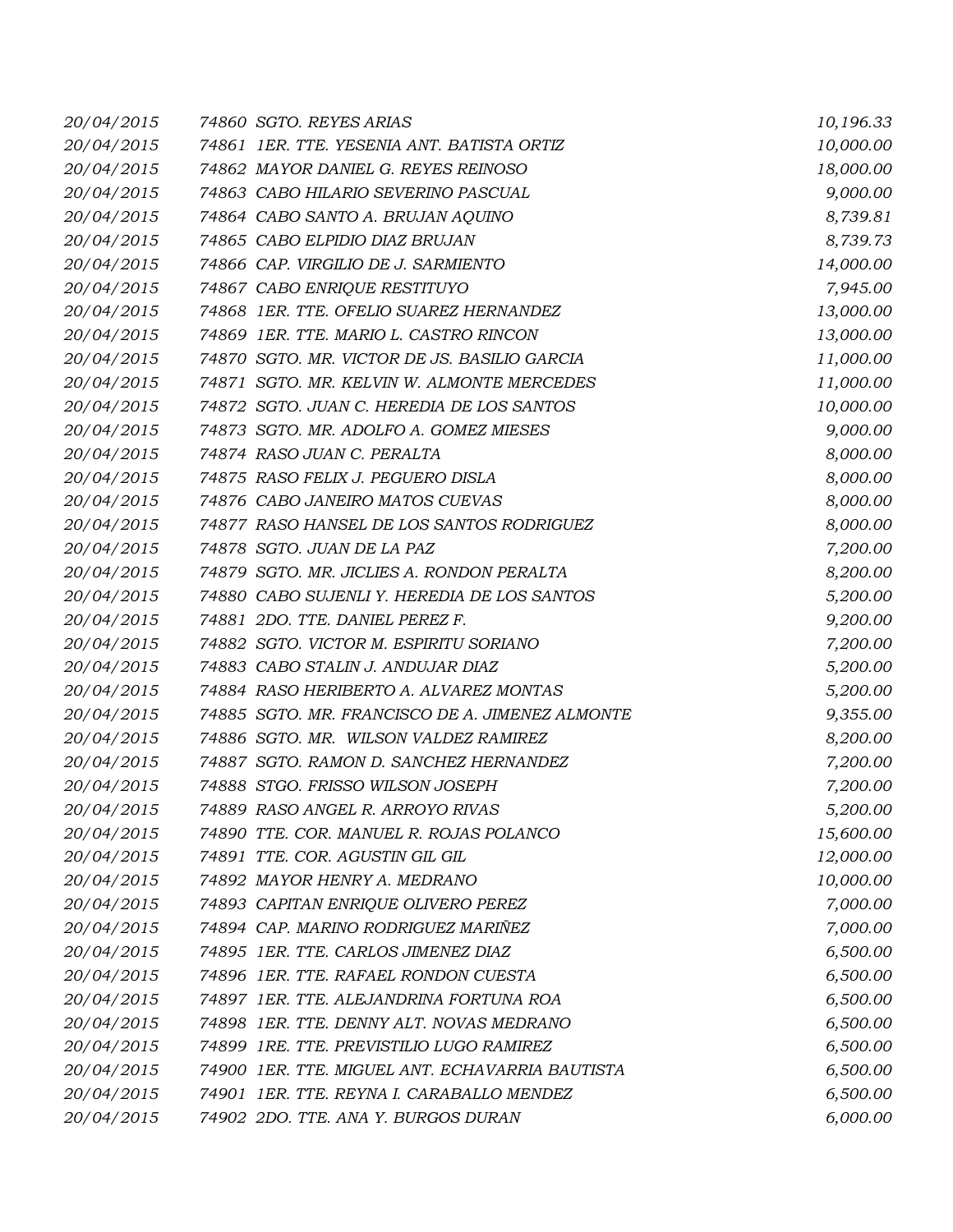| 20/04/2015 | 74903 2DO. TTE. ALEJANDRO E. MENDEZ VENTURA      | 6,000.00 |
|------------|--------------------------------------------------|----------|
| 20/04/2015 | 74904 2DO. TTE. TORIBIO J. FELIZ DIAZ            | 6,000.00 |
| 20/04/2015 | 74905 2DO. TTE. NEURY MERCEDES TAVAREZ           | 6,000.00 |
| 20/04/2015 | 74906 2DO. TTE. HAMLET JAQUEZ JIMENEZ            | 6,000.00 |
| 20/04/2015 | 74907 2DO. TTE. ALBERTO REYES SENA               | 6,000.00 |
| 20/04/2015 | 74908 2DO. TTE. RUMARDO PEREZ DE OLEO            | 6,000.00 |
| 20/04/2015 | 74909 2DO. TTE. ROBERT RINCON SALAS              | 6,000.00 |
| 20/04/2015 | 74910 2DO. TTE. MANUEL DE JS. ENCARNACION MONTAS | 6,000.00 |
| 20/04/2015 | 74911 2DO. TTE. MAXIMO PEÑA VALDEZ               | 6,000.00 |
| 20/04/2015 | 74912 2DO. TTE. MAXIMO FORTUNA DE LA CRUZ        | 6,000.00 |
| 20/04/2015 | 74913 2DO. TTE. JHONNY CADENA CORPORAN           | 6,000.00 |
| 20/04/2015 | 74914 SGTO. MR. PEDRO G. MINIER M.               | 5,500.00 |
| 20/04/2015 | 74915 SGTO. MR. GERSON ANTONIO ESCAÑO V.         | 5,500.00 |
| 20/04/2015 | 74916 SGTO. MR. ORLANDO DUVAL MELENDEZ           | 4,510.00 |
| 20/04/2015 | 74917 SGTO. MR. REYNALDO E. PEREZ CABRERA        | 5,500.00 |
| 20/04/2015 | 74918 SGTO. MR. YSIDRO MOTA ESPINO               | 5,500.00 |
| 20/04/2015 | 74919 SGTO. MR. EZEQUIEL LARA                    | 5,500.00 |
| 20/04/2015 | 74920 SGTO. MR. SERGIO BREA                      | 5,000.00 |
| 20/04/2015 | 74921 SGTO. AQUILES MARTE SUERO                  | 5,000.00 |
| 20/04/2015 | 74922 SGTO. ALEXANDER BELLO DE LEON              | 5,000.00 |
| 20/04/2015 | 74923 SGTO. WILMAN PEÑA MENDEZ                   | 5,000.00 |
| 20/04/2015 | 74924 SGTO. MARINO DE LA CRUZ GALVEZ             | 5,000.00 |
| 20/04/2015 | 74925 SGTO. ALTAGRACIA ACOSTA ACOSTA             | 5,000.00 |
| 20/04/2015 | 74926 SGTO. DOMINGO DE S. HERRAND ESPINOSA       | 5,000.00 |
| 20/04/2015 | 74927 SGTO. RHADAMES CIPRIAN ESCALANTE           | 5,000.00 |
| 20/04/2015 | 74928 SGTO. LUIS ALB. DECENA FIGUEREO            | 5,000.00 |
| 20/04/2015 | 74929 SGTO. DANIEL TEJEDA MARTINEZ               | 5,000.00 |
| 20/04/2015 | 74930 SGTO. ROLANDO E. ENCARNACION ENCARNACION   | 5,000.00 |
| 20/04/2015 | 74931 SGTO. WILLIAM BAEZ TAVAREZ                 | 5,000.00 |
| 20/04/2015 | 74932 2DO. TTE. ALEXANDER MONTAS DE JESUS        | 5,000.00 |
| 20/04/2015 | 74933 CABO FRENCIS ANT. LEBRON VICENTE           | 4,000.00 |
| 20/04/2015 | 74934 CABO JACQUELINE ADAMES LEBRON              | 4,000.00 |
| 20/04/2015 | 74935 CABO YESENIA Y. RAMIREZ RODRIGUEZ          | 4,000.00 |
| 20/04/2015 | 74936 RASO LEUDIS J. CRUZ DECENA                 | 4,000.00 |
| 20/04/2015 | 74937 CABO RAFAEL GENAO MEDRANO                  | 4,000.00 |
| 20/04/2015 | 74938 RASO RICHARD R. JACINTO MONTERO            | 4,000.00 |
| 20/04/2015 | 74939 RASO KEYDI PEREZ                           | 4,000.00 |
| 20/04/2015 | 74940 CABO FRANCISCO ALB. HERRAND BERIGUETE      | 4,000.00 |
| 20/04/2015 | 74941 CABO WENDY G. REYES CEPEDA                 | 4,000.00 |
| 20/04/2015 | 74942 CABO YEFRI R. MERCADO QUEZADA              | 4,000.00 |
| 20/04/2015 | 74943 RASO GUSTAVO A. FELIZ FLORIAN              | 4,000.00 |
| 20/04/2015 | 74944 RASO JEFFERSON PRENSA CALDERON             | 4,000.00 |
| 20/04/2015 | 74945 CABO WILLIAM M. MENDEZ FERNANDEZ           | 4,000.00 |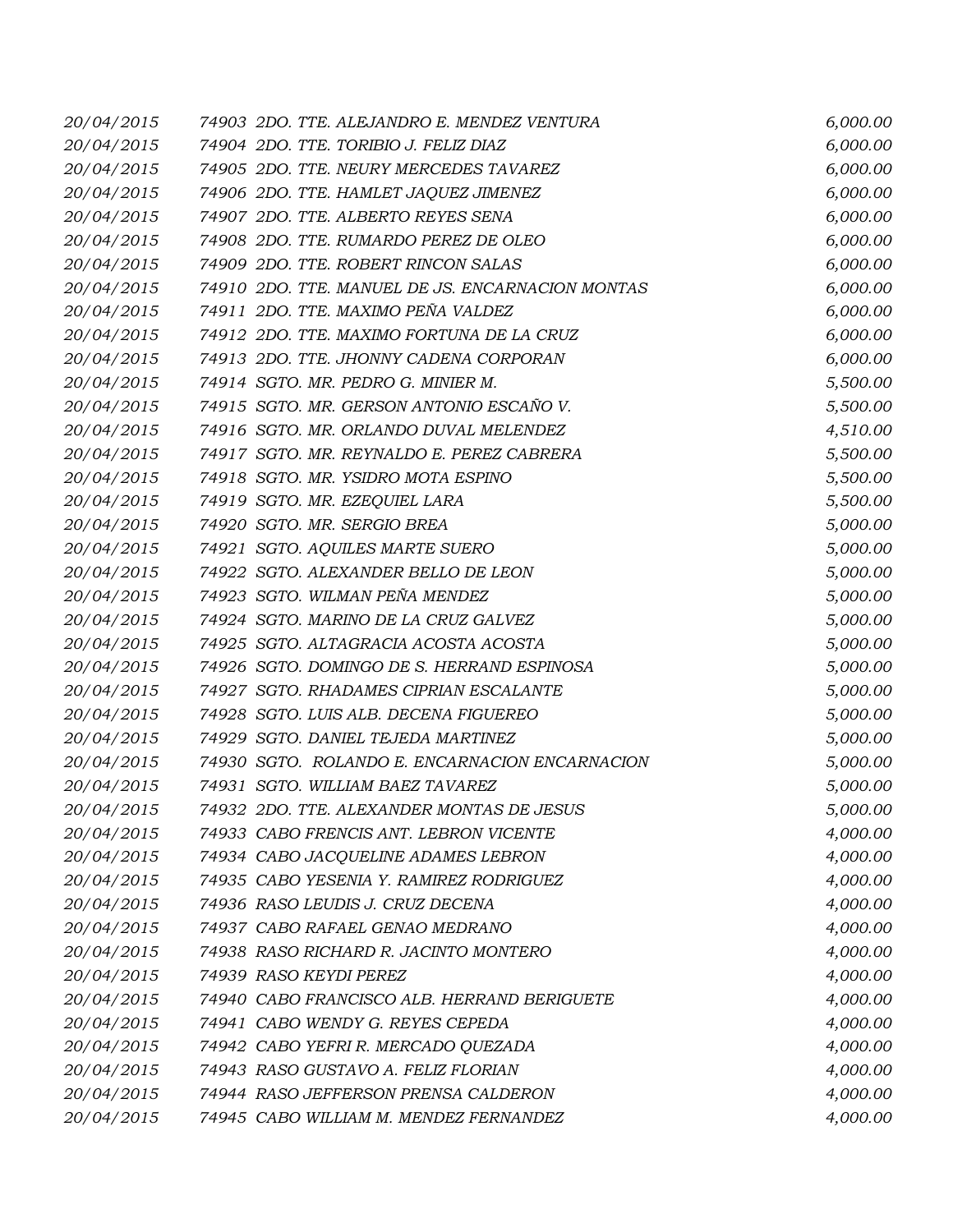| 20/04/2015 | 74946 RASO MANUEL DE JS. MORA MATEO                  | 4,000.00  |
|------------|------------------------------------------------------|-----------|
| 20/04/2015 | 74947 RASO ROANGEL FCO. FRIAS ROJAS                  | 4,000.00  |
| 20/04/2015 | 74948 CABO EDELSON Y. CALDERON PEREZ                 | 4,000.00  |
| 20/04/2015 | 74949 RASO HONARKIN DE LOS SANTOS RODRIGUEZ          | 5,200.00  |
| 20/04/2015 | 74950 2DO. TTE. SENCION ROMERO BRUJAN                | 9,200.00  |
| 20/04/2015 | 74951 RASO JOSE ANT. MATEO MARTINEZ                  | 4,000.00  |
| 20/04/2015 | 74952 RASO ANDDY SUAREZ BENITEZ                      | 4,000.00  |
| 20/04/2015 | 74953 SGTO. MR. LUCAS NUÑEZ                          | 8,200.00  |
| 20/04/2015 | 74954 CABO DELVIN B. CACERES CACERES                 | 5,200.00  |
| 20/04/2015 | 74955 CABO JUAN PEÑA RAMIREZ                         | 4,000.00  |
| 20/04/2015 | 74956 SGTO. NATHANAEL FELIZ LOPEZ                    | 7,200.00  |
| 20/04/2015 | 74957 SGTO. MR. CRISTIAN ML. CAMPUSANO DE LOS SANTOS | 5,200.00  |
| 20/04/2015 | 74958 1ER TTE. HAIROL LUCIANO MONTERO                | 6,500.00  |
| 20/04/2015 | 74959 2DO. TTE. RAMON ELIAS RAMIREZ PEÑA             | 6,000.00  |
| 20/04/2015 | 74960 2DO. TTE. CARLOS ANT. TRINIDAD MARINE          | 6,000.00  |
| 20/04/2015 | 74961 2DO. TTE. ADRIANO ENCARNACION ESCOTO           | 6,000.00  |
| 20/04/2015 | 74962 SGTO. MR. ROLANDO DE LA CRUZ DE LA CRUZ        | 5,500.00  |
| 20/04/2015 | 74963 SGTO. MR. DESIDERIO POLANCO BRITO              | 5,500.00  |
| 20/04/2015 | 74964 SGTO. MR. MARIA TERRERO PEREZ                  | 5,500.00  |
| 20/04/2015 | 74965 SGTO. YAQUIRA S. NIN LAHOZ                     | 5,000.00  |
| 20/04/2015 | 74966 RASO LUIS ML. DIAZ BEATO                       | 4,000.00  |
| 20/04/2015 | 74967 RASO MARIDALIA DECENA FIGUEREO                 | 4,000.00  |
| 20/04/2015 | 74968 CABO MIGUEL NOVAS FLORIAN                      | 4,000.00  |
| 20/04/2015 | 74969 RASO TOMAS MARTINEZ                            | 4,000.00  |
| 20/04/2015 | 74970 SGTO.M. MARCOS CUEVAS RUIZ                     | 8,200.00  |
| 20/04/2015 | 74971 SGTO. TONY S. MONTERO FERRERAS                 | 5,000.00  |
| 20/04/2015 | 74972 RASO MARCO A. BATISTA RUIZ                     | 5,200.00  |
| 20/04/2015 | 74973 RASO LEON R. HERRERA GIL                       | 5,200.00  |
| 20/04/2015 | 74974 RASO JOSE ALB. POLANCO VILLA                   | 4,000.00  |
| 20/04/2015 | 74975 ASIMILADO VLADIMIR DE JESUS DILONE             | 5,200.00  |
| 20/04/2015 | 74976 COR. FELIX ML. ANTIGUA GERMAN                  | 50,000.00 |
| 20/04/2015 | 74977 MAYOR MANUEL DE JESUS DECENA                   | 10,060.00 |
| 20/04/2015 | 74978 IER. TTE. ALCADIO HERRERA DE LA CRUZ           | 11,000.00 |
| 20/04/2015 | 74979 1ER. TTE. EURIS H. RAMIREZ                     | 6,500.00  |
| 20/04/2015 | 74980 CAP. JUAN CONTRERAS                            | 6,500.00  |
| 20/04/2015 | 74981 2DO. TTE. BERNARDO QUEZADA PERALTA             | 5,500.00  |
| 20/04/2015 | 74982 1ER. TTE. SICTO HEREDIA                        | 5,500.00  |
| 20/04/2015 | 74983 SGTO. FRANK A. MORETA CASTILLO                 | 8,000.00  |
| 20/04/2015 | 74984 SGTO. LUIS M. DE LA ROSA DE LA ROSA            | 5,000.00  |
| 20/04/2015 | 74985 CABO ANYELO MORENO GARCIA                      | 4,000.00  |
| 20/04/2015 | 74986 CABO ELISON PEREZ RAMIREZ                      | 4,000.00  |
| 20/04/2015 | 74987 MRO. JOSE ANT. MERCEDES BELLO                  | 4,000.00  |
| 20/04/2015 | 74988 MARINERO CRISTIAN GUZMAN                       | 4,000.00  |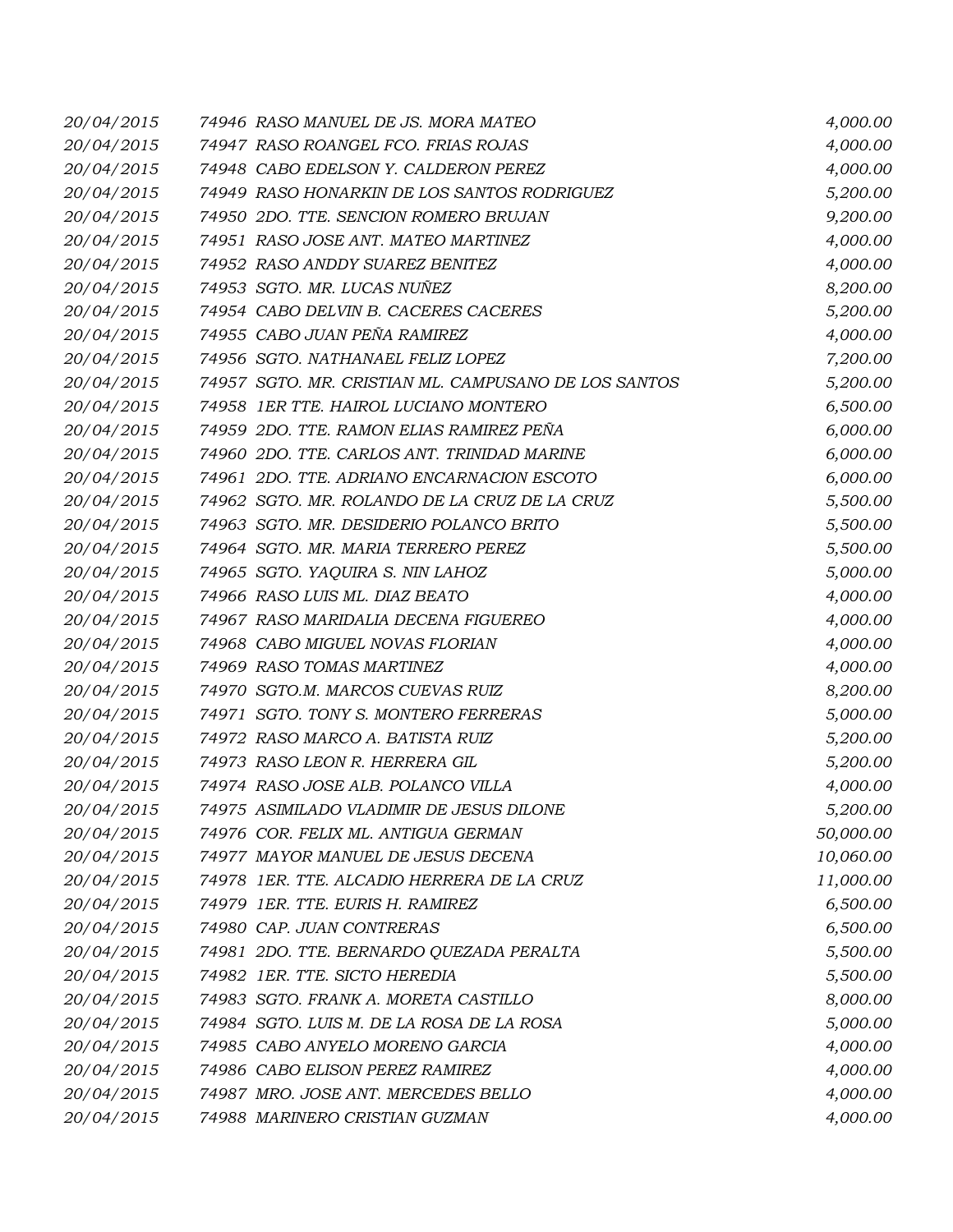| 20/04/2015 | 74989 CABO RADHAIRSA GUZMAN DE LA CRUZ        | 4,000.00  |
|------------|-----------------------------------------------|-----------|
| 20/04/2015 | 74990 CABO FREDDY PEREZ OTAÑO                 | 6,000.00  |
| 20/04/2015 | 74991 RASO JUAN C. ANTIGUA ACOSTA             | 6,000.00  |
| 20/04/2015 | 74992 RASO ANGEL A. RODRIGUEZ                 | 6,000.00  |
| 20/04/2015 | 74993 RASO DENNY D. ORTEGA DE LA CRUZ         | 4,000.00  |
| 20/04/2015 | 74994 RASO JUAN C. CRUZ VASQUEZ               | 6,000.00  |
| 20/04/2015 | 74995 SGTO. MR. RAFAEL JAQUEZ RAFAEL          | 5,200.00  |
| 20/04/2015 | 74996 CAP. FELIX BRITO HERNANDEZ              | 7,000.00  |
| 20/04/2015 | 74997 2DO. TTE. JULIO PEREZ CARRASCO          | 6,000.00  |
| 20/04/2015 | 74998 SGTO. RAMON E. DEL ORBE GUILLEN         | 5,000.00  |
| 20/04/2015 | 74999 RASO JACQUELINE MERCEDES MARTINEZ       | 4,000.00  |
| 20/04/2015 | 75000 RASO PABEL HERNANDEZ ZABALA             | 4,000.00  |
| 20/04/2015 | 75001 CABO NELFRAN D. BAUTISTA FELIX          | 5,000.00  |
| 20/04/2015 | 75002 2DO. TTE. CLAUDIO SANCHEZ LUCAS         | 25,000.00 |
| 20/04/2015 | 75003 SGTO. JUAN C. ANGELES MARTE             | 8,000.00  |
| 20/04/2015 | 75004 CABO MOISES CONTRERAS PAULINO           | 6,000.00  |
| 20/04/2015 | 75005 SGTO. MR. JAINER CUEVAS FERRERAS        | 8,200.00  |
| 20/04/2015 | 75006 MAYOR TEODORO VALDEZ PEREZ              | 9,000.00  |
| 20/04/2015 | 75007 2DO TTE. CIPRIAN ROSARIO SUERO          | 6,000.00  |
| 20/04/2015 | 75008 SGTO. MR. JOSE J. ENCARNACION MONTERO   | 8,200.00  |
| 20/04/2015 | 75009 SGTO. FREDDY A. REYES CAMPUSANO         | 5,000.00  |
| 20/04/2015 | 75010 SGTO. MR. CANDIDA R. AGUERO ENCARNACION | 5,500.00  |
| 20/04/2015 | 75011 SGTO. GUARINA DEL P. PEREZ RODRIGUEZ    | 5,000.00  |
| 20/04/2015 | 75012 CABO MERQUIADES LORENZO GONZALEZ        | 4,000.00  |
| 20/04/2015 | 75013 2DO. TTE CONCEPCION DEL C MENDOZA JORGE | 6,000.00  |
| 20/04/2015 | 75014 MARINERO HENRY VALERA GARCIA            | 4,000.00  |
| 20/04/2015 | 75015 SGTO. FELIX MUESES MARTINEZ             | 7,200.00  |
| 20/04/2015 | 75016 SGTO. MR. IVAN J. AMPARO                | 12,000.00 |
| 20/04/2015 | 75017 1ER. TTE. MAXIMO DIAZ V.                | 11,000.00 |
| 20/04/2015 | 75018 SGTO. LEON F. COLOMBO CASTILLO          | 8,000.00  |
| 20/04/2015 | 75019 1ER. TTE. TOMAS MONTERO M.              | 6,500.00  |
| 20/04/2015 | 75020 2DO. TTE. JOSE O. MENDOZA DE LA CRUZ    | 6,000.00  |
| 20/04/2015 | 75021 2DO. TTE. ANGEL HERNANDEZ               | 6,000.00  |
| 20/04/2015 | 75022 SGTO. SIXTA SANCHEZ SANTOS              | 5,000.00  |
| 20/04/2015 | 75023 SGTO. MR. MARIO DE LA ROSA LIRANZO      | 5,000.00  |
| 20/04/2015 | 75024 2DO. TTE. ELIAS ESTEVEZ CUBA            | 7,333.33  |
| 20/04/2015 | 75025 RASO BIENVENIDO CABRERA NOVAS           | 4,000.00  |
| 20/04/2015 | 75026 1ER. TTE. PEDRO CONTRERAS ALCANTARA     | 6,500.00  |
| 20/04/2015 | 75027 SGTO. MR. WENDY D. TEJEDA TORRES        | 5,500.00  |
| 20/04/2015 | 75028 RASO LEONELA PEÑA VENTURA               | 4,000.00  |
| 20/04/2015 | 75029 TTE. DE FRAGATA MANUEL MONTAÑO MENDEZ   | 6,500.00  |
| 20/04/2015 | 75030 2DO. TTE. FRANCISCO DE LA CRUZ TEJEDA   | 6,000.00  |
| 20/04/2015 | 75031 SGTO. ELIZABETH ACEVEDO QUIROZ          | 5,000.00  |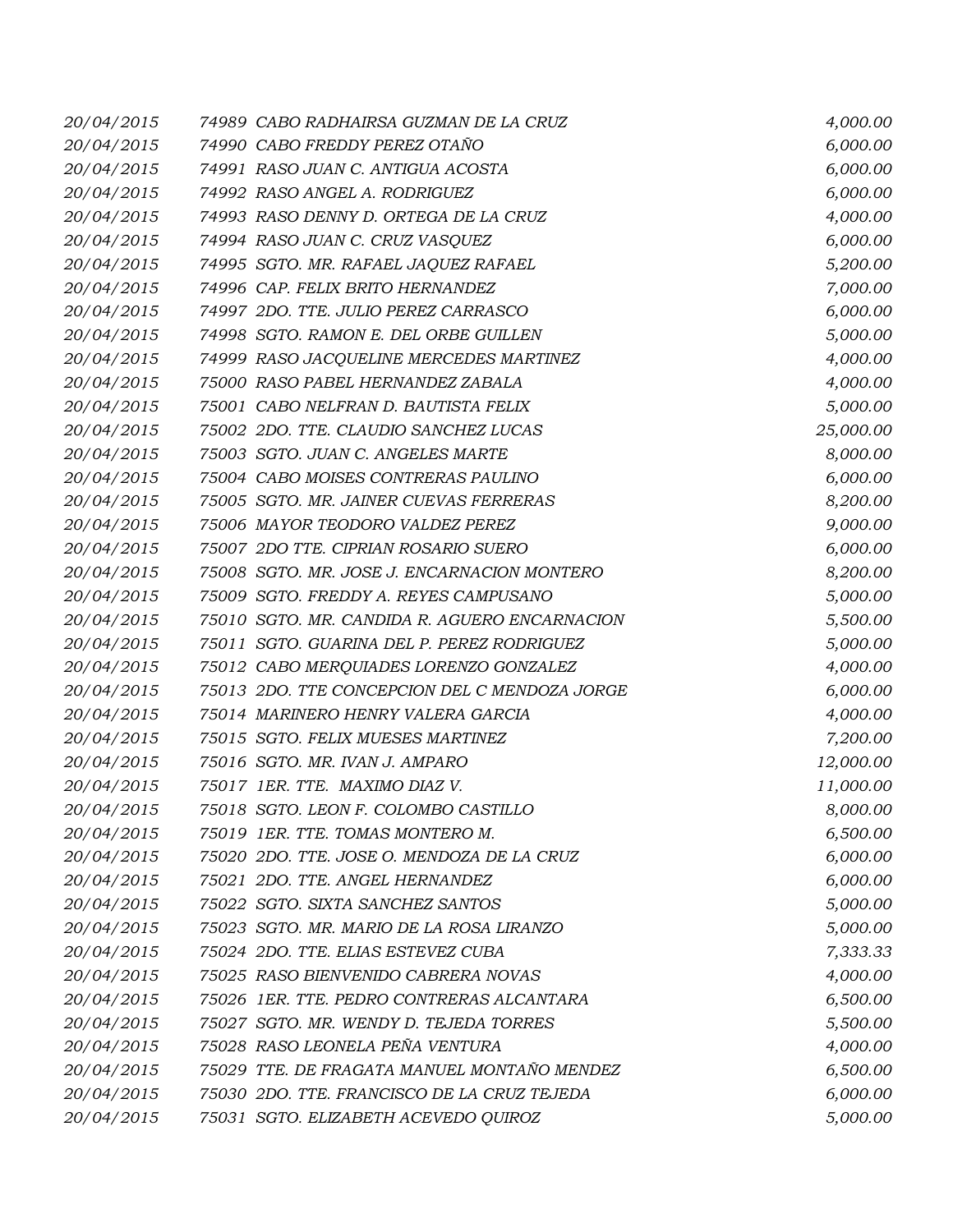| 20/04/2015 | 75032 CABO IRENO BAUTISTA MANZUETA           | 4,000.00  |
|------------|----------------------------------------------|-----------|
| 20/04/2015 | 75033 RASO JUAN FCO. HERASME PEÑA            | 4,900.00  |
| 20/04/2015 | 75034 SGTO. MR. PEDRO A. MOQUETE             | 5,500.00  |
| 20/04/2015 | 75035 RASO JOSE RAMON DE LA ROSA             | 4,000.00  |
| 20/04/2015 | 75036 RASO JUAN D. PEREZ ROJAS               | 4,000.00  |
| 20/04/2015 | 75037 2DO. TTE. CRUZ ANT. FELIZ MEDRANO      | 6,000.00  |
| 20/04/2015 | 75038 MAYOR ABEL ANT. RESTITUYO AMPARO       | 20,000.00 |
| 20/04/2015 | 75039 MAYOR FLORENTINO LOPEZ ROJAS           | 15,000.00 |
| 20/04/2015 | 75040 CAP. AQUILES MONTERO BAUTISTA          | 7,000.00  |
| 20/04/2015 | 75041 IER. TTE. YERDY FCO. MENDEZ TRINIDAD   | 6,500.00  |
| 20/04/2015 | 75042 2DO. TTE. EPIFANIO SANCHEZ LLUBERES    | 6,000.00  |
| 20/04/2015 | 75043 2DO. TTE. DIEGO ML. PEÑA FIGUEROA      | 6,000.00  |
| 20/04/2015 | 75044 SGTO. MR. BOLIVIA B. TERRERO PEREZ     | 5,500.00  |
| 20/04/2015 | 75045 SGTO. MR. MILAGROS ALT. MEDINA ROSARIO | 5,733.33  |
| 20/04/2015 | 75046 SGTO. MR. FELIX MARCELO MESA           | 5,500.00  |
| 20/04/2015 | 75047 SGTO. AMAURYS CALZADO JAVIER           | 5,000.00  |
| 20/04/2015 | 75048 SGTO. MR. PEDRO ENCARNACION SANCHEZ    | 5,000.00  |
| 20/04/2015 | 75049 SGTO. PEDRO LORENZO DIAZ               | 5,000.00  |
| 20/04/2015 | 75050 RASO JOSE M. PEREZ CUEVAS              | 4,000.00  |
| 20/04/2015 | 75051 CABO URBANO LAFONTAINE MEDINA          | 4,000.00  |
| 20/04/2015 | 75052 RASO WANDOL AMADOR                     | 4,000.00  |
| 20/04/2015 | 75053 RASO MARIA H. ESPINAL FABIAN           | 4,000.00  |
| 20/04/2015 | 75054 RASO VAN T. TEJADA TEJADA              | 4,000.00  |
| 20/04/2015 | 75055 RASO MARCO A. JIMENEZ SANCHEZ          | 4,000.00  |
| 20/04/2015 | 75056 SGTO. DOMINGO E. MONTERO PEÑA          | 8,000.00  |
| 20/04/2015 | 75057 1ER. TTE. FELIX ANT. MOQUETE MONTILLA  | 11,000.00 |
| 20/04/2015 | 75058 SGTO. MR. RAMON MA. CABRERA RINCON     | 9,000.00  |
| 20/04/2015 | 75059 SGTO. JULIO C. ESPINAL PEREZ           | 8,000.00  |
| 20/04/2015 | 75060 RASO OCTAVIANO MONTERO BAEZ            | 13,000.00 |
| 20/04/2015 | 75061 SGTO. PEDRO MONEGRO ROSA               | 5,000.00  |
| 20/04/2015 | 75062 SGTO. RAFAEL ANT. UCETA MONTAN         | 7,200.00  |
| 20/04/2015 | 75063 SGTO. MR. GETULIO RODRIGUEZ FIGUEREO   | 12,026.67 |
| 20/04/2015 | 75064 SGTO. MR. CRISTIAN DEMORIZI BALBUENA   | 9,000.00  |
| 20/04/2015 | 75065 CAP. CEFERINO OFFRER DE LA ROSA        | 12,000.00 |
| 20/04/2015 | 75066 1ER. TTE. FIDIAN GONZALEZ              | 11,000.00 |
| 20/04/2015 | 75067 1ER. TTE. BIENVENIDO RUBIO SENA        | 11,000.00 |
| 20/04/2015 | 75068 2DO. TTE. ANGEL MA. MORILLO ROSARIO    | 10,000.00 |
| 20/04/2015 | 75069 SGTO. MR. VICTOR DE OLEO FULCAR        | 10,500.00 |
| 20/04/2015 | 75070 SGTO. LUIS ML. GONZALEZ CARPIO         | 8,000.00  |
| 20/04/2015 | 75071 RASO LUIS A. LARA PUJOLS               | 6,000.00  |
| 20/04/2015 | 75072 CABO MANUEL DE JS. MEJIA MERCEDES      | 4,000.00  |
| 20/04/2015 | 75073 RASO LUIS A. LARA PUJOLS               | 6,000.00  |
| 20/04/2015 | 75074 1ER. TTE. SANTOS E. GARCIA OGANDO      | 11,000.00 |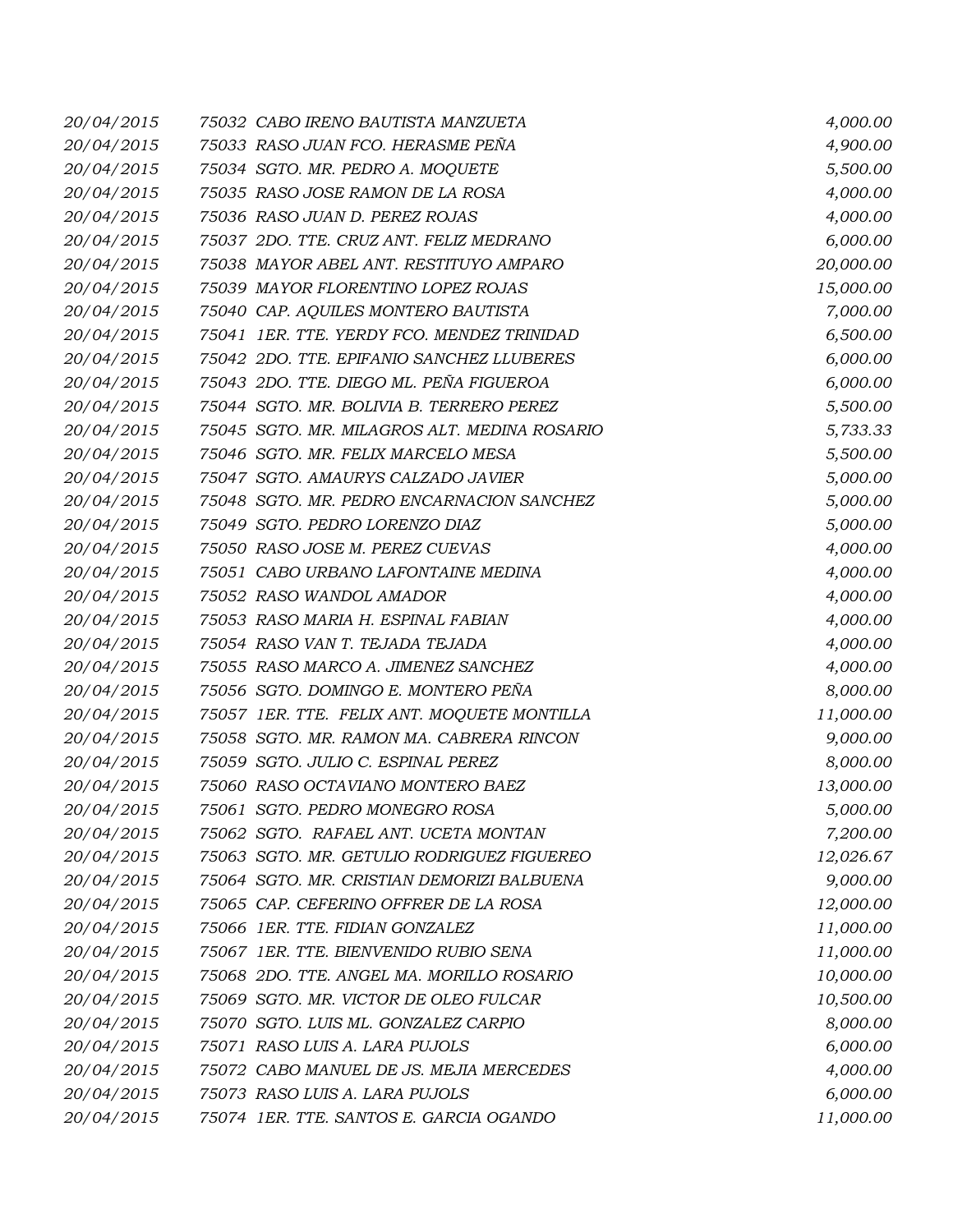| 20/04/2015 | 75075 1ER. TTE. JACOBO DE LEON PEREZ            | 11,000.00 |
|------------|-------------------------------------------------|-----------|
| 20/04/2015 | 75076 1ER. TTE. REMEDIO PEREZ FELIZ             | 11,000.00 |
| 20/04/2015 | 75077 1ER. TTE. VICTOR J. MOREL DE LA CRUZ      | 11,000.00 |
| 20/04/2015 | 75078 2DO. TTE. JOSE CASTRO HERNANDEZ           | 6,000.00  |
| 20/04/2015 | 75079 2DO. TTE. JUAN B. OLMOS HERNANDEZ.        | 10,000.00 |
| 20/04/2015 | 75080 2DO. TTE. JUAN C. NOVAS ROSARIO           | 10,000.00 |
| 20/04/2015 | 75081 2DO. TTE. RAMON A. DIAZ MARIA             | 10,000.00 |
| 20/04/2015 | 75082 SGTO. EDUARDO DE JESUS ROSARIO            | 8,000.00  |
| 20/04/2015 | 75083 SGTO. GUILLERMO DEL ROSARIO MUÑOZ         | 8,000.00  |
| 20/04/2015 | 75084 RASO RUBEN ALCANTARA JIMENEZ              | 4,000.00  |
| 20/04/2015 | 75085 1ER. TTE. DIGNO JIMENEZ ROMERO            | 11,000.00 |
| 20/04/2015 | 75086 SGTO. MR. CLODOMIRO ZABALA SANTOS         | 9,000.00  |
| 20/04/2015 | 75087 CABO CARLOS A. MINAYA GARCIA              | 6,000.00  |
| 20/04/2015 | 75088 CABO FRANKLIN MONTERO MONTERO             | 4,900.00  |
| 20/04/2015 | 75089 CAP. JOSE M. JAQUEZ FERNANDEZ             | 6,500.00  |
| 20/04/2015 | 75090 2DO. TTE. MIRIAM ALT. LARA CUEVAS         | 6,000.00  |
| 20/04/2015 | 75091 SGTO. MR. ENEROLINDA AQUINO DE LOS SANTOS | 5,500.00  |
| 20/04/2015 | 75092 SGTO. CARMELINO CONTRERAS OFFRER          | 5,000.00  |
| 20/04/2015 | 75093 2DO. TTE. RAFAEL E. ENCARNACION ADAMES    | 6,000.00  |
| 20/04/2015 | 75094 SGTO. JOSE ALT. ENCARNACION VALDEZ        | 5,000.00  |
| 20/04/2015 | 75095 2DO. TTE. JORGE DE LOS SANTOS ANDUJAR     | 12,000.00 |
| 20/04/2015 | 75096 SGTO. MR. JOVANNY ABREU SURIEL            | 8,200.00  |
| 20/04/2015 | 75097 SGTO. MARINO ABAD PUELLO                  | 8,000.00  |
| 20/04/2015 | 75098 SGTO. MARTIN BERNABEL VIZCAINO            | 8,000.00  |
| 20/04/2015 | 75099 RASO CARLOS ML. ROSARIO NUÑEZ             | 6,000.00  |
| 20/04/2015 | 75100 CAP. JOSE DIAZ FLORIAN                    | 7,000.00  |
| 20/04/2015 | 75101 SGTO. CEVERO RODRIGUEZ RODRIGUEZ          | 5,000.00  |
| 20/04/2015 | 75102 SGTO. MR. RAFAEL FRANCO LUNA              | 9,000.00  |
| 20/04/2015 | 75103 SGTO. MR. LEANDRO ALB. JAVIER ENCARNACION | 9,000.00  |
| 20/04/2015 | 75104 SGTO. RAMON R. VICTORIANO AQUINO          | 9,000.00  |
| 20/04/2015 | 75105 SGTO. WILSON MATEO PEREZ                  | 8,000.00  |
| 20/04/2015 | 75106 SGTO. ALEXANDER A. MATEO AGUASVIVA        | 5,000.00  |
| 20/04/2015 | 75107 RASO JONATHAN PEREZ PEREZ                 | 4,000.00  |
| 20/04/2015 | 75108 2DO. TTE. JUAN ABAD                       | 6,000.00  |
| 20/04/2015 | 75109 CABO CARLOS FLORENTINO FLORENTINO         | 4,000.00  |
| 20/04/2015 | 75110 2DO. TTE. WILLIAN DISLA BAEZ              | 6,000.00  |
| 20/04/2015 | 75111 RASO HUGO M. RODRIGUEZ OGANDO             | 6,000.00  |
| 20/04/2015 | 75112 TTE. COR. VICTOR ML. ACEVEDO COSME        | 13,000.00 |
| 20/04/2015 | 75113 MAYOR JORGE L. ZOUAIN TAVAREZ             | 9,000.00  |
| 20/04/2015 | 75114 CAP. JOSE L. MENDEZ CRUZ                  | 7,000.00  |
| 20/04/2015 | 75115 CAP. FELIPE ANT. GARCIA PERALTA           | 7,000.00  |
| 20/04/2015 | 75116 CAP. JOSE L. MORROBEL                     | 7,000.00  |
| 20/04/2015 | 75117 2DO. TTE. NELSON RODRIGUEZ BEATO          | 6,000.00  |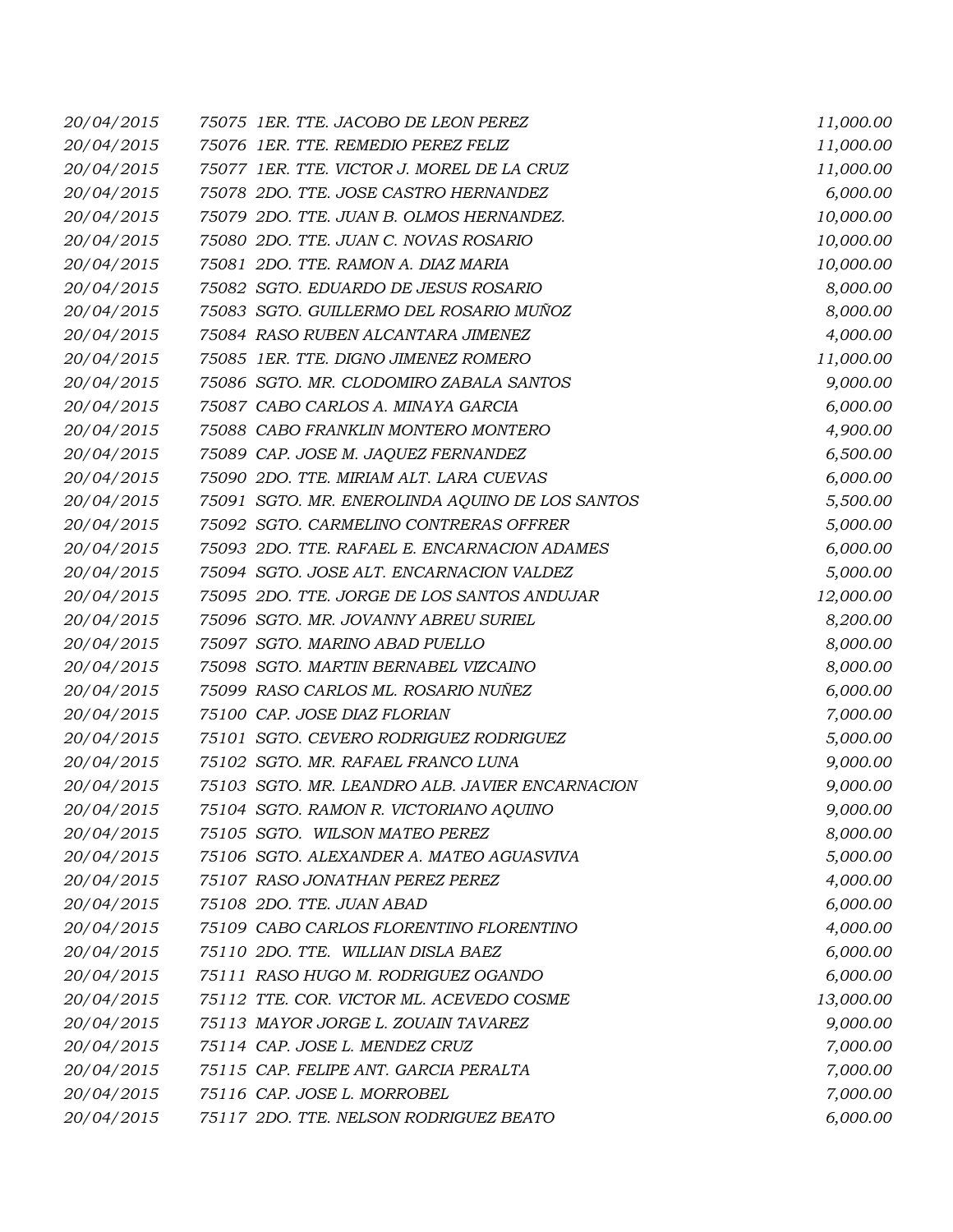| 20/04/2015 | 75118 2DO. TTE. BLAS FERNANDEZ GIL           | 6,000.00 |
|------------|----------------------------------------------|----------|
| 20/04/2015 | 75119 1ER. TTE. SANTO CALZADO                | 6,000.00 |
| 20/04/2015 | 75120 1ER. TTE. JOSE N. BETANCES DIAZ        | 6,000.00 |
| 20/04/2015 | 75121 SGTO. MR. ELIAS R. MEDINA TERRERO      | 5,500.00 |
| 20/04/2015 | 75122 SGTO. MR. REIMUNDO ALVAREZ PEÑA        | 8,066.67 |
| 20/04/2015 | 75123 SGTO. MR. RAYMUNDO FAÑAS REYES         | 5,500.00 |
| 20/04/2015 | 75124 SGTO. MAYOR GUSTAVO A. ZARZUELA ARROYO | 5,500.00 |
| 20/04/2015 | 75125 SGTO. MR. RAFAEL ANT. ALCANTARA REYES  | 5,500.00 |
| 20/04/2015 | 75126 SGTO. MR. MANUEL ANT. GIL DE LEON      | 5,500.00 |
| 20/04/2015 | 75127 SGTO. MR. VICENTE MELENDEZ MARTINEZ    | 5,500.00 |
| 20/04/2015 | 75128 SGTO. MR. GILBERTO ACOSTA GONZALEZ     | 5,500.00 |
| 20/04/2015 | 75129 SGTO. MR. JUAN C. OZORIA CUEVAS        | 5,500.00 |
| 20/04/2015 | 75130 SGTO. ALBERTO ANT. DE LA CRUZ MATA     | 5,000.00 |
| 20/04/2015 | 75131 SGTO. DANNY R. ABREU CONCEPCION        | 5,000.00 |
| 20/04/2015 | 75132 SGTO. ROBERT E. TEJADA SUAREZ          | 5,000.00 |
| 20/04/2015 | 75133 SGTO. JOSE A. FELIX PEREZ              | 5,000.00 |
| 20/04/2015 | 75134 SGTO. MIGUEL ANT. PASCUAL LAHOZ        | 5,000.00 |
| 20/04/2015 | 75135 CABO ROBERTO DEL ROSARIO CENA          | 4,000.00 |
| 20/04/2015 | 75136 CABO JOSE ANT. ROSARIO MARTINEZ        | 4,000.00 |
| 20/04/2015 | 75137 CABO HECTOR R. BAUTISTA PICHARDO       | 4,000.00 |
| 20/04/2015 | 75138 CABO AQUINO BELLIARD ROJAS             | 4,000.00 |
| 20/04/2015 | 75139 CABO JUAN CARLOS PIMENTEL LIRANZO      | 4,000.00 |
| 20/04/2015 | 75140 RASO KATIUSKA DEL C. MERCEDES          | 4,000.00 |
| 20/04/2015 | 75141 RASO JALBRIN R. SANTANA GOMEZ          | 4,000.00 |
| 20/04/2015 | 75142 RASO EDINSON J. MARTINEZ GIL           | 4,000.00 |
| 20/04/2015 | 75143 CABO JUAN STGO. PEÑA RODRIGUEZ         | 4,000.00 |
| 20/04/2015 | 75144 RASO LUIS ML. RODRIGUEZ SIGOLLEN       | 4,000.00 |
| 20/04/2015 | 75145 CABO ARELIS M. VILLAR SANTOS           | 4,000.00 |
| 20/04/2015 | 75146 CABO JOSE R. ACEVEDO FAMILIA           | 4,000.00 |
| 20/04/2015 | 75147 CABO KENIA Y. GARCIA VARGAS            | 4,000.00 |
| 20/04/2015 | 75148 2DO. TTE. JULIO A. FRANCO DE AZA       | 9,200.00 |
| 20/04/2015 | 75149 2DO. TTE. JOSE LUIS CRUZ JORGE         | 9,200.00 |
| 20/04/2015 | 75150 SGTO. MIGUEL SILVERIO MARIA            | 5,000.00 |
| 20/04/2015 | 75151 SGTO. BERIS S. PEREZ MARTICHE          | 5,200.00 |
| 20/04/2015 | 75152 SGTO. MARTIRES ULLOA HERNANDEZ         | 5,000.00 |
| 20/04/2015 | 75153 CABO ALFREDO ABREU                     | 5,200.00 |
| 20/04/2015 | 75154 SGTO. DOMINGO DE LOS S. ESTEVEZ        | 7,200.00 |
| 20/04/2015 | 75155 SGTO. FELIX ANT. JAQUEZ                | 7,200.00 |
| 20/04/2015 | 75156 RASO MIGUEL FELIZ CABRERA              | 4,000.00 |
| 20/04/2015 | 75157 SGTO. CARLOS O. BRITO PEÑA             | 7,200.00 |
| 20/04/2015 | 75158 RASO FRANCISCO DURAN RAMIREZ           | 4,000.00 |
| 20/04/2015 | 75159 CABO MIGUEL V. ARAGONEZ GOMEZ          | 4,000.00 |
| 20/04/2015 | 75160 2DO. TTE. ERNESTO ENCARNACION ROSARIO  | 6,000.00 |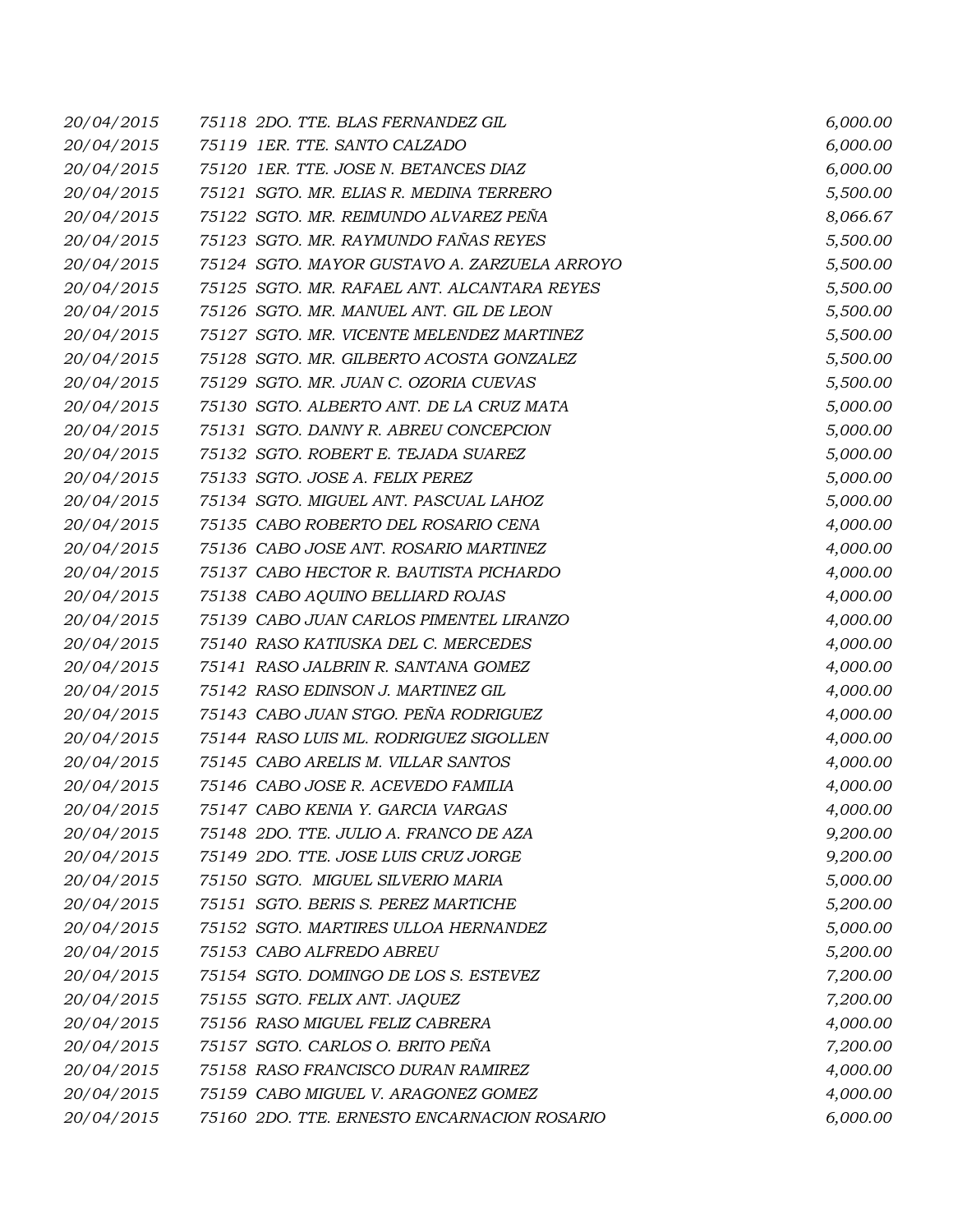| 20/04/2015 | 75161 SGTO. MR. JUAN ANT. ROSA GOMEZ             | 5,500.00  |
|------------|--------------------------------------------------|-----------|
| 20/04/2015 | 75162 CABO FRANCISCO D. BAEZ VALERIO             | 4,000.00  |
| 20/04/2015 | 75163 SGTO. REYNOSO PIÑA GUERRERO                | 5,000.00  |
| 20/04/2015 | 75164 CABO JOSE M. MINAYA GOMEZ                  | 4,000.00  |
| 20/04/2015 | 75165 2DO. TTE. SILVESTRE FELIZ HERNANDEZ        | 10,000.00 |
| 20/04/2015 | 75166 SGTO. ANTONIO CASTRO BELEN                 | 8,000.00  |
| 20/04/2015 | 75167 RASO RUDDY R. RUIZ GARCIA                  | 6,000.00  |
| 20/04/2015 | 75168 SGTO. JAIME Y. VERAS QUEZADA               | 12,000.00 |
| 20/04/2015 | 75169 MAYOR LORENZO DE LEON FLORES               | 9,000.00  |
| 20/04/2015 | 75170 1ER. TTE. RUBEN D. GARCIA DE LEON          | 6,500.00  |
| 20/04/2015 | 75171 SGTO. MR. JUAN G. BONIFACIO GUTIERREZ      | 5,500.00  |
| 20/04/2015 | 75172 CABO ISMAEL DE LA CRUZ TAPIA               | 4,000.00  |
| 20/04/2015 | 75173 CABO YASMIN MA. GONZALEZ CABRERA           | 4,000.00  |
| 20/04/2015 | 75174 SGTO. MR. JOSE R. RAMIREZ PEREZ            | 5,000.00  |
| 20/04/2015 | 75175 SGTO. NICOLAS HERRERA GRATEREAUX           | 5,000.00  |
| 20/04/2015 | 75176 RASO FRANKLIN PICHARDO VICTORIANO          | 4,000.00  |
| 20/04/2015 | 75177 CAP. GERSON ACOSTA POLANCO                 | 7,000.00  |
| 20/04/2015 | 75178 2DO. TTE. RICHARD L. BADIA MENDEZ          | 6,000.00  |
| 20/04/2015 | 75179 2DO. TTE. JOSE D. TIFA                     | 6,000.00  |
| 20/04/2015 | 75180 2DO. TTE. PRIMITIVO GOMEZ NUÑEZ            | 6,000.00  |
| 20/04/2015 | 75181 RASO ELY E. DE LA ROSA AMBROSIO            | 4,000.00  |
| 20/04/2015 | 75182 SGTO. MR. CANDIDO R. MENA SALCEDO          | 5,500.00  |
| 20/04/2015 | 75183 CABO ALBIN ML. HICIANO GONZALEZ            | 4,000.00  |
| 20/04/2015 | 75184 CAP. MANUEL DE JS. SENA HERNANDEZ          | 7,000.00  |
| 20/04/2015 | 75185 SGTO. MR. PABLO ML. MORONTA REYES          | 5,000.00  |
| 20/04/2015 | 75186 CABO RAMON ANT. PICHARDO ALVAREZ           | 4,000.00  |
| 20/04/2015 | 75187 SGTO. MR. SANTIAGO BATISTA DIAZ            | 5,500.00  |
| 20/04/2015 | 75188 SGTO. SOREMINDA FLETE ADAMES               | 5,000.00  |
| 20/04/2015 | 75189 CABO JUAN CISNEROS ALMANZAR                | 4,000.00  |
| 20/04/2015 | 75190 CABO JOSE ANT. TAVERAS ARIAS               | 4,000.00  |
| 20/04/2015 | 75191 CABO WILLIAMS ADAMES ESPINAL               | 4,000.00  |
| 20/04/2015 | 75192 RASO JUNIOR CABRERA RODRIGUEZ              | 5,200.00  |
| 20/04/2015 | 75193 SGTO. JOSE ML. PAULINO ACOSTA              | 5,000.00  |
| 20/04/2015 | 75194 CABO JESUS ANT. DE LA CRUZ SUERO           | 4,000.00  |
| 20/04/2015 | 75195 SGTO. MR. JOSE ALB. EVANGELISTA CONCEPCION | 5,000.00  |
| 20/04/2015 | 75196 SGTO. MR. WILSON GERMAN DE LA CRUZ         | 5,500.00  |
| 20/04/2015 | 75197 SGTO. EDUARDO DE JS. CRUZ VENTURA          | 7,200.00  |
| 20/04/2015 | 75198 CABO YENNY ALT. ROSARIO GARCIA             | 5,200.00  |
| 20/04/2015 | 75199 SGTO. RAMON SEVERINO PAREDES               | 7,200.00  |
| 20/04/2015 | 75200 SGTO. DOLORES PEDIET ALMONTE               | 7,200.00  |
| 20/04/2015 | 75201 SGTO. MR. SANTO E. TEJEDA                  | 9,000.00  |
| 20/04/2015 | 75202 MAYOR JUAN E. ACOSTA REYNOSO               | 9,000.00  |
| 20/04/2015 | 75203 SGTO. MR. LUIS CASTRO ACOSTA               | 5,500.00  |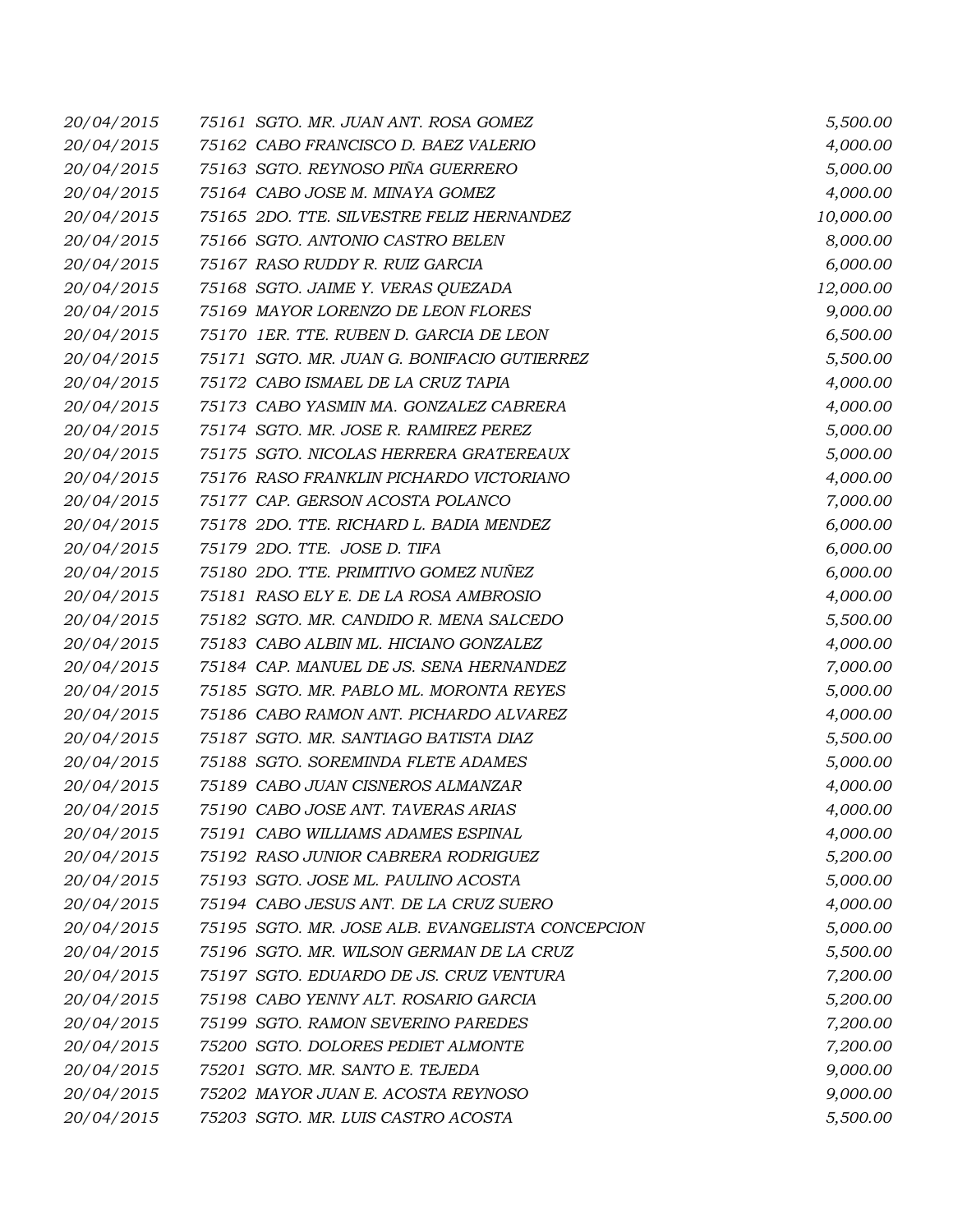| 20/04/2015 | 75204 SGTO. MR. JACOBO ANT. HURTADO MARIA   | 5,500.00 |
|------------|---------------------------------------------|----------|
| 20/04/2015 | 75205 SGTO. WILFREDY M. MENA ACOSTA         | 5,000.00 |
| 20/04/2015 | 75206 CABO JOSE R. HERNANDEZ PAULINO        | 4,000.00 |
| 20/04/2015 | 75207 SGTO. RAMON ANT. JIMENEZ NUÑEZ        | 7,200.00 |
| 20/04/2015 | 75208 RASO DANIEL ADAMES PERALTA            | 4,000.00 |
| 20/04/2015 | 75209 RASO LORENZO L. VERAS DE LA ROSA      | 4,000.00 |
| 20/04/2015 | 75210 SGTO. JOSE L. BONIFACIO GUTIERREZ     | 5,000.00 |
| 20/04/2015 | 75211 SGTO. MR. MATIAS CRUCETA REINOSO      | 8,200.00 |
| 20/04/2015 | 75212 SGTO. MR. FREDDY DE JESUS             | 8,200.00 |
| 20/04/2015 | 75213 IER. TTE. AQUILES EUGENIA LORENZO     | 6,500.00 |
| 20/04/2015 | 75214 2DO. TTE. CARLOS ANT. FORTUNA MONCION | 6,000.00 |
| 20/04/2015 | 75215 SGTO. RAFAEL DEL C. GUZMAN LOPEZ      | 5,000.00 |
| 20/04/2015 | 75216 SGTO. MR. BARTOLO NUÑEZ SMITH         | 8,200.00 |
| 20/04/2015 | 75217 CABO PASCUAL SEGURA OLIVERO           | 5,200.00 |
| 20/04/2015 | 75218 RASO ROBERT O. VASQUEZ FELIZ          | 4,000.00 |
| 20/04/2015 | 75219 RASO PETRONILA LOPEZ MEDINA           | 4,000.00 |
| 20/04/2015 | 75220 RASO ROSELIA PEREZ DE LA CRUZ         | 4,000.00 |
| 20/04/2015 | 75221 IER. TTE. ANGEL M. PERALTA PEÑA       | 6,500.00 |
| 20/04/2015 | 75222 2DO. TTE. PABLO GARCIA MONTERO        | 6,000.00 |
| 20/04/2015 | 75223 2DO. TTE. APOLINAR PEÑA PEÑA          | 6,000.00 |
| 20/04/2015 | 75224 2DO. TTE. LEODAN URBAEZ FELIZ         | 6,000.00 |
| 20/04/2015 | 75225 SGTO. JOSE DOLORES TRINIDAD FELIZ     | 5,000.00 |
| 20/04/2015 | 75226 SGTO. LUIS L. ARIAS SANCHEZ           | 5,000.00 |
| 20/04/2015 | 75227 RASO DIONERIS DE LA CRUZ LOPEZ        | 4,000.00 |
| 20/04/2015 | 75228 CABO WANDER SANTANA FERRERAS          | 4,000.00 |
| 20/04/2015 | 75229 CABO ESTERVIN ML. CRUZ PEREZ          | 4,000.00 |
| 20/04/2015 | 75230 CABO LUIS M. ZAYAS URBAEZ             | 4,000.00 |
| 20/04/2015 | 75231 RASO JUNIOR A. FELIZ FELIZ            | 4,000.00 |
| 20/04/2015 | 75232 SGTO. ALEXANDER DE LEON GARCIA        | 7,200.00 |
| 20/04/2015 | 75233 RASO WILMER A. URBAEZ FELIZ           | 4,000.00 |
| 20/04/2015 | 75234 SGTO. FAUSTINO BASIL LUIS             | 6,900.00 |
| 20/04/2015 | 75235 SGTO. MR. JOSE L. SANTANA BATISTA     | 4,000.00 |
| 20/04/2015 | 75236 IER. TTE. MERGEN F. BATISTA RIVAS     | 6,500.00 |
| 20/04/2015 | 75237 2DO. TTE. FAUSTO D. ROCHA PEREZ       | 9,200.00 |
| 20/04/2015 | 75238 SGTO. MR. ANGEL R. GONZALEZ CUEVAS    | 5,500.00 |
| 20/04/2015 | 75239 SGTO. GILTON MATEO MEDINA             | 7,200.00 |
| 20/04/2015 | 75240 2DO. TTE. PATRICIO GOMEZ SEGURA       | 6,000.00 |
| 20/04/2015 | 75241 RASO WARLIN ANT. CARVAJAL CUEVAS      | 4,000.00 |
| 20/04/2015 | 75242 SGTO. MR. JAVIEL MEDINA GONZALEZ      | 5,500.00 |
| 20/04/2015 | 75243 SGTO. ALBERTO JIMENEZ                 | 7,200.00 |
| 20/04/2015 | 75244 SGTO. ELVIN U. NOVAS MEDRANO          | 5,000.00 |
| 20/04/2015 | 75245 SGTO. MR. LUIS F. JOSE GARCIA         | 5,500.00 |
| 20/04/2015 | 75246 SGTO. ROBERTO ANT. FELIZ MATOS        | 7,200.00 |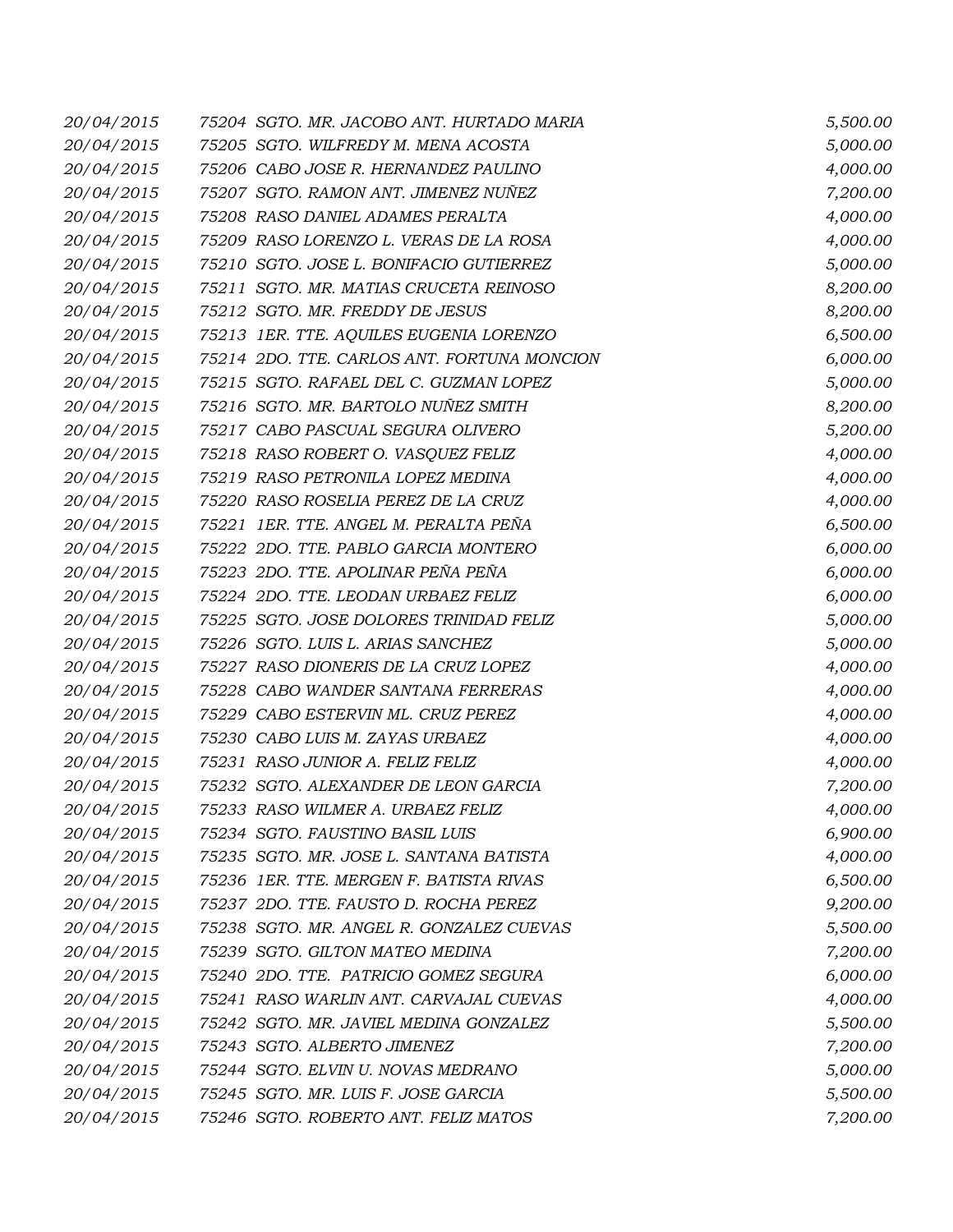| 20/04/2015 | 75247 CABO FRANCIS L. VOLQUEZ NOVAS         | 4,000.00 |
|------------|---------------------------------------------|----------|
| 20/04/2015 | 75248 2DO. TTE. JOSELIN DIAZ SENA           | 6,000.00 |
| 20/04/2015 | 75249 SGTO. HUMBERTO MEDINA ROA             | 7,200.00 |
| 20/04/2015 | 75250 MAYOR RAFAEL ANT. SOTO MORETA         | 9,000.00 |
| 20/04/2015 | 75251 SGTO. LEIDY OGANDO MONTERO            | 8,000.00 |
| 20/04/2015 | 75252 RASO MIGUELINA PEREZ BELTRE           | 4,000.00 |
| 20/04/2015 | 75253 CABO MARCIAL OGANDO DIAZ              | 6,000.00 |
| 20/04/2015 | 75254 CABO WILKINS E. HERNANDEZ GARCIA      | 6,000.00 |
| 20/04/2015 | 75255 RASO YOHAN ML. LUCIANO BAUTISTA       | 6,000.00 |
| 20/04/2015 | 75256 RASO EDWARD ANT. OGANDO TERRERO       | 4,000.00 |
| 20/04/2015 | 75257 SGTO. MR. JOSE ML. REYES BELLO        | 8,200.00 |
| 20/04/2015 | 75258 CABO JEOVANNY A. SANCHEZ ADAMES       | 4,000.00 |
| 20/04/2015 | 75259 CABO JOSE R. COHEN BERAS              | 4,000.00 |
| 20/04/2015 | 75260 RASO LUIS FCO. AMADOR VICIOSO         | 5,200.00 |
| 20/04/2015 | 75261 SGTO. MR. FERNANDO MATEO              | 5,500.00 |
| 20/04/2015 | 75262 CABO VICTOR ESPINOSA GONZALEZ         | 4,900.00 |
| 20/04/2015 | 75263 2DO. TTE. SONIA M. DE LA ROSA DE LEON | 6,000.00 |
| 20/04/2015 | 75264 2DO. TTE. ELADIO CABRERA ROA          | 6,000.00 |
| 20/04/2015 | 75265 SGTO. MR. AQUILES ROSARIO JIMENEZ     | 5,500.00 |
| 20/04/2015 | 75266 SGTO. CRISTHIAN R. CONCEPCION ORTIZ   | 5,000.00 |
| 20/04/2015 | 75267 SGTO. ELVIN ENCARNACION OGANDO        | 5,000.00 |
| 20/04/2015 | 75268 SGTO. CRISTIAN ENCARNACION VALENZUELA | 5,000.00 |
| 20/04/2015 | 75269 CABO HECTOR CALDERON CAPELLAN         | 4,000.00 |
| 20/04/2015 | 75270 CABO JONATHAN F. MEDINA               | 4,000.00 |
| 20/04/2015 | 75271 RASO ALTAGRACIA MATEO SOLIS           | 4,000.00 |
| 20/04/2015 | 75272 RASO MABEL PEREZ TEJEDA               | 4,000.00 |
| 20/04/2015 | 75273 CABO DANIEL E. RAMIREZ MESA           | 4,000.00 |
| 20/04/2015 | 75274 CABO RAMONA MATEO BUGUE               | 4,000.00 |
| 20/04/2015 | 75275 2DO. TTE. JOSE E. CABRAL Y CABRAL     | 6,000.00 |
| 20/04/2015 | 75276 RASO MIGUEL ALCANTARA RAMOS           | 4,000.00 |
| 20/04/2015 | 75277 SGTO. ARTURO VILLEGAS DE LOS SANTOS   | 5,000.00 |
| 20/04/2015 | 75278 2DO. TTE. FRANKLIN OGANDO ALCANTARA   | 6,000.00 |
| 20/04/2015 | 75279 2DO. TTE, SILVIO E, ZABALA OGANDO     | 6,000.00 |
| 20/04/2015 | 75280 SGTO. MR. MANUEL S. MONTILLA MADE     | 5,500.00 |
| 20/04/2015 | 75281 SGTO. MR. DELIS G. COLON VALDEZ       | 5,500.00 |
| 20/04/2015 | 75282 CABO EDDY A. MONTILLA MONTERO         | 4,000.00 |
| 20/04/2015 | 75283 2DO. TTE. MORENO ENCARNACION BAUTISTA | 9,200.00 |
| 20/04/2015 | 75284 SGTO. MR. JOSE PANIAGUA DE LOS SANTOS | 5,500.00 |
| 20/04/2015 | 75285 CABO AGUSTIN FLORENTINO ROSARIO       | 5,200.00 |
| 20/04/2015 | 75286 SGTO. MARIOLIN LORENZO MEDINA         | 7,200.00 |
| 20/04/2015 | 75287 RASO ANGELO VALLEJO ALCANTARA         | 4,000.00 |
| 20/04/2015 | 75288 RASO LUIS ALB. DE LA ROSA GONZALEZ    | 4,000.00 |
| 20/04/2015 | 75289 RASO VALERIO MORILLO MERAN            | 5,200.00 |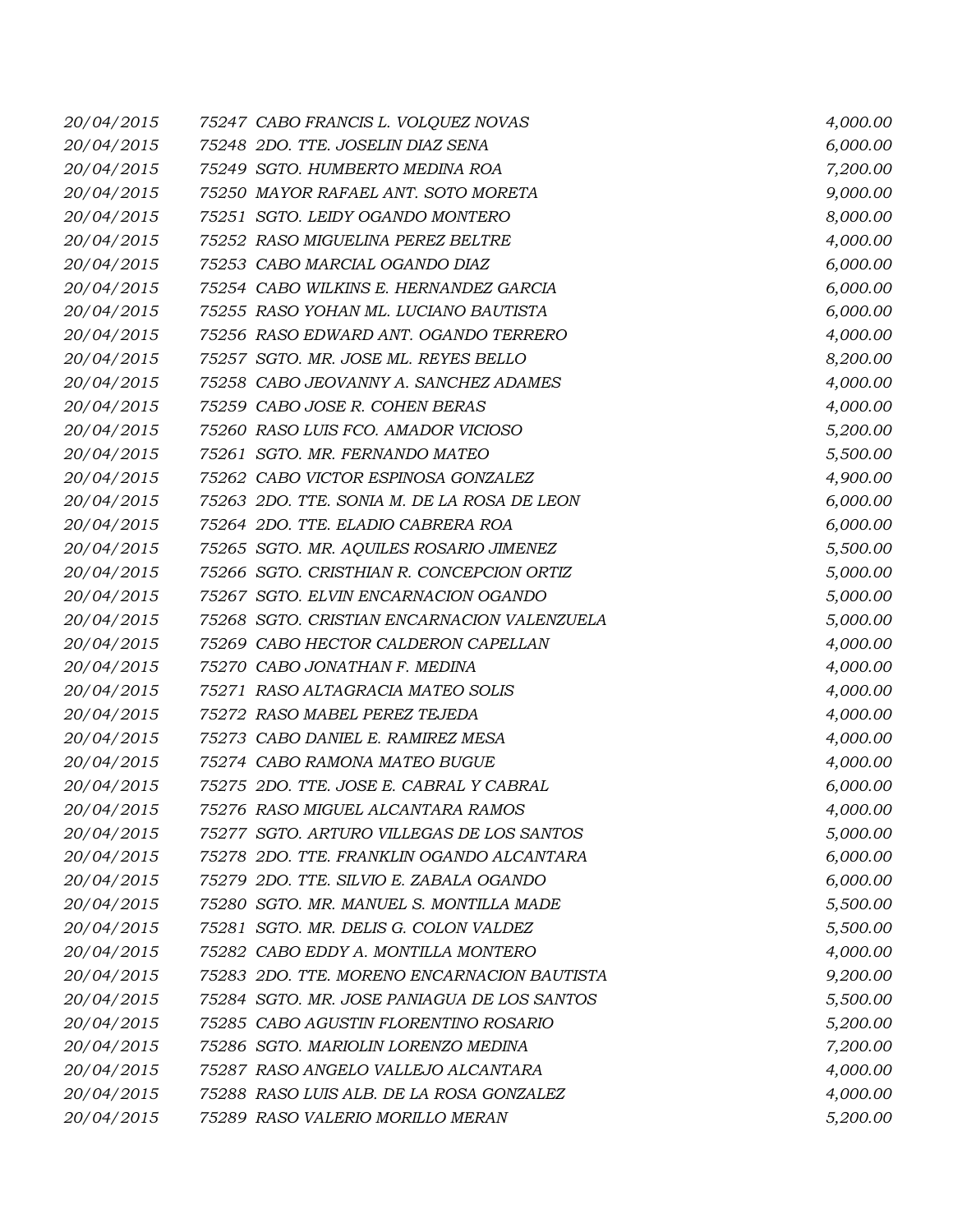| 20/04/2015 | 75290 CABO JORGE L. FIGUEREO DIAZ            | 4,000.00  |
|------------|----------------------------------------------|-----------|
| 20/04/2015 | 75291 IER. TTE. FRANCISCO ALBER VALDEZ       | 6,500.00  |
| 20/04/2015 | 75292 SGTO. MR. TEODORO VALLEJO MORILLO      | 5,500.00  |
| 20/04/2015 | 75293 SGTO. ANTONIO GOMEZ TAPIA              | 4,000.00  |
| 20/04/2015 | 75294 SGTO. JOSE L. VALDEZ MEDINA            | 5,000.00  |
| 20/04/2015 | 75295 CABO ALEXANDER Y. TAPIA CRUZ           | 4,000.00  |
| 20/04/2015 | 75296 SGTO. GUILLERMO E. RODRIGUEZ           | 6,900.00  |
| 20/04/2015 | 75297 RASO JUNIOR CUEVAS GUZMAN              | 5,200.00  |
| 20/04/2015 | 75298 2DO. TTE. FRANK FELIZ ALCANTARA        | 10,000.00 |
| 20/04/2015 | 75299 SGTO. MR. PEDRO SOTO                   | 9,000.00  |
| 20/04/2015 | 75300 SGTO. MR. DANIEL DE JESUS DUVERGE      | 9,000.00  |
| 20/04/2015 | 75301 SGTO. FELIX SANCHEZ GUZMAN             | 8,000.00  |
| 20/04/2015 | 75302 RASO TOMAS DE JESUS MEJIA              | 6,000.00  |
| 20/04/2015 | 75303 RASO ADRIAN A. PALACIO MARTINEZ        | 6,000.00  |
| 20/04/2015 | 75304 RASO SANDRO T. REYES LERBOURS          | 6,000.00  |
| 20/04/2015 | 75305 MAYOR PEDRO ML. R. DOMINGUEZ MORCELO   | 9,000.00  |
| 20/04/2015 | 75306 2DO. TTE. PEDRO DE JESUS CUEVAS        | 6,000.00  |
| 20/04/2015 | 75307 2DO. TTE. MARINO SANCHEZ VASQUEZ       | 6,000.00  |
| 20/04/2015 | 75308 SGTO. MR. JUAN I. GUILLEN BRITO        | 5,500.00  |
| 20/04/2015 | 75309 SGTO. VICTOR V. PEREZ DIAZ             | 5,000.00  |
| 20/04/2015 | 75310 CABO FRANCISCO ANT. GUANCE             | 4,000.00  |
| 20/04/2015 | 75311 RASO MILCIADES MESA ENCARNACION        | 4,000.00  |
| 20/04/2015 | 75312 SGTO. MR. VICTOR M. CASTILLO HERNANDEZ | 9,000.00  |
| 20/04/2015 | 75313 SGTO. NEWTON E. LORA FIGUEROA          | 8,000.00  |
| 20/04/2015 | 75314 RASO FELIX E. VALENZUELA SIERRA        | 4,000.00  |
| 20/04/2015 | 75315 RASO LUIS F. VALLEJO MARTINEZ          | 5,200.00  |
| 20/04/2015 | 75316 1ER. TTE. FELIX ANT. FABIAN DOMINGUEZ  | 10,200.00 |
| 20/04/2015 | 75317 CABO JEUDIS PAREDES MOJICA             | 5,200.00  |
| 20/04/2015 | 75318 RASO YOAN LASOSE HEREDIA               | 4,000.00  |
| 20/04/2015 | 75319 CABO MANOLIN BASILIO SALOMON           | 5,200.00  |
| 20/04/2015 | 75320 CABO JUAN DIAZ ENCARNACION             | 5,200.00  |
| 20/04/2015 | 75321 SGTO. JOSE ML. DE LA ROSA DE LEON      | 7,200.00  |
| 20/04/2015 | 75322 1ER. TTE. EUGENIO PEGUERO DEL ROSARIO  | 6,500.00  |
| 20/04/2015 | 75323 RASO WILFREDO SANTOS ORTIZ             | 4,000.00  |
| 20/04/2015 | 75324 CAPITAN EVARISTO VELAZQUEZ             | 11,200.00 |
| 20/04/2015 | 75325 SGTO. MR. SANTOS RODRIGUEZ RIVERA      | 9,000.00  |
| 20/04/2015 | 75326 CABO SALVADOR A. HEREDIA MATEO         | 6,000.00  |
| 20/04/2015 | 75327 RASO AMADO E. GUZMAN PEREZ             | 4,000.00  |
| 20/04/2015 | 75328 SGTO. MANUEL S. SOTO CABRAL            | 7,200.00  |
| 20/04/2015 | 75329 RASO KELVIN A. FRANCO TURBI            | 4,000.00  |
| 20/04/2015 | 75330 SGTO. WIQUIN LAVALE GONZALEZ           | 6,900.00  |
| 20/04/2015 | 75331 SGTO. MR. PEDRO LAUREANO PAULA         | 5,500.00  |
| 20/04/2015 | 75332 CABO MILKELIS FIGUEROA SUAREZ          | 4,000.00  |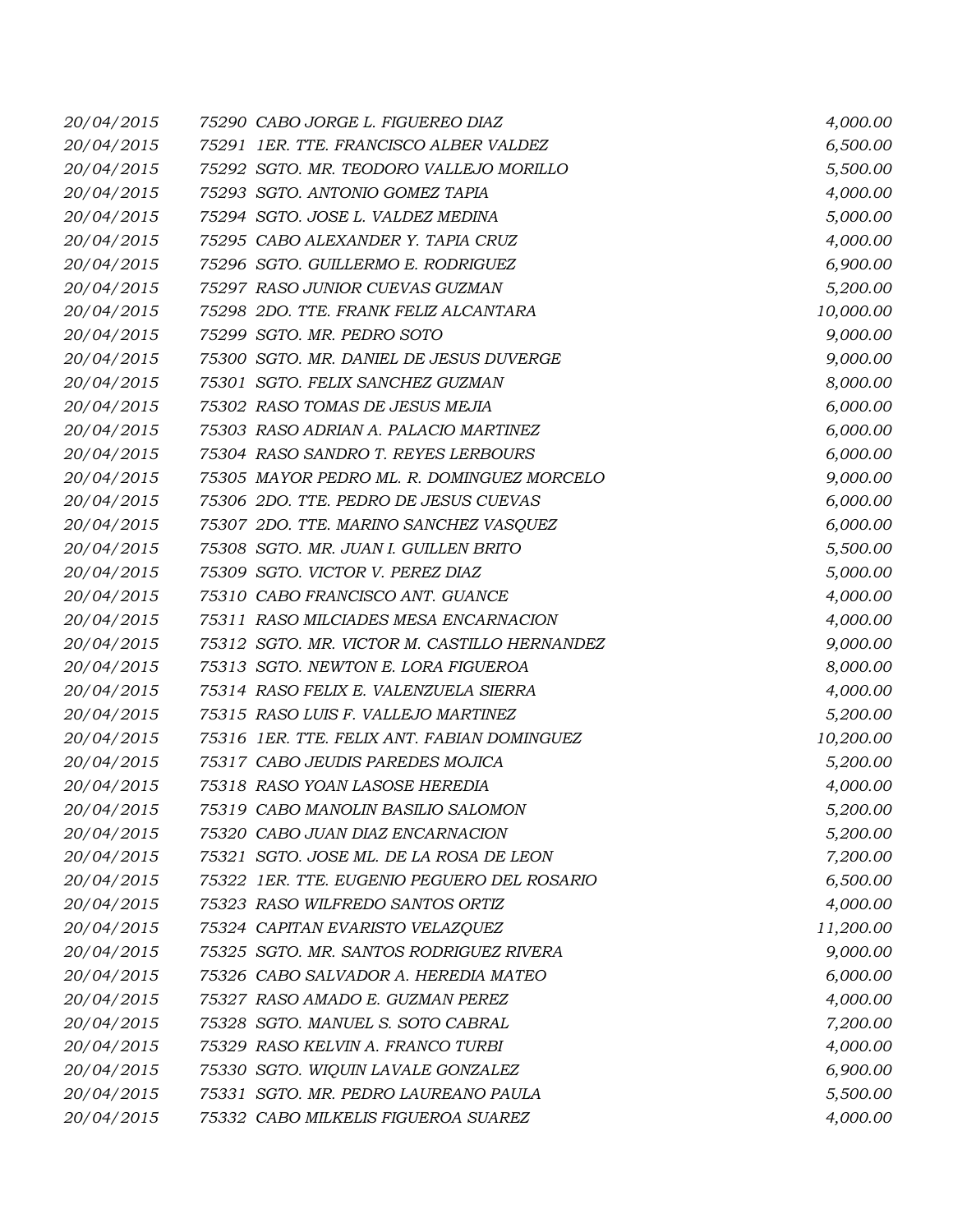| 20/04/2015 | 75333 SGTO. MR. CESAR ANT. SERRANO GARCIA       | 7,900.00  |
|------------|-------------------------------------------------|-----------|
| 20/04/2015 | 75334 2DO. TTE. JUAN FCO. JIMENEZ DE LOS SANTOS | 6,000.00  |
| 20/04/2015 | 75335 SGTO. MR. MARCELO UREÑA ROSADO            | 8,200.00  |
| 20/04/2015 | 75336 1ER. TTE. PAULINO RODRIGUEZ SUERO         | 6,500.00  |
| 20/04/2015 | 75337 SGTO. MR. JOHAN ML. SOSA                  | 5,500.00  |
| 20/04/2015 | 75338 CABO VICTOR J. SENA DIAZ                  | 4,900.00  |
| 20/04/2015 | 75339 2DO. TTE. DIOMEDES DE LA CRUZ DE LA CRUZ  | 9,200.00  |
| 20/04/2015 | 75340 MAYOR JUAN B. DIPRE ISABEL                | 5,000.00  |
| 20/04/2015 | 75341 SGTO. CRISTINO SOTO SOTO                  | 5,000.00  |
| 20/04/2015 | 75342 1ER. TTE. VIRGINIO ARISMENDY PEREZ        | 6,500.00  |
| 20/04/2015 | 75343 SGTO. DANTE E. GALAN SANTANA              | 7,200.00  |
| 20/04/2015 | 75344 CABO WANDER AGRAMONTE CESPEDES            | 5,200.00  |
| 20/04/2015 | 75345 2DO. TTE. RAMON E. MENDEZ RUIZ            | 6,000.00  |
| 20/04/2015 | 75346 2DO. TTE. SALVADOR MEDINA MEDINA          | 6,000.00  |
| 20/04/2015 | 75347 RASO JULIAN SUAZO CASADO                  | 4,000.00  |
| 20/04/2015 | 75348 CABO LEONIDES SUAZO CASADO                | 5,200.00  |
| 20/04/2015 | 75349 CABO JUAN DEL C. ORTIZ TEJEDA             | 4,900.00  |
| 20/04/2015 | 75350 2DO. TTE. JOSE D. TAPIA TAVERAS           | 9,200.00  |
| 20/04/2015 | 75351 2DO. TTE. EMILIO ROBLES PLASENCIO         | 6,000.00  |
| 20/04/2015 | 75352 CABO FRANKLIN ANT. RODRIGUEZ CASTILLO     | 4,900.00  |
| 20/04/2015 | 75353 CAP. JOE ANT. GARCIA HOFFMAN              | 7,000.00  |
| 20/04/2015 | 75354 2DO. TTE. JUAN DEL A. FELIZ FELIZ         | 10,000.00 |
| 20/04/2015 | 75355 SGTO. MR. GIL ML. CAMPECHANO GARCIA       | 9,000.00  |
| 20/04/2015 | 75356 SGTO. CRISTIAN JAVIER ARREDONDO           | 9,000.00  |
| 20/04/2015 | 75357 RASO FELIX F. REYNOSO REYES               | 6,000.00  |
| 20/04/2015 | 75358 RASO MODESTO MONTERO POLANCO              | 6,000.00  |
| 20/04/2015 | 75359 RASO ROSELIO SOLANO SILVESTRE             | 5,200.00  |
| 20/04/2015 | 75360 SGTO. JUAN ALB. REED GOMEZ                | 7,200.00  |
| 20/04/2015 | 75361 CABO ENMANUEL BAEZ YAN                    | 5,200.00  |
| 20/04/2015 | 75362 RASO JUNIOR ALB. CASTILLO ESCANIO         | 5,200.00  |
| 20/04/2015 | 75363 CABO JOHNNY OZORIA DANIEL                 | 4,000.00  |
| 20/04/2015 | 75364 2DO. TTE. NIXON RAMIREZ CANDELARIO        | 6,000.00  |
| 20/04/2015 | 75365 SGTO. GRECIA I. ASTACIO JIMENEZ           | 5,000.00  |
| 20/04/2015 | 75366 CABO ANGEL GONZALEZ BORQUEZ               | 4,900.00  |
| 20/04/2015 | 75367 CAP. ERNESTO MEJIA SARMIENTO              | 7,000.00  |
| 20/04/2015 | 75368 CAP. PACO MORILLO RAMIREZ                 | 7,000.00  |
| 20/04/2015 | 75369 1ER. TTE. PEDRO BERIGUETE CUELLO          | 6,500.00  |
| 20/04/2015 | 75370 2DO. TTE. ANGEL ML. SOSA VANTERPOOL       | 6,000.00  |
| 20/04/2015 | 75371 2DO. TTE. GERSON ALCANTARA GOMEZ          | 6,000.00  |
| 20/04/2015 | 75372 2DO TTE. DIOMEDES PEGUERO ASTACIO         | 6,000.00  |
| 20/04/2015 | 75373 2DO. TTE. ISIDRO A. HERRERA MADERA        | 6,000.00  |
| 20/04/2015 | 75374 2DO. TTE. RAMON E. RAMIREZ PACHECO        | 6,000.00  |
| 20/04/2015 | 75375 SGTO. MR. LEONARDO MONEGRO ORTEGA         | 5,500.00  |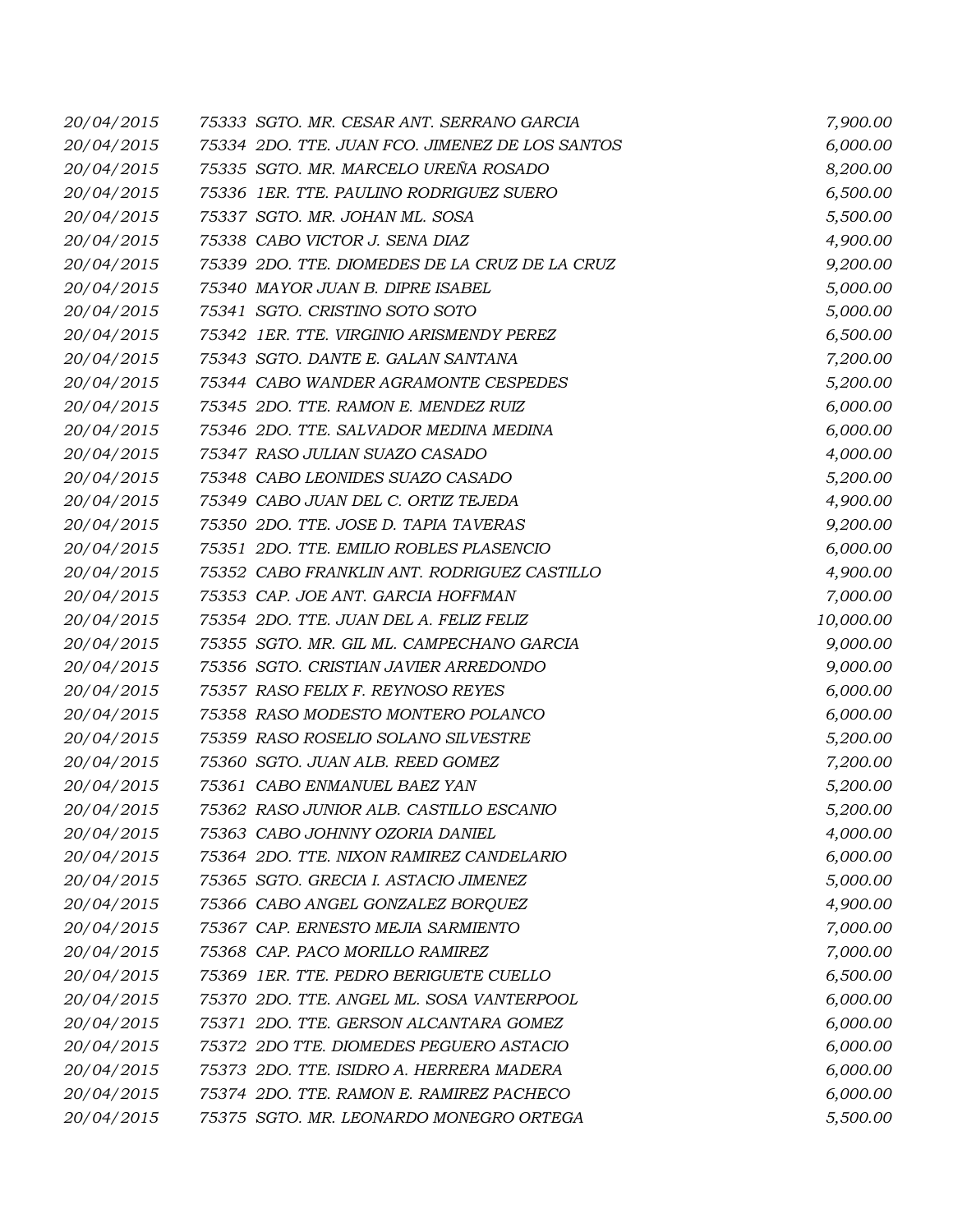| 20/04/2015 | 75376 SGTO. MR. LUIS ROSARIO MANZUETA      | 5,500.00  |
|------------|--------------------------------------------|-----------|
| 20/04/2015 | 75377 SGTO. MR. ANGELITO MONTERO RODRIGUEZ | 5,500.00  |
| 20/04/2015 | 75378 SGTO. MR. WILSON S. CUELLO           | 5,500.00  |
| 20/04/2015 | 75379 SGTO. MR. RAFAEL REYES MEJIA         | 5,500.00  |
| 20/04/2015 | 75380 SGTO. MR. FAUSTINO RAMIREZ FERNANDEZ | 5,500.00  |
| 20/04/2015 | 75381 SGTO. MARIO M. VICIOSO MANZANILLO    | 5,000.00  |
| 20/04/2015 | 75382 SGTO. PEDRO OZORIA EMILIANO          | 5,000.00  |
| 20/04/2015 | 75383 SGTO. FIOR R. SEGURA CANA            | 5,000.00  |
| 20/04/2015 | 75384 SGTO. PAULA C. BELEN PAULINO         | 5,000.00  |
| 20/04/2015 | 75385 CABO JUAN H. RAMIREZ PACHECO         | 4,000.00  |
| 20/04/2015 | 75386 CABO GERVASIO DEGOLLADO RINCON       | 4,000.00  |
| 20/04/2015 | 75387 CABO GASPAR ABREU CASTILLO           | 4,000.00  |
| 20/04/2015 | 75388 CABO JACOB ROMERO RODRIGUEZ          | 4,000.00  |
| 20/04/2015 | 75389 RASO FRANK ALBURQUERQUE MOTA         | 4,000.00  |
| 20/04/2015 | 75390 RASO JULIO S. MAZARA REINOSO         | 4,000.00  |
| 20/04/2015 | 75391 CABO FRANCISCO ANT. BASTARDO CORDERO | 4,000.00  |
| 20/04/2015 | 75392 RASO DANIEL ALCANTARA BARREIRO       | 4,000.00  |
| 20/04/2015 | 75393 CABO JULIO NOLASCO PEREZ             | 5,200.00  |
| 20/04/2015 | 75394 SGTO. TITO ROJAS MOTA                | 5,000.00  |
| 20/04/2015 | 75395 SGTO. MARIO ANT. FULGENCIO GARCIA    | 5,000.00  |
| 20/04/2015 | 75396 SGTO. ANGEL REYES BAEZ               | 5,000.00  |
| 20/04/2015 | 75397 CABO ANASTACIO JOSEPH FOSTEL         | 4,000.00  |
| 20/04/2015 | 75398 SGTO. MR. JOEL A. GUERRERO MEDINA    | 5,500.00  |
| 20/04/2015 | 75399 CABO HENRY ML. ESCORBORES AVILA      | 5,200.00  |
| 20/04/2015 | 75400 SGTO. HECTOR R. MOTA SANTANA         | 7,200.00  |
| 20/04/2015 | 75401 SGTO. CRISTIAN DE PAULA POLANCO      | 7,200.00  |
| 20/04/2015 | 75402 CAP. VICTOR ML. GONZALEZ ALVAREZ     | 7,000.00  |
| 20/04/2015 | 75403 SGTO. FRANKLIN S. ACOSTA SOLIS       | 5,000.00  |
| 20/04/2015 | 75404 CABO CLAUDIO CORNIELLE               | 4,000.00  |
| 20/04/2015 | 75405 RASO WILLIAM E. JIMENEZ SOSA         | 4,000.00  |
| 20/04/2015 | 75406 2DO. TTE. CARLOS ML. VIDAL SEGURA    | 10,000.00 |
| 20/04/2015 | 75407 CABO MANUEL L. NUÑEZ SANCHEZ         | 4,900.00  |
| 20/04/2015 | 75408 IER. TTE, FELIX ALB. PEREYRA ROA     | 6,500.00  |
| 20/04/2015 | 75409 RASO MAXIMO AQUINO GOMEZ             | 4,000.00  |
| 20/04/2015 | 75410 CABO EDGAL EFRAIN SANTANA DIAZ       | 4,000.00  |
| 20/04/2015 | 75411 2DO. TTE. DIOMEDES PAREDES SANTANA   | 6,000.00  |
| 20/04/2015 | 75412 CABO DHAIN S. BERAS FIGUEROA         | 4,000.00  |
| 20/04/2015 | 75413 RASO ALEXIS BDO. CABRERA SOLANO      | 4,000.00  |
| 20/04/2015 | 75414 RASO VLADIMIR ML. SANTANA PEÑA       | 4,900.00  |
| 20/04/2015 | 75415 SGTO. ALCADIO JOSE ROSARIO           | 7,200.00  |
| 20/04/2015 | 75416 RASO YOEL ML. AGESTA SILVESTRE       | 5,200.00  |
| 20/04/2015 | 75417 CAP. HECTOR DE LOS SANTOS A.         | 10,000.00 |
| 20/04/2015 | 75418 1ER TTE. EMELINDO BATISTA            | 7,000.00  |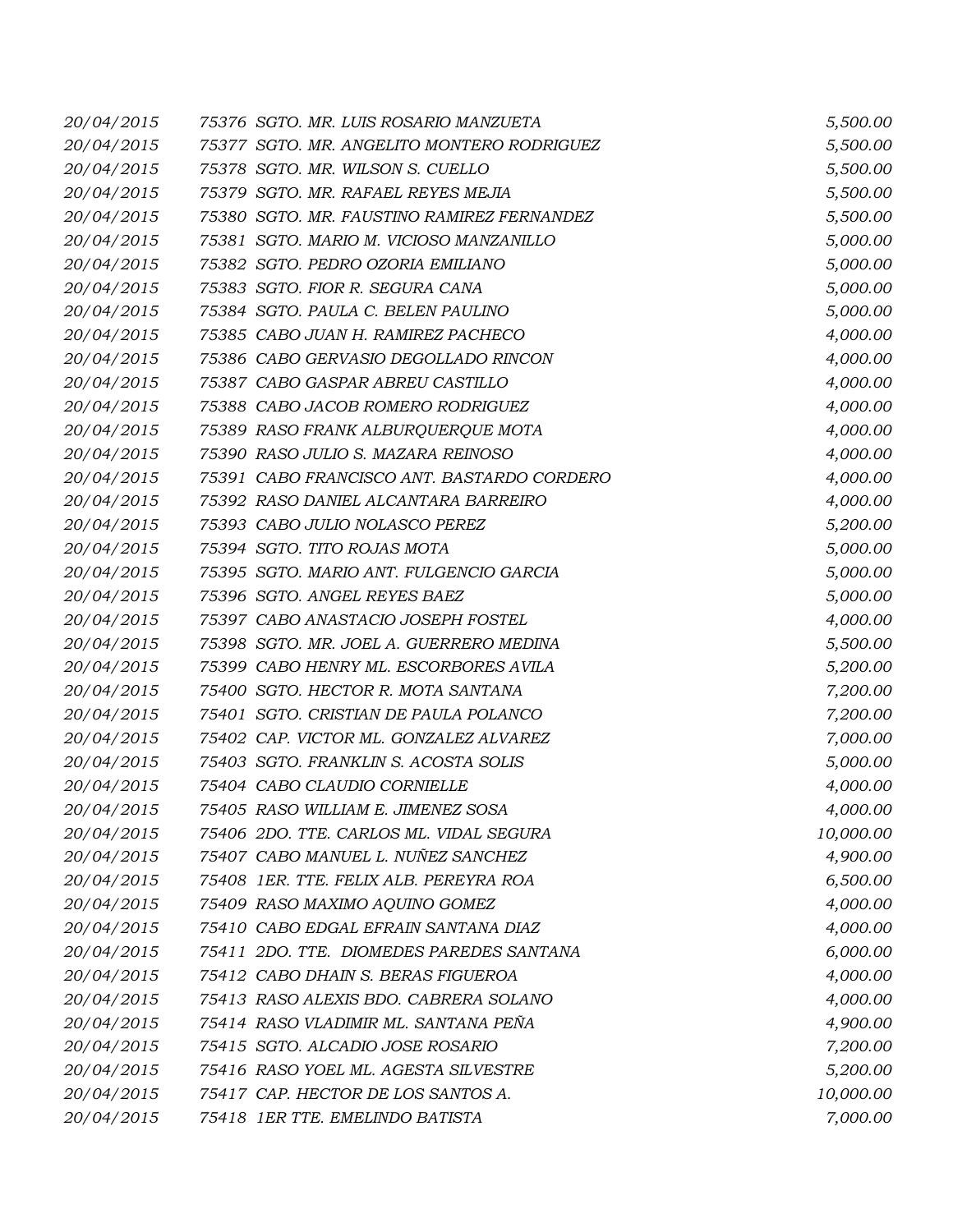| 20/04/2015 | 75419 IER. TTE. JUAN JIMENEZ SANTANA            | 6,500.00  |
|------------|-------------------------------------------------|-----------|
| 20/04/2015 | 75420 2DO. TTE. CIRIACO PAYANO SEVERINO         | 6,000.00  |
| 20/04/2015 | 75421 2DO. TTE. DOMINGO ANT. SEVERINO HENRIQUEZ | 6,000.00  |
| 20/04/2015 | 75422 SGTO. MR. LUISA J. JIMENEZ BORT           | 5,500.00  |
| 20/04/2015 | 75423 SGTO. BELKIS A. RICHARDSON GUILLEN        | 5,000.00  |
| 20/04/2015 | 75424 SGTO. FRANKLIN GUZMAN LEONARDO            | 5,000.00  |
| 20/04/2015 | 75425 RASO ISMAEL ALB. PEGUERO GONZALEZ         | 4,000.00  |
| 20/04/2015 | 75426 SGTO. MR. ANDRES GUERRERO                 | 5,500.00  |
| 20/04/2015 | 75427 SGTO. CARLOS ALB. PEGUERO MOTA            | 7,200.00  |
| 20/04/2015 | 75428 SGTO. MR. ALEJANDRO BASTARDO SANTANA      | 8,200.00  |
| 20/04/2015 | 75429 SGTO. JOAQUIN SALAS CEDEÑO                | 5,000.00  |
| 20/04/2015 | 75430 CABO YEIMY RIVAS PEGUERO                  | 4,000.00  |
| 20/04/2015 | 75431 SGTO. LISANDRO CHALAS TRINIDAD            | 4,000.00  |
| 20/04/2015 | 75432 CABO BIENVENIDO ALFONSECA JAVIER          | 4,000.00  |
| 20/04/2015 | 75433 CABO SANTO SEVERINO SANTANA               | 4,000.00  |
| 20/04/2015 | 75434 MAYOR JOSE FCO. FRIAS MOTA                | 9,000.00  |
| 20/04/2015 | 75435 1ER. TTE. CESAREO PEGUERO PRADO           | 11,000.00 |
| 20/04/2015 | 75436 1ER. TTE. SANTO A. BRUJAN AQUINO          | 11,000.00 |
| 20/04/2015 | 75437 2DO. TTE. PEDRO LAUREANO GUZMAN           | 8,000.00  |
| 20/04/2015 | 75438 SGTO. NELDIS A. BELLO PEREZ               | 8,000.00  |
| 20/04/2015 | 75439 SGTO. NIORVIS M. FABIAN TOLENTINO         | 9,866.67  |
| 20/04/2015 | 75440 CABO JUAN C. PEREZ                        | 6,000.00  |
| 20/04/2015 | 75441 CABO LEORYS ANT. MARTINEZ OVIEDO          | 6,000.00  |
| 20/04/2015 | 75442 CABO ANGEL MA. RAMIREZ SEPULVEDA          | 7,400.00  |
| 20/04/2015 | 75443 CABO EDWIN ALB. CUEVAS MARCANO            | 4,900.00  |
| 20/04/2015 | 75444 1ER. TTE. FAUSTO CARRASCO RAMIREZ         | 10,200.00 |
| 20/04/2015 | 75445 SGTO. MR. WILLIAM DE LA CRUZ CABRAL       | 8,200.00  |
| 20/04/2015 | 75446 SGTO. MR. HARRY A. CASTILLO MADERA        | 8,200.00  |
| 20/04/2015 | 75447 SGTO. ARIAS A. GONZALES PEÑA              | 7,200.00  |
| 20/04/2015 | 75448 CABO JORGE M. MARTE OLIVERO               | 5,200.00  |
| 20/04/2015 | 75449 TTE. COR. JOSE E. PEREZ GELL              | 10,000.00 |
| 20/04/2015 | 75450 TTE. COR. MILTON O. VALENZUELA VALENZUELA | 10,000.00 |
| 20/04/2015 | 75451 MAYOR FLAVIA D. MONTERO ROMERO            | 9,000.00  |
| 20/04/2015 | 75452 MAYOR ERASMO ALCANTARA VARGAS             | 9,000.00  |
| 20/04/2015 | 75453 2DO. TTE. EDWIN LAPE ZAPATA               | 8,896.16  |
| 20/04/2015 | 75454 CAP. EMETERIO A. SANTANA HERNANDEZ        | 7,000.00  |
| 20/04/2015 | 75455 CAP. IGNACIO G. MUÑOZ MORA                | 7,000.00  |
| 20/04/2015 | 75456 CAP. SAMUEL HERNANDEZ OTAÑO               | 7,000.00  |
| 20/04/2015 | 75457 CAP. FRANCISCO ANT. DE LEON               | 7,000.00  |
| 20/04/2015 | 75458 IER. TTE. YNABER Y. SANTANA VASQUEZ       | 6,500.00  |
| 20/04/2015 | 75459 1ER. TTE. JULIO E. FELIZ URBAEZ           | 6,500.00  |
| 20/04/2015 | 75460 1ER. TTE. FELICIA CONRADO JIMENEZ         | 6,500.00  |
| 20/04/2015 | 75461 IER. TTE. ADOLFO CARRASCO FELIZ           | 6,500.00  |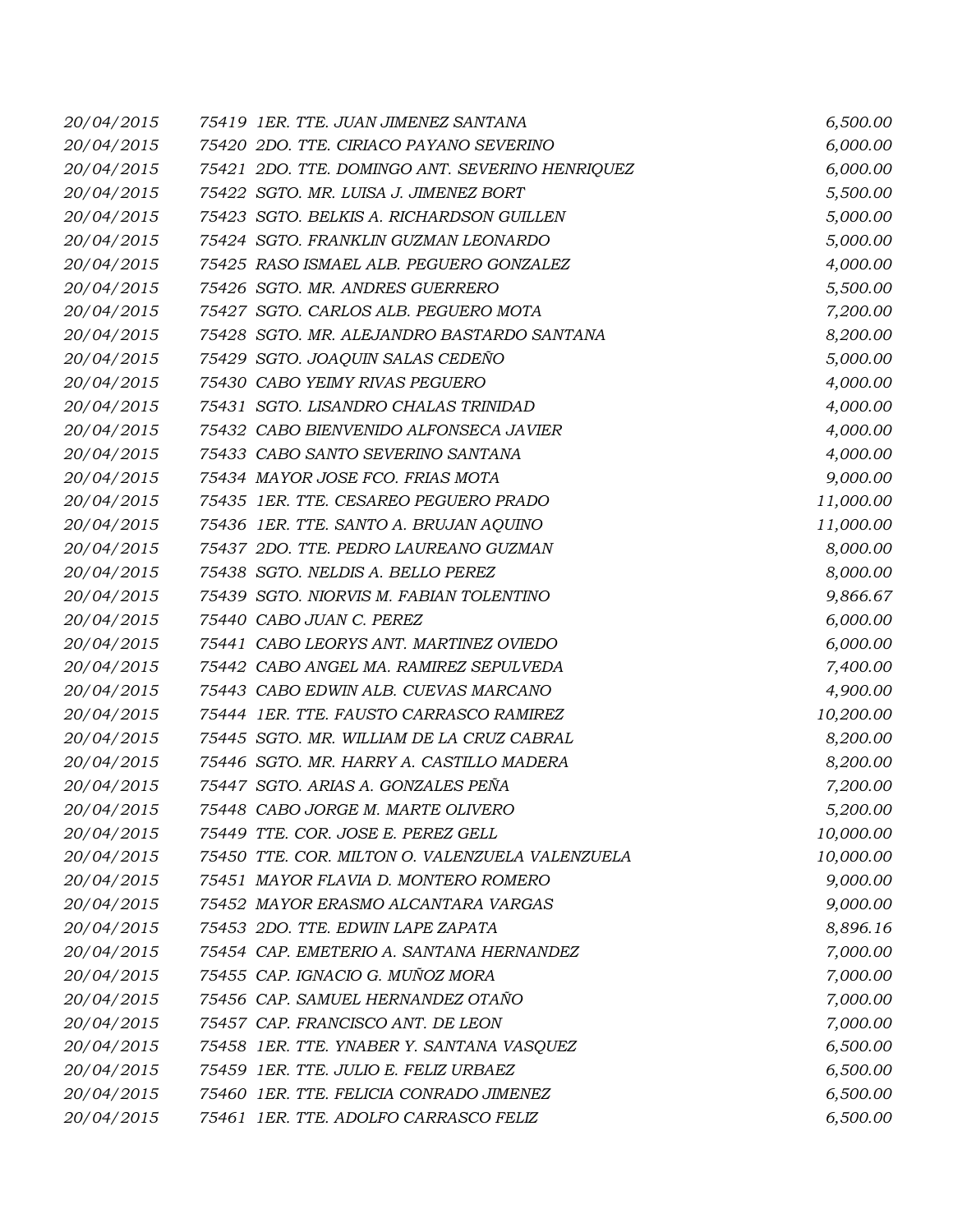| 20/04/2015 | 75462 IER. TTE. LORENZO REYES DE LEON       | 6,500.00  |
|------------|---------------------------------------------|-----------|
| 20/04/2015 | 75463 2DO TTE. FELICIANO REYES FLORIAN      | 6,000.00  |
| 20/04/2015 | 75464 2DO. TTE. FLERIDA A. GARCIA NICOLAS   | 6,000.00  |
| 20/04/2015 | 75465 ALFEREZ DE FRAGATA NILO PUJOLS GARCIA | 6,000.00  |
| 20/04/2015 | 75466 2DO. TTE. BACILIO HEREDIA AQUINO      | 6,000.00  |
| 20/04/2015 | 75467 2DO. TTE. JOSE S. MOREL DE LA CRUZ    | 6,000.00  |
| 20/04/2015 | 75468 SGTO. MR. HENRY SOSA GOMEZ            | 5,500.00  |
| 20/04/2015 | 75469 SGTO. MR. LUCIANO SANTOS              | 5,500.00  |
| 20/04/2015 | 75470 SGTO. MERCEDES M. LECLER GARCIA       | 5,000.00  |
| 20/04/2015 | 75471 SGTO. CIRUANEL RAMIREZ ALCANTARA      | 5,000.00  |
| 20/04/2015 | 75472 CABO NANCY SUSANA HERNANDEZ CASADO    | 4,000.00  |
| 20/04/2015 | 75473 CABO FEDERICO HERNANDEZ BERROA        | 4,000.00  |
| 20/04/2015 | 75474 RASO EDWIN C. BALBUENA MALDONADO      | 4,000.00  |
| 20/04/2015 | 75475 CABO GLADYS SANTANA HERNANDEZ         | 4,000.00  |
| 20/04/2015 | 75476 CABO RAQUEL MEJIA HERNANDEZ           | 3,500.00  |
| 20/04/2015 | 75477 RASO JOSE R. QUEZADA CARMONA          | 4,000.00  |
| 20/04/2015 | 75478 RASO MELISA REYES                     | 4,000.00  |
| 20/04/2015 | 75479 1ER. TTE. DOMINGO M. REYES RODRIGUEZ  | 10,200.00 |
| 20/04/2015 | 75480 2DO. TTE. JULIO E. VASQUEZ GIRON      | 9,200.00  |
| 20/04/2015 | 75481 2DO. TTE. NAZARIO MOLINA RODRIGUEZ    | 6,000.00  |
| 20/04/2015 | 75482 2DO. TTE. MANUEL DE LOS R DOTEL MATOS | 9,200.00  |
| 20/04/2015 | 75483 2DO. TTE. SILVESTRE PEÑA GOMEZ        | 10,000.00 |
| 20/04/2015 | 75484 2DO. TTE. FRANCISCO ROA GONZALEZ      | 6,000.00  |
| 20/04/2015 | 75485 2DO. TTE. ABRAHAN D. FELIZ FELIZ      | 10,000.00 |
| 20/04/2015 | 75486 CABO OLIVIO SENA FERRERAS             | 6,000.00  |
| 20/04/2015 | 75487 RASO JOSE V. MATEO DE LA CRUZ         | 5,200.00  |
| 20/04/2015 | 75488 CAP. SANTO T. PEREYRA SORIANO         | 8,828.04  |
| 20/04/2015 | 75489 CABO ALFI A. URIBE EMILIANO           | 4,000.00  |
| 20/04/2015 | 75490 CABO ARIEL SANCHEZ DE OLEO            | 4,000.00  |
| 20/04/2015 | 75491 SGTO. CIRILO DE JESUS PASCUAL         | 7,200.00  |
| 20/04/2015 | 75492 IER. TTE. DANIELA ALT. LOPEZ MIRABAL  | 6,000.00  |
| 20/04/2015 | 75493 RASO JOSE A. SUAZO PEREZ              | 5,200.00  |
| 20/04/2015 | 75494 SGTO. MR. UPIANO ANT. GOMEZ LUZON     | 5,500.00  |
| 20/04/2015 | 75495 SGTO. MR. ANA I. FERMIN PEÑA          | 5,500.00  |
| 20/04/2015 | 75496 CABO BRUNO LORENZO JIMENEZ            | 4,000.00  |
| 20/04/2015 | 75497 1ER. TTE. AURA C. HERASME TEJEDA      | 6,500.00  |
| 20/04/2015 | 75498 SGTO. MR. ROBERTO QUEZADA SANCHEZ     | 5,500.00  |
| 20/04/2015 | 75499 1ER. TTE. DOMINGO NUEZ GUZMAN         | 6,500.00  |
| 20/04/2015 | 75500 CAP. JOSELITO RIVERA SANTOS           | 6,500.00  |
| 20/04/2015 | 75501 2DO. TTE. BOLIVAR DUARTE ROSARIO      | 6,000.00  |
| 20/04/2015 | 75502 SGTO. MR. CARMEN VALENZA              | 5,500.00  |
| 20/04/2015 | 75503 ALF. DE NAVIO FRANKLIN HERASME        | 6,500.00  |
| 20/04/2015 | 75504 TTE. DE NAVIO JOSE N. ACOSTA VILLA    | 6,500.00  |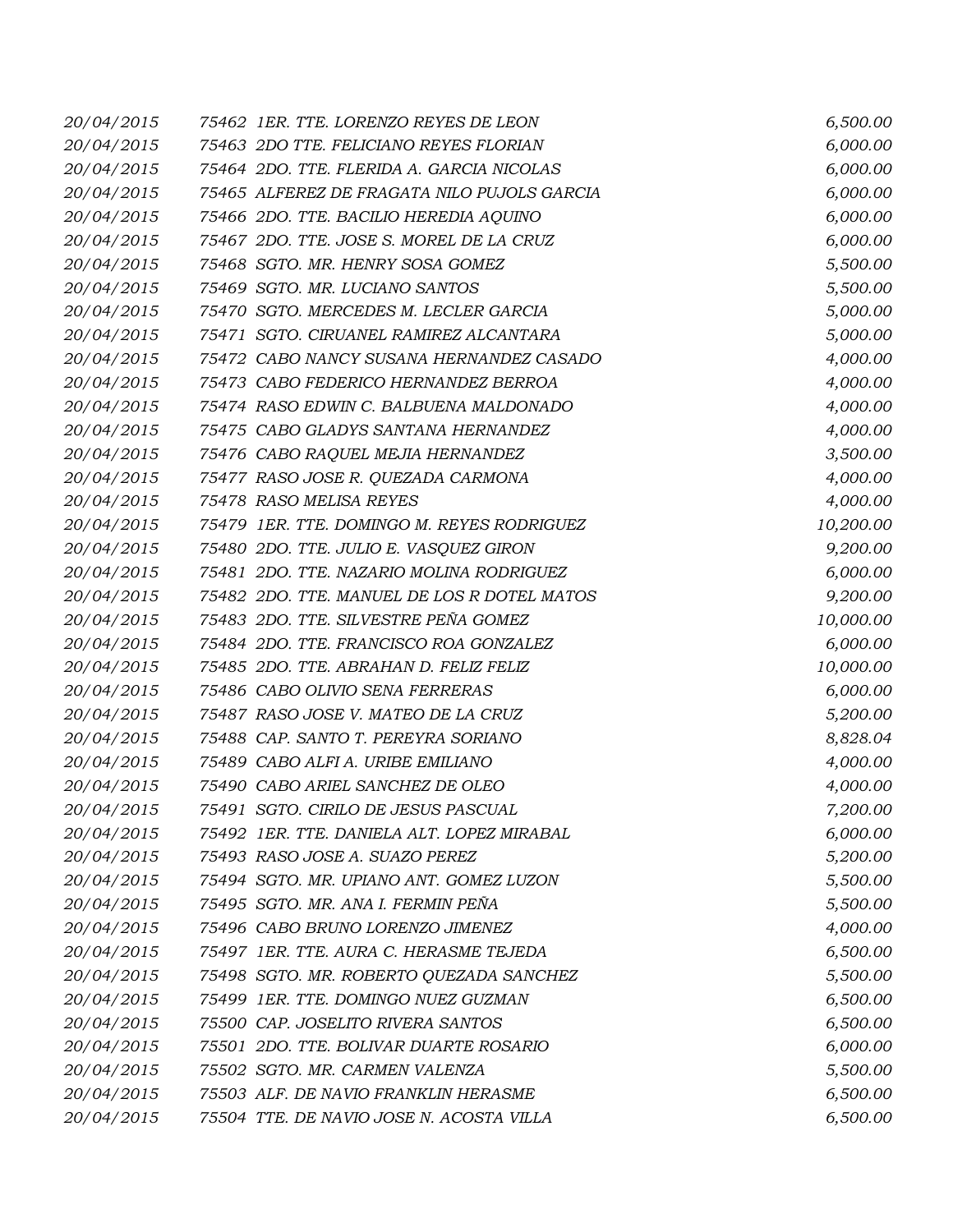| 20/04/2015 | 75505 2DO. TTE. ENEROLIZA RUIZ                  | 6,000.00  |
|------------|-------------------------------------------------|-----------|
| 20/04/2015 | 75506 SGTO. MAGALY ALT. TEJADA BRITO            | 5,000.00  |
| 20/04/2015 | 75507 SGTO. JOSE GUZMAN RODRIGUEZ               | 5,000.00  |
| 20/04/2015 | 75508 MARINERO BERNARDO ANT. PEREZ LOPEZ        | 4,000.00  |
| 20/04/2015 | 75509 CABO ROBERTO JS. FLORES BALS              | 4,000.00  |
| 20/04/2015 | 75510 1ER. TTE. MILAGROS ESPINOSA MONTERO       | 6,500.00  |
| 20/04/2015 | 75511 SGTO. MR. MAXIMO F. CRUZ ROSARIO          | 8,200.00  |
| 20/04/2015 | 75512 SGTO. SANTO B. BERAS BAUTISTA             | 7,200.00  |
| 20/04/2015 | 75513 TTE. COR. OCTAVIO ROMERO ENCARNACION      | 10,000.00 |
| 20/04/2015 | 75514 MAYOR REYES CRUCETA PEÑA                  | 9,360.00  |
| 20/04/2015 | 75515 CAP. RAMON ANT. PEREZ MENDEZ              | 7,000.00  |
| 20/04/2015 | 75516 2DO. TTE. FELIX BRITO VALERIO             | 6,000.00  |
| 20/04/2015 | 75517 SGTO. JUAN ML. ROMAN MERCADO              | 8,000.00  |
| 20/04/2015 | 75518 SGTO. RAMON C. PAULINO OTAÑE              | 8,000.00  |
| 20/04/2015 | 75519 CABO FELIX MUESES NUÑEZ                   | 6,000.00  |
| 20/04/2015 | 75520 SGTO. MR. LUIS A. OGANDO RUBIO            | 4,000.00  |
| 20/04/2015 | 75521 SGTO. MR. ALLEN V. MARQUEZ GARCIA         | 9,000.00  |
| 20/04/2015 | 75522 1ER. TTE. ESTHER M. RAMIREZ BEATO         | 10,200.00 |
| 20/04/2015 | 75523 SGTO. ELEONARDO REGALADO SERRANO          | 5,000.00  |
| 20/04/2015 | 75524 SGTO. MR. DOMINGUITO GREGORIO MARTINEZ    | 5,500.00  |
| 20/04/2015 | 75525 TTE. COR. RIGOBERTO A. ORTIZ MORONTA      | 10,000.00 |
| 20/04/2015 | 75526 1ER. TTE. FRANCISCO REYES HILARIO         | 6,500.00  |
| 20/04/2015 | 75527 1ER. TTE. ROBERTO M. HENRIQUEZ ROSA       | 6,500.00  |
| 20/04/2015 | 75528 SGTO. KELVIN PANIAGUA DE LOS SANTOS       | 5,000.00  |
| 20/04/2015 | 75529 SGTO. GLENNY K. RODRIGUEZ ALVAREZ         | 5,000.00  |
| 20/04/2015 | 75530 RASO LUISA MA. LEDESMA                    | 4,000.00  |
| 20/04/2015 | 75531 SGTO. MR. JULIO L. CRUZ                   | 8,200.00  |
| 20/04/2015 | 75532 2DO. TTE. SANTO A. LARA                   | 8,900.00  |
| 20/04/2015 | 75533 SGTO. JOSE A. PAYANO ALBINO               | 5,000.00  |
| 20/04/2015 | 75534 RASO GEORGINA CASTILLO OZUNA              | 4,000.00  |
| 20/04/2015 | 75535 RASO WINSTON A. ACOSTA URBINO             | 4,000.00  |
| 20/04/2015 | 75536 1ER. TTE. MODESTO DE LEON BELLO           | 6,500.00  |
| 20/04/2015 | 75537 2DO. TTE. FRANCISCO ANT. HERNANDEZ JAVIER | 6,000.00  |
| 20/04/2015 | 75538 SGTO. MR. CONFESOR BERROA DE LOS SANTOS   | 5,500.00  |
| 20/04/2015 | 75539 SGTO. FREMIS DE LEON ALCANTARA            | 5,000.00  |
| 20/04/2015 | 75540 CABO AGUSTIN DE LOS SANTOS ADON           | 4,900.00  |
| 20/04/2015 | 75541 SGTO. JUAN R. ROSARIO VASQUEZ             | 5,000.00  |
| 20/04/2015 | 75542 SGTO. ANDRES C. FIGUEROA AQUINO           | 5,000.00  |
| 20/04/2015 | 75543 RASO MANUEL ANT. MEJIA PEÑA               | 4,000.00  |
| 20/04/2015 | 75544 2DO. TTE. ANGEL DE LOS SANTOS DE LA ROSA  | 6,000.00  |
| 20/04/2015 | 75545 SGTO. MR. LUIS D. REYES PEÑA              | 8,200.00  |
| 20/04/2015 | 75546 2DO. TTE. JOEL E. LOPEZ FELIZ             | 9,200.00  |
| 20/04/2015 | 75547 RASO CARLOS J. ECHAVARRIA ROSARIO         | 5,200.00  |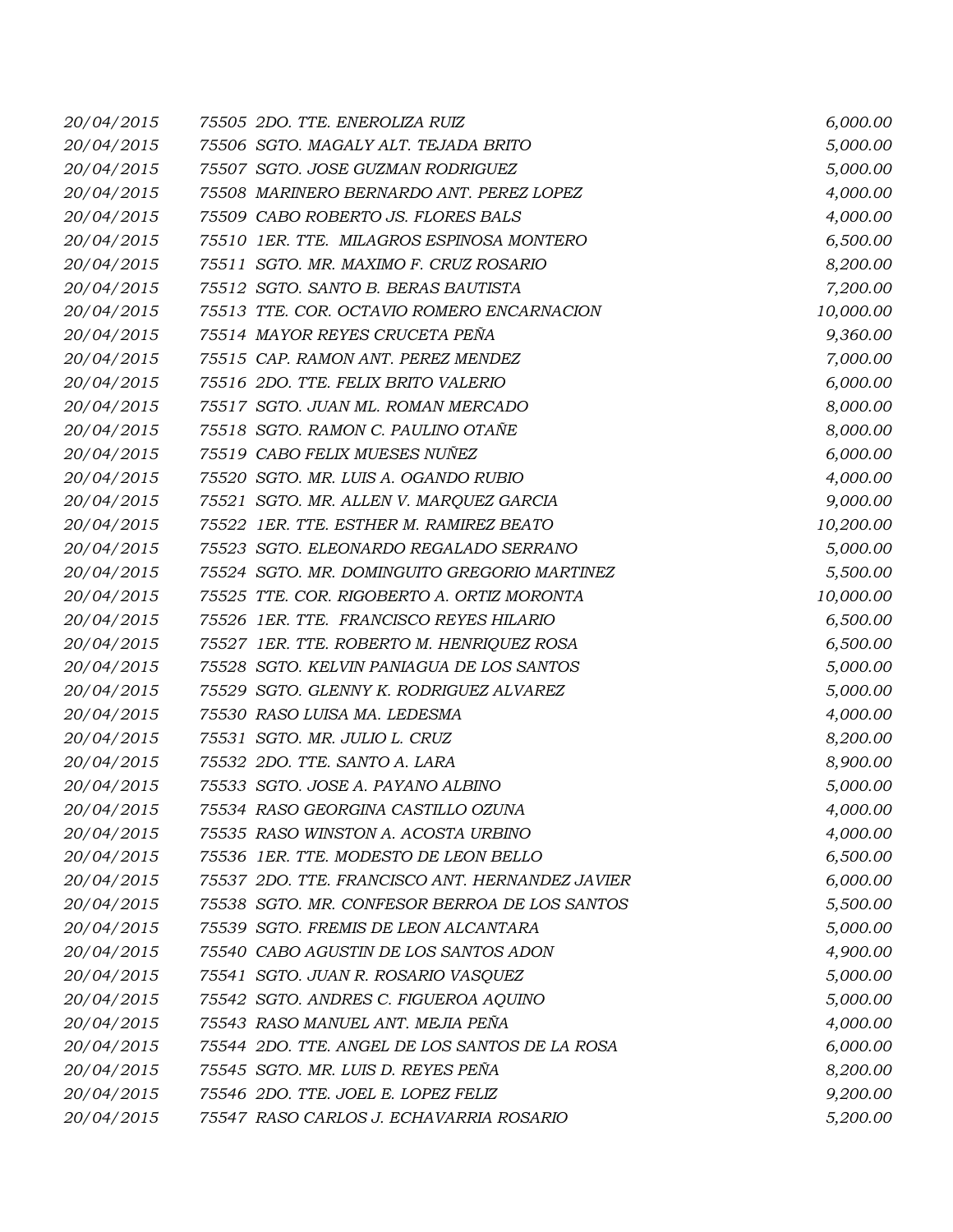| 20/04/2015 | 75548 MAYOR JOSE D. DELGADO MONEGRO        | 13,000.00 |
|------------|--------------------------------------------|-----------|
| 20/04/2015 | 75549 1ER. TTE. DANIEL DE SENA VARGAS      | 6,500.00  |
| 20/04/2015 | 75550 IER. TTE. GERALDO A. REYES TAPIA     | 6,000.00  |
| 20/04/2015 | 75551 SGTO. MR. JOSE M. BELLIARD DISLA     | 5,500.00  |
| 20/04/2015 | 75552 SGTO. MR. DANIEL ANT. VERAS GERMOSEN | 5,500.00  |
| 20/04/2015 | 75553 SGTO. FELIPE S. FRANCISCO POLANCO    | 5,000.00  |
| 20/04/2015 | 75554 SGTO. JOSE A. SANCHEZ SANCHEZ        | 5,000.00  |
| 20/04/2015 | 75555 CABO JUAN A. NOVAS HERASME           | 4,000.00  |
| 20/04/2015 | 75556 CABO FRANCISCO J. RODRIGUEZ REYES    | 4,000.00  |
| 20/04/2015 | 75557 RASO YEFRICA MA. HIDALGO MARTINEZ    | 4,000.00  |
| 20/04/2015 | 75558 RASO ELIZABETH METIVIER MARTINEZ     | 4,000.00  |
| 21/04/2015 | 75559 CANDIDA R. GARCIA JAVIER             | 40,381.05 |
| 22/04/2015 | 75560 CARMEN DE JESUS DE JS. DE BERNAL     | 1,500.00  |
| 22/04/2015 | 75561 FIOL D. CABREJA                      | 4,355.56  |
| 22/04/2015 | 75562 YRIA F. PENA VDA. READ               | 23,781.34 |
| 22/04/2015 | 75563 OCTAVIA REYES BATISTA                | 10,418.49 |
| 22/04/2015 | 75564 NORMA ALT. JIMENEZ                   | 2,184.00  |
| 22/04/2015 | 75565 ANA ANTONIA SANTO                    | 2,184.00  |
| 22/04/2015 | 75566 LILIANA CRUZ MOLINA VARGAS           | 14,700.00 |
| 22/04/2015 | 75567 ASIA N. DEYANIRA HUERTAS             | 36,089.38 |
| 22/04/2015 | 75568 BEATRIZ C. SILFA HERNADEZ            | 40,000.00 |
| 22/04/2015 | 75569 CANDIDA U. GOMEZ CUEVAS              | 2,940.00  |
| 22/04/2015 | 75570 PETRONILA ALMONTE                    | 15,537.15 |
| 22/04/2015 | 75571 BIENVENIDA C. SIERRA FERRERAS        | 3,000.00  |
| 22/04/2015 | 75572 JUANA PAULINO NUNEZ                  | 5,117.50  |
| 22/04/2015 | 75573 MARIA MAGDALENA SIERRA PEREZ         | 8,933.86  |
| 22/04/2015 | 75574 CONSEJO DEL PODER JUDICIAL           | 859.40    |
| 22/04/2015 | 75575 PROVIDENCIA E. MONTAS DE DURAN       | 10,000.00 |
| 22/04/2015 | 75576 CARMEN L. CRUZ SANCHEZ               | 10,000.00 |
| 22/04/2015 | 75577 RAFAEL ANT. GARCIA                   | 42,781.94 |
| 22/04/2015 | 75578 NORA C. RONE P.                      | 15,000.00 |
| 22/04/2015 | 75579 NESTOR DIAZ FERNANDEZ                | 12,360.00 |
| 22/04/2015 | 75580 CALIXTO MEDINA CUEVAS                | 5,000.00  |
| 22/04/2015 | 75581 ROSA MA. GUZMAN CORTORREAL           | 14,867.00 |
| 22/04/2015 | 75582 ELY JOSEFINA CHECO                   | 9,873.18  |
| 22/04/2015 | 75583 ANA M. RODRIGUEZ SALADO              | 8,700.00  |
| 22/04/2015 | 75584 RAFAEL A. CALERO ROJAS               | 3,500.00  |
| 22/04/2015 | 75585 MARIA NELLY BAEZ A.                  | 5,000.00  |
| 22/04/2015 | 75586 TERESA DE LA CRUZ LEONARDO           | 6,000.00  |
| 22/04/2015 | 75587 DIGNA R. ALMONTE FERNANDEZ           | 26,000.00 |
| 22/04/2015 | 75588 CRUZ A. SILVIA TREMOLS               | 14,583.34 |
| 22/04/2015 | 75589 ANTONIA DOLORES CABA                 | 12,600.00 |
| 22/04/2015 | 75590 MARIA E. VASQUEZ P.                  | 15,944.45 |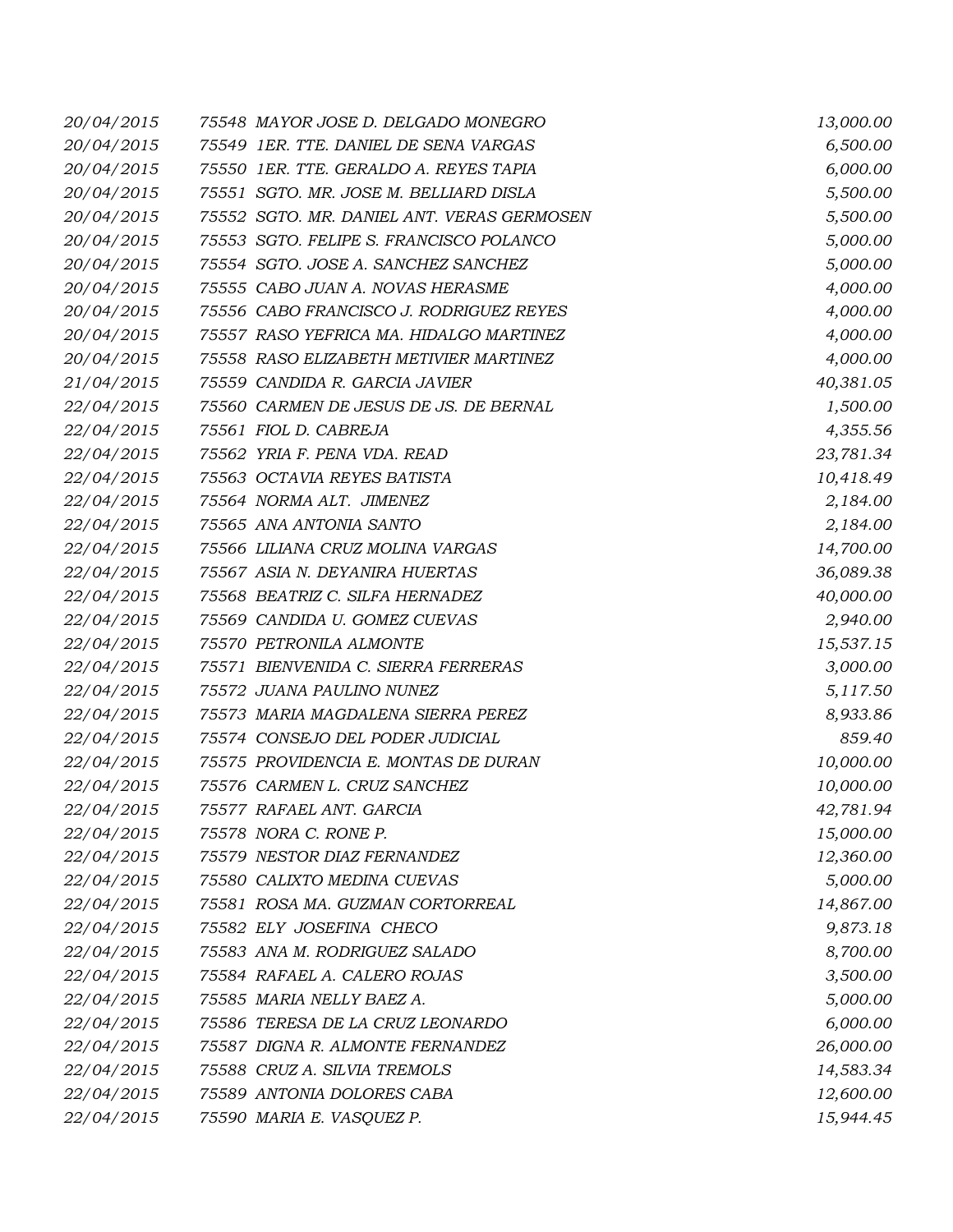| 22/04/2015 | 75591 CELESTE A. OVIEDO O.              | 3,000.00   |
|------------|-----------------------------------------|------------|
| 22/04/2015 | 75592 MARIA DEL C. GUZMAN GONZALEZ      | 5,000.00   |
| 22/04/2015 | 75593 MIGUEL A. RUIZ BRACHE             | 15,000.00  |
| 22/04/2015 | 75594 RAMON E. BAEZ RODRIGUEZ           | 7,000.00   |
| 22/04/2015 | 75595 RAFAEL E. DE LA PAZ               | 3,000.00   |
| 22/04/2015 | 75596 LORENZA G. CORNELIO Y C.          | 39,916.80  |
| 22/04/2015 | 75597 PORFIRIO ESTEVEZ CANELA           | 21,500.00  |
| 22/04/2015 | 75598 BALBINA LIRIANO                   | 11,800.00  |
| 22/04/2015 | 75599 DIEGO DE LA CRUZ GOMEZ            | 8,533.33   |
| 22/04/2015 | 75600 ANTONIA ABAB Q. VDA. ORTEGA       | 3,072.00   |
| 22/04/2015 | 75601 YOLANDE DARDENNE VDA. CRUZ        | 8,000.00   |
| 22/04/2015 | 75602 SANTOS SANCHEZ RAMIREZ            | 3,800.00   |
| 23/04/2015 | 75603 INSTITUTO DE AUXILIOS Y VIVIENDAS | 250.00     |
| 23/04/2015 | 75604 FONDO DE PENSIONES Y JUBILACIONES | 97,465.31  |
| 23/04/2015 | 75605 CONSEJO DEL PODER JUDICIAL        | 97,794.65  |
| 23/04/2015 | 75606 COOPNASEJU                        | 131,401.14 |
| 23/04/2015 | 75607 COOPNASEJU                        | 89,009.00  |
| 23/04/2015 | 75608 INSTITUTO NACIONAL DE LA VIVIENDA | 35.47      |
| 23/04/2015 | 75609 LIGA DE SOFTBALL                  | 100.00     |
| 23/04/2015 | 75610 CONSEJO DEL PODER JUDICIAL        | 737.00     |
| 23/04/2015 | 75611 CONSEJO DEL PODER JUDICIAL        | 3,625.00   |
| 23/04/2015 | 75612 CONSEJO DEL PODER JUDICIAL        | 2,800.00   |
| 23/04/2015 | 75613 CONSEJO DEL PODER JUDICIAL        | 3,576.67   |
| 23/04/2015 | 75614 CONSEJO DEL PODER JUDICIAL        | 1,617.00   |
| 23/04/2015 | 75615 MERCEDES A. SOTO MEJIA            | 95,543.02  |
| 23/04/2015 | 75616 IRIS S. BORGEN SANTANA            | 2,243.39   |
| 23/04/2015 | 75617 KENTY M. NUESI DE TRINIDAD        | 24,677.29  |
| 23/04/2015 | 75618 KAREN G. CASTILLO CASTILLO        | 49,354.58  |
| 23/04/2015 | 75619 YISSEL E. ALMONTE                 | 19,602.00  |
| 23/04/2015 | 75620 JULEISY E PEGUERO SANTANA         | 9,188.90   |
| 23/04/2015 | 75621 VICTOR M FLORENTINO BAEZ          | 14,018.76  |
| 23/04/2015 | 75622 CRISTY E. BOBADILLA GATON         | 17,388.00  |
| 23/04/2015 | 75623 YESICA M. ARIAS ARIAS             | 11,408.00  |
| 23/04/2015 | 75624 JACLYN DEL C. ESTEVEZ COLLADO     | 6,941.15   |
| 23/04/2015 | 75625 CARMEN N.- MARTINEZ FERNANDEZ     | 12,755.57  |
| 23/04/2015 | 75626 AURIS A. SANTOS FLORENTINO        | 6,705.58   |
| 23/04/2015 | 75627 JOSE FCO. DE OLEO ENCARNACION     | 14,438.66  |
| 23/04/2015 | 75628 YOMARY RUMALDO ESPINAL            | 7,514.84   |
| 23/04/2015 | 75629 GUELINTON S. FELIZ MENDEZ         | 10,506.38  |
| 23/04/2015 | 75630 ANA M. HERNANDEZ DE LOS SANTOS    | 12,068.24  |
| 23/04/2015 | 75631 LENIN M. MARTINEZ SANTANA         | 7,405.56   |
| 23/04/2015 | 75632 INSTITUTO DE AUXILIOS Y VIVIENDAS | 225.00     |
| 23/04/2015 | 75633 CONSEJO DEL PODER JUDICIAL        | 2,132.83   |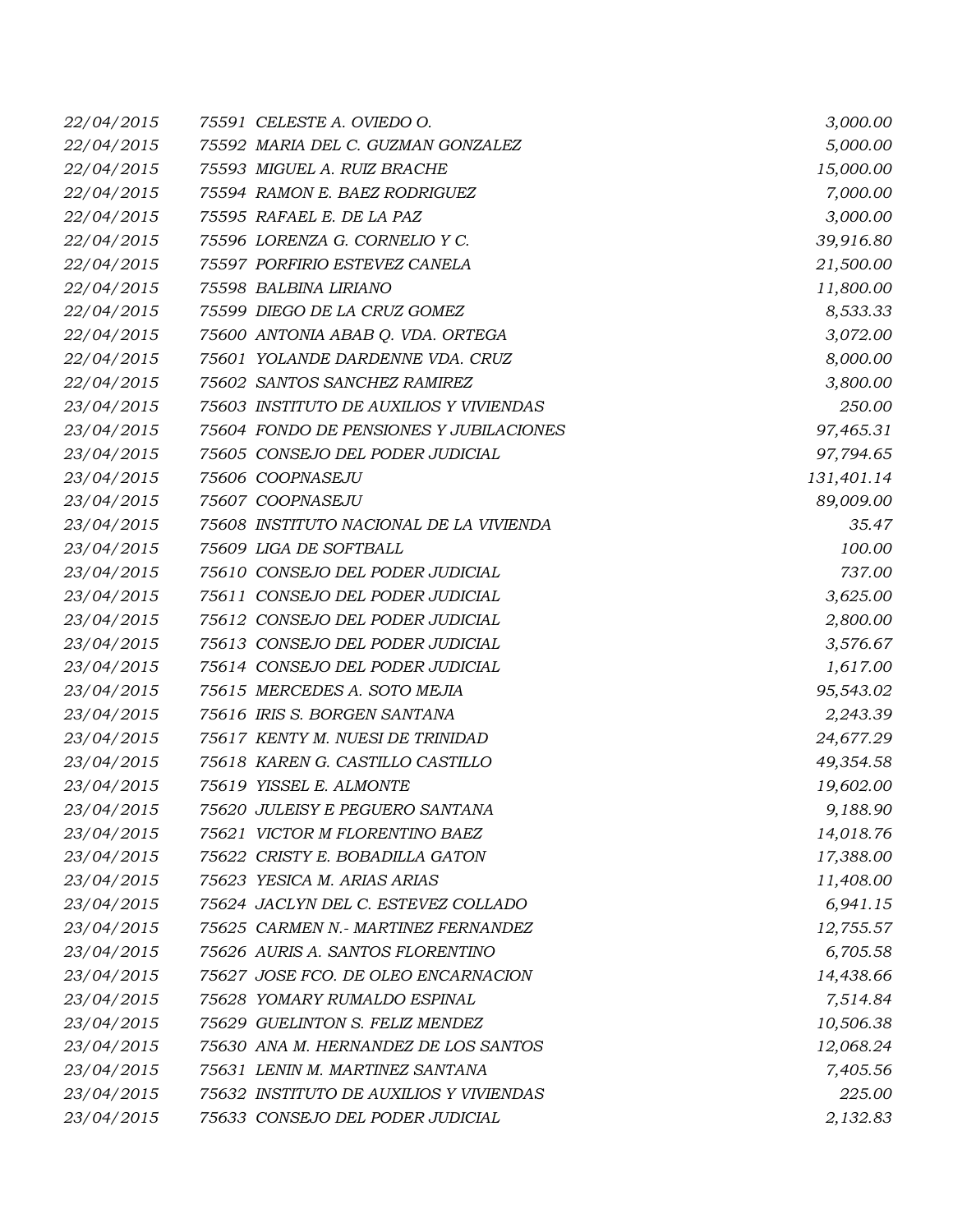| 23/04/2015 | 75634 FONDO DE PENSIONES Y JUBILACIONES       | 2,738.82     |
|------------|-----------------------------------------------|--------------|
| 23/04/2015 | 75635 TTE. COR. JOSE M. ROSARIO AQUINO        | 7,333.33     |
| 23/04/2015 | 75636 1ER. TTE. LUIS ANT. AYBAR RIVERA        | 5,500.00     |
| 23/04/2015 | 75637 1ER. TTE. JORGE E. CUEVAS SANTANA       | 7,333.33     |
| 23/04/2015 | 75638 CABO ELIAS ALMANZAR FERNANDEZ           | 4,666.67     |
| 23/04/2015 | 75639 CABO RAFAEL G. CRUZ DIAZ                | 4,666.67     |
| 23/04/2015 | 75640 CAP. JUAN PEREZ SOLIS                   | 4,766.67     |
| 23/04/2015 | 75641 CAP. HEIRY J. LANTIGUA RIVAS            | 8,166.67     |
| 23/04/2015 | 75642 MAYOR MIGUEL A. CONTRERAS GUERRERO      | 5,133.33     |
| 23/04/2015 | 75643 CABO SANTO SIERRA GUZMAN                | 5,000.00     |
| 23/04/2015 | 75644 SGTO. ANGELA DE LA CRUZ                 | 2,933.33     |
| 23/04/2015 | 75645 CABO JOSE L. SEGURA ALCANTARA           | 2,933.33     |
| 24/04/2015 | 75646 DELCI ALT. FRANCISCO RAMIREZ            | 3,330.89     |
| 24/04/2015 | 75647 CIVELYS S. MENCIA DEL ROSARIO           | 10,449.37    |
| 24/04/2015 | 75648 ELIZABETH GARCIA HERNANDEZ              | 21,480.39    |
| 24/04/2015 | 75649 VENENCIA ALT. GONZALEZ GARCIA           | 13,601.41    |
| 24/04/2015 | 75650 MARIA DE LOS R. FELIZ MELENDEZ          | 12,160.55    |
| 24/04/2015 | 75651 WENDY P. DE LA ROSA ENCARNACION         | 10,925.48    |
| 24/04/2015 | 75652 YISENNY BELTRE ALCANTARA                | 20,691.68    |
| 24/04/2015 | 75653 DENNY M. CAPELLAN ORTIZ                 | 68,434.69    |
| 24/04/2015 | 75654 LUCILA E. PANIAGUA MATEO                | 48,795.20    |
| 24/04/2015 | 75655 JUNIOR SANTOS MATEO                     | 9,825.00     |
| 24/04/2015 | 75656 NERY ANT. GUTIERREZ SANCHEZ             | 23,454.45    |
| 24/04/2015 | 75657 KARINA MA. REYES RODRIGUEZ              | 29,121.67    |
| 24/04/2015 | 75658 CLAUDIA L. GUTIERREZ SANTANA            | 477.16       |
| 24/04/2015 | 75659 DARINSON R. MARTINEZ FERRERAS           | 7,745.71     |
| 24/04/2015 | 75660 VICENTE S. FERNANDEZ SANTOS             | 4,087.25     |
| 24/04/2015 | 75661 ANA C. VILLAFANA MINAYA                 | 3,250.19     |
| 24/04/2015 | 75662 CONSEJO DEL PODER JUDICIAL              | 27,343.33    |
| 24/04/2015 | 75663 CONSEJO DEL PODER JUDICIAL              | 11,750.00    |
| 24/04/2015 | 75664 MAXIMO HERASME POLANCO                  | 4,721.65     |
| 24/04/2015 | 75665 BANCO DE RESERVAS DE LA REP. DOMINICANA | 25,724.31    |
| 24/04/2015 | 75666 CONSEJO DEL PODER JUDICIAL              | 10,250.00    |
| 24/04/2015 | 75667 CONSEJO DEL PODER JUDICIAL              | 24,091.94    |
| 24/04/2015 | 75668 COOPNASEJU                              | 127,555.98   |
| 27/04/2015 | 75669 INSTITUTO DE AUXILIOS Y VIVIENDAS       | 161,075.00   |
| 27/04/2015 | 75670 FONDO DE PENSIONES Y JUBILACIONES       | 6,596,361.66 |
| 27/04/2015 | 75671 INSTITUTO NACIONAL DE LA VIVIENDA       | 366.95       |
| 27/04/2015 | 75672 DOMINGA REYNOSO MOLINA                  | 4,500.00     |
| 27/04/2015 | 75673 EMMACULADA N. DEL ORBE PEREZ            | 4,000.00     |
| 27/04/2015 | 75674 YAHAIRA ALT. RAMOS QUEZADA              | 3,000.00     |
| 27/04/2015 | 75675 YANIA MARMOL PUELLO                     | 2,000.00     |
| 27/04/2015 | 75676 JOHANNA MARTINEZ BATISTA                | 2,000.00     |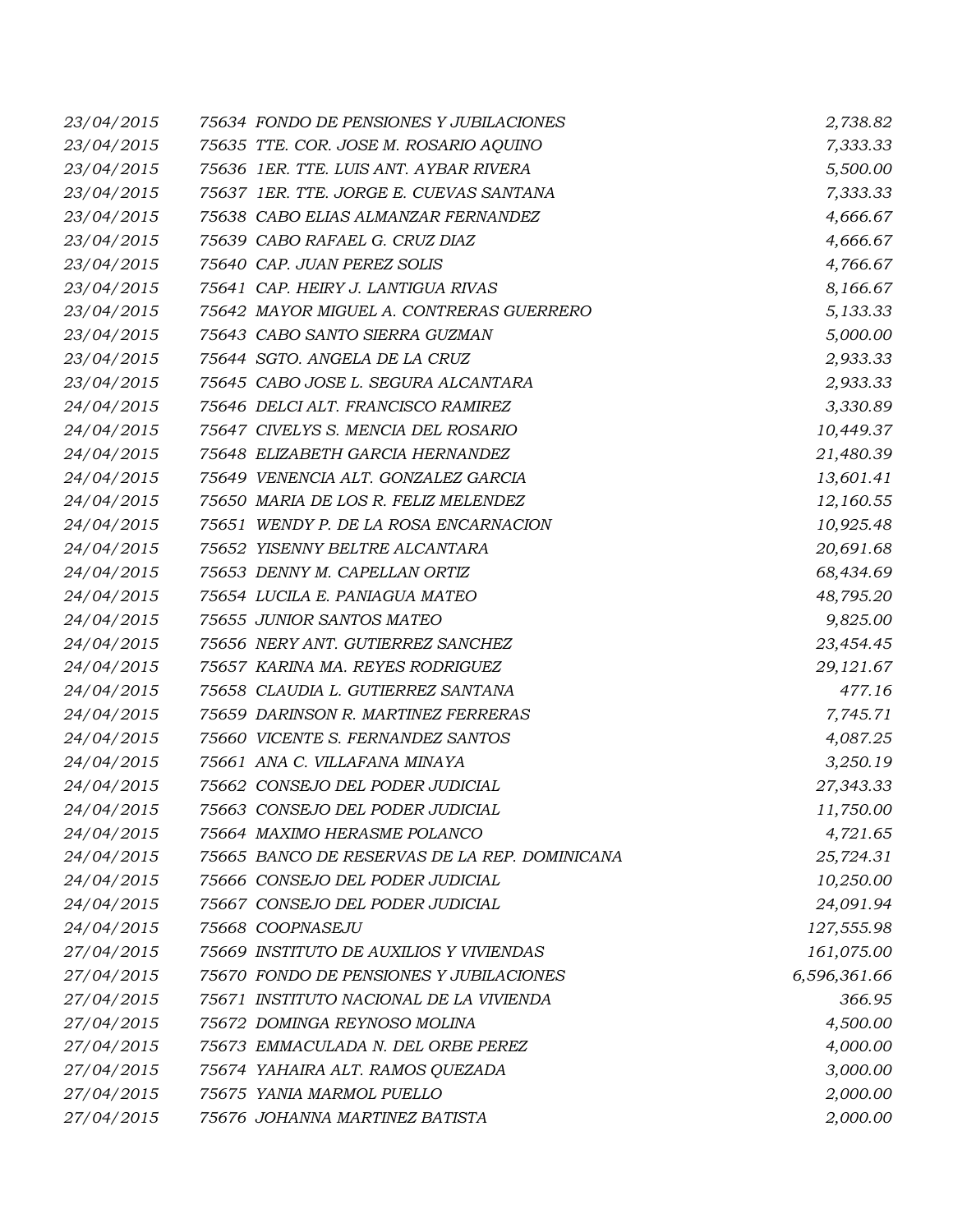| 27/04/2015 | 75677 JOSEFINA MERCEDES REYES ESPINAL  | 6,000.00   |
|------------|----------------------------------------|------------|
| 27/04/2015 | 75678 INSTITUTO DE AUXILIOS Y VIVIENDA | 1,873.69   |
| 27/04/2015 | 75679 FUNDACION DE CREDITO EDUCATIVO   | 254,922.00 |
| 27/04/2015 | 75680 CONSEJO DEL PODER JUDICIAL       | 32,894.59  |
| 27/04/2015 | 75681 CONSEJO DEL PODER JUDICIAL       | 586.67     |
| 27/04/2015 | 75682 CONSEJO DEL PODER JUDICIAL       | 5,000.00   |
| 27/04/2015 | 75683 LIGA DE SOFTBALL                 | 4,850.00   |
| 27/04/2015 | 75684 AURA MARIA YBELICE MERCEDES      | 2,000.00   |
| 27/04/2015 | 75685 LISSET MARIBEL HERNANDEZ PENA    | 6,000.00   |
| 27/04/2015 | 75686 NURYS LANDA VALDEZ SANCHEZ       | 2,500.00   |
| 27/04/2015 | 75687 IDELIZA GARCIA MARTINEZ          | 7,000.00   |
| 27/04/2015 | 75688 CONSEJO DEL PODER JUDICIAL       | 5,520.00   |
| 27/04/2015 | 75689 DULCE MARIA AQUINO GONZALEZ      | 3,600.00   |
| 27/04/2015 | 75690 COLECTOR DE IMPUESTOS INTERNOS   | 291.87     |
| 28/04/2015 | 75691 SARA I. HENRIQUEZ MARIN          | 295,167.02 |
| 29/04/2015 | 75692 TIRSO J. JIMENEZ CABRERA         | 22,181.92  |
| 29/04/2015 | 75693 ROSANNY VALLEJO BALBUENA         | 24,261.48  |
| 29/04/2015 | 75694 EUSEBIO REYES PEÑA               | 8,087.16   |
| 29/04/2015 | 75695 SAN ESTEBAN SANCHEZ              | 7,702.04   |
| 29/04/2015 | 75696 ALAN R. ENCARNACION RAMON        | 7,702.04   |
| 29/04/2015 | 75697 JOSUE M. MOREL VALERIO           | 7,702.06   |
| 29/04/2015 | 75698 ANTONIO MENDEZ FELIZ             | 5,421.74   |
| 29/04/2015 | 75699 MERY C. MATTA HILARIO            | 85,248.85  |
| 29/04/2015 | 75700 THELMA V. REYES GARCIA           | 55,242.00  |
| 29/04/2015 | 75701 LUIS N. GOMEZ GIL                | 151,470.00 |
| 29/04/2015 | 75702 ELIZABETH MARTE LIRIO            | 58,328.14  |
| 29/04/2015 | 75703 BADIA A. WEHBE GUZMAN            | 40,381.06  |
| 29/04/2015 | 75704 BERTA G. DE LOS M. GOMEZ GIL     | 14,256.00  |
| 29/04/2015 | 75705 NIEVES M. PEÑA OVALLES           | 6,730.17   |
| 29/04/2015 | 75706 JUAN ANT. REYES UREÑA            | 4,486.78   |
| 29/04/2015 | 75707 MIGUELINA D. CRESPO DIAZ         | 46,332.00  |
| 29/04/2015 | 75708 LUCIA DEL C. RODRIGUEZ PERALTA   | 69,498.00  |
| 29/04/2015 | 75709 ELLIN J. CORDERO TEJADA          | 22,433.90  |
| 29/04/2015 | 75710 LIDIA A. PUIG FRANCISCO          | 24,677.29  |
| 29/04/2015 | 75711 SARA P. DE LA CRUZ GOMEZ         | 6,931.85   |
| 29/04/2015 | 75712 CAROLIN A. MARTINEZ GIL          | 20,300.41  |
| 29/04/2015 | 75713 CESAR E. CABRAL ORTIZ            | 24,677.29  |
| 29/04/2015 | 75714 ISAAC M. ESPINOSA GARCIA         | 8,802.35   |
| 29/04/2015 | 75715 JUAN R. POLANCO POLANCO          | 2,243.39   |
| 29/04/2015 | 75716 MILTON C. MONTES POLANCO         | 2,243.39   |
| 29/04/2015 | 75717 ABEL ANT. SIERRA RONDON          | 6,730.17   |
| 29/04/2015 | 75718 BERNARDINA PEÑA JIMENEZ          | 106,920.00 |
| 29/04/2015 | 75719 ELIZABETH E. GONZALEZ ALEJO      | 2,243.39   |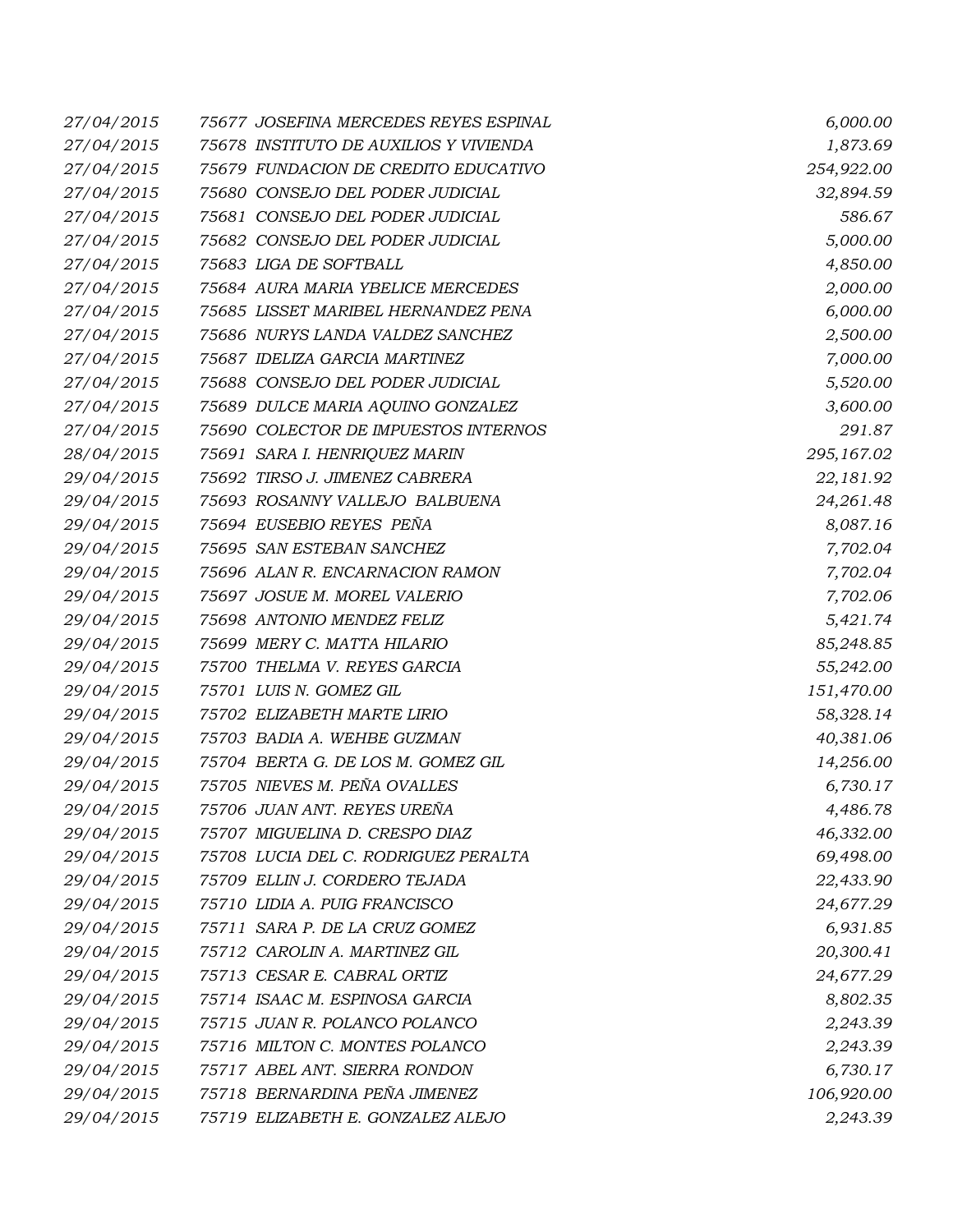| 29/04/2015 | 75720 HILARIA ALT. PERALTA JIMENEZ      | 160,380.00 |
|------------|-----------------------------------------|------------|
| 29/04/2015 | 75721 JOSE F. THEN REINOSO              | 74,844.00  |
| 29/04/2015 | 75722 JOSEFINA COMPRES SANTANA          | 2,243.39   |
| 29/04/2015 | 75723 PURISIMA E. PAREDES MARTINEZ      | 4,486.78   |
| 29/04/2015 | 75724 ALBANIA ALT. CONTRERAS SANCHEZ    | 4,486.78   |
| 29/04/2015 | 75725 LUZ A. ALMONTE PEREZ              | 13,858.17  |
| 29/04/2015 | 75726 JHOAN J. DURAN FRIAS              | 8,802.35   |
| 29/04/2015 | 75727 ALEJANDRA IDELFONSO PEREZ         | 17,164.59  |
| 29/04/2015 | 75728 GRISELDA R. SALAZAR TAVERAS       | 2,243.39   |
| 29/04/2015 | 75729 PEDRO J. MARMOLEJOS REYNOSO       | 4,486.78   |
| 29/04/2015 | 75730 CARMEN LOPEZ MEREJO               | 1,782.00   |
| 29/04/2015 | 75731 LORENZO FLORIMON ESPINAL          | 6,730.17   |
| 29/04/2015 | 75732 CARMEN M. ALONZO MARTE            | 108,702.00 |
| 29/04/2015 | 75733 PABLO ALCALA JAZMIN               | 5,082.88   |
| 29/04/2015 | 75734 FRANCISCO ALB. ANTIGUA PORTUHONDO | 53,460.00  |
| 29/04/2015 | 75735 RAYSA M. URBAEZ RUBIO             | 185,328.00 |
| 29/04/2015 | 75736 ZOBEIDA MATEO                     | 46,332.00  |
| 29/04/2015 | 75737 YUNIRKA ESPINOSA FELIZ            | 5,363.93   |
| 29/04/2015 | 75738 FRANKLYN A. CUEVAS CARRASCO       | 58,328.14  |
| 29/04/2015 | 75739 MANUEL GUEVARA FERRERAS           | 58,328.14  |
| 29/04/2015 | 75740 EDIS Y. RODRIGUEZ MUÑOZ           | 60,571.53  |
| 29/04/2015 | 75741 ISRAEL D. LEDESMA HEREDIA         | 11,614.78  |
| 29/04/2015 | 75742 JAVIER PEREZ SEGURA               | 2,243.39   |
| 29/04/2015 | 75743 LIBIS M. MEREJO PEREZ             | 58,328.14  |
| 29/04/2015 | 75744 RUTH E. BRIOSO DE LEON            | 20,190.51  |
| 29/04/2015 | 75745 MATTI Y. NOBOA                    | 7,589.39   |
| 29/04/2015 | 75746 ISABEL A. CARABALLO ALCANTARA     | 91,979.02  |
| 29/04/2015 | 75747 MARIANA CANELA PEREZ              | 98,010.00  |
| 29/04/2015 | 75748 JOSELYN A. MATEO SALCIE           | 57,341.80  |
| 29/04/2015 | 75749 JUANA M. CONCEPCION MORETA        | 4,486.78   |
| 29/04/2015 | 75750 MELANIO MATOS JIMENEZ             | 9,371.39   |
| 29/04/2015 | 75751 EDGAR E. PIÑA MATEO               | 4,486.78   |
| 29/04/2015 | 75752 MERCEDES PEREZ PEREZ              | 8,802.35   |
| 29/04/2015 | 75753 SERVIO ANT. MONTILLA MONTILLA     | 2,243.39   |
| 29/04/2015 | 75754 JOSE N. ESTEVEZ R                 | 6,730.17   |
| 29/04/2015 | 75755 MILEDYS DE JS. VARGAS             | 20,331.52  |
| 29/04/2015 | 75756 WANDA Y. VARGAS PERALTA           | 13,460.34  |
| 29/04/2015 | 75757 ALIRO DE JS. RODRIGUEZ VELAZQUEZ  | 2,243.39   |
| 29/04/2015 | 75758 BERNICE E. DOTEL VERAS            | 8,973.56   |
| 29/04/2015 | 75759 LEIDY D. SANTANA ALCANTARA        | 20,190.51  |
| 29/04/2015 | 75760 EDWARD R. GARABITO LANFRANCO      | 8,973.56   |
| 29/04/2015 | 75761 JEANNERET DEL C. DIAZ PRESINAL    | 2,243.39   |
| 29/04/2015 | 75762 FRINE A. RIVERA SANTANA           | 2,243.39   |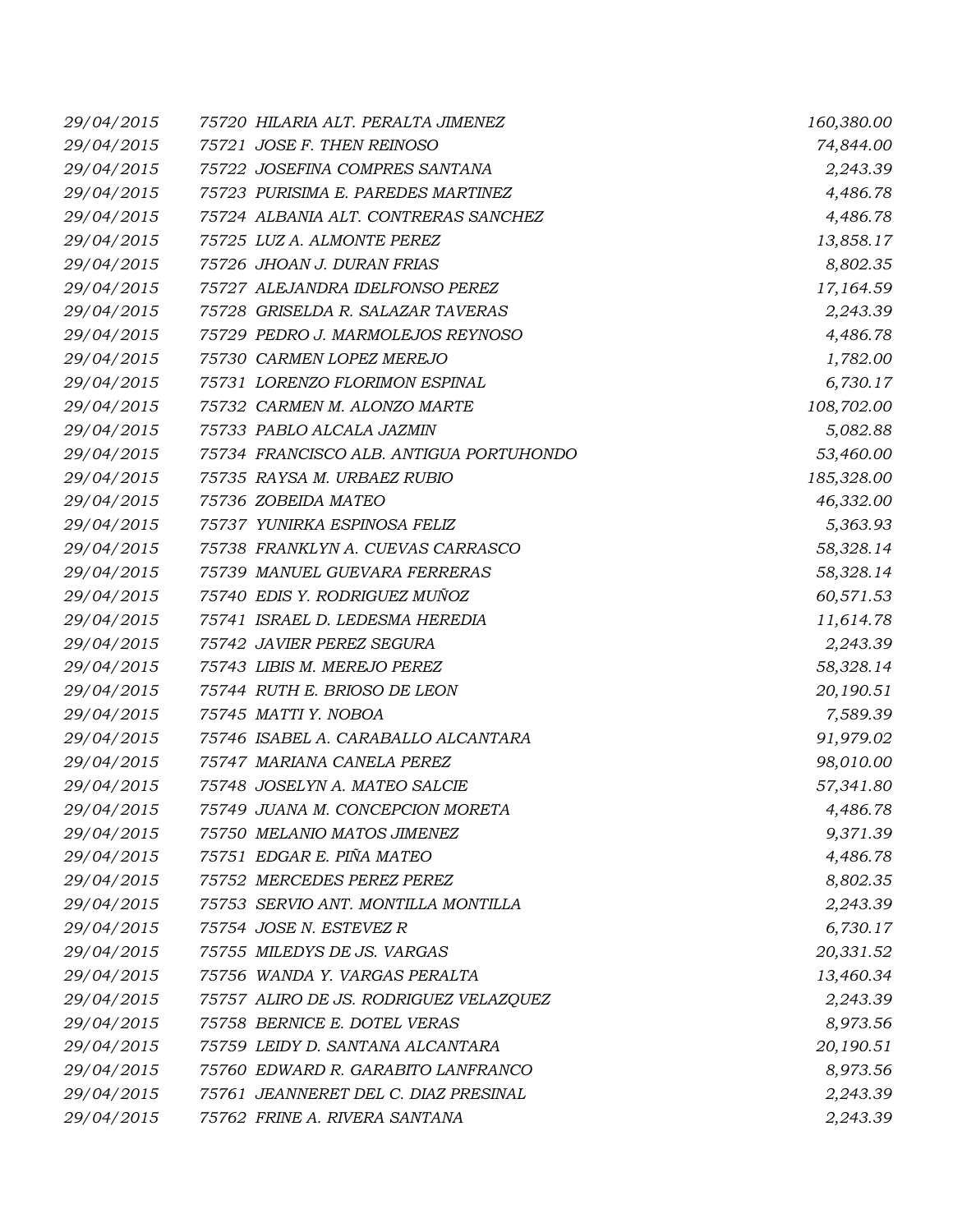| 29/04/2015 | 75763 LENNYS Z. CUSTODIO LLUBERES  |                                         | 2,243.39      |
|------------|------------------------------------|-----------------------------------------|---------------|
| 29/04/2015 | 75764 DORYS C. DISLA MENDEZ        |                                         | 10,692.00     |
| 29/04/2015 | 75765 ALVIN G. NOBOA MENDEZ        |                                         | 2,243.39      |
| 29/04/2015 | 75766 CARIDAD MENDEZ               |                                         | 2,243.39      |
| 29/04/2015 | 75767 MANUELICA MEDINA BELTRE      |                                         | 6,730.17      |
| 29/04/2015 | 75768 HIPOLITO CANDELARIO CASTILLO |                                         | 12,537.56     |
| 29/04/2015 | 75769 ANTIGUA MARIA DE LEON        |                                         | 8,512.17      |
| 29/04/2015 | 75770 EDUARDO J. MERVIL EUGENE     |                                         | 2,243.39      |
| 29/04/2015 | 75771 CARMEN M. HOLGUIN PEÑA       |                                         | 24,677.30     |
| 29/04/2015 | 75772 JOSE BDO. MERCEDES PEÑA      |                                         | 6,730.17      |
| 29/04/2015 |                                    | 75773 MEDARDO ANT. RINCON MARTINEZ      | 4,486.78      |
| 29/04/2015 | 75774 ROMELYN TAVAREZ SOSA         |                                         | 8,802.35      |
| 29/04/2015 | 75775 ALEXIS A. NAVARRO OZUNA      |                                         | 8,802.35      |
| 29/04/2015 |                                    | 75776 DOMINGO ANT. GUERRERO CALDERON    | 4,486.78      |
| 29/04/2015 | 75777 YASMIN E. MARTINEZ CARPIO    |                                         | 8,802.35      |
| 29/04/2015 | 75778 SMARLYM PEREZ MARTINEZ       |                                         | 6,189.15      |
| 29/04/2015 | 75779 MAXIMILIANO PEGUERO DE AZA   |                                         | 8,973.56      |
| 29/04/2015 | 75780 MARIA I. BONE CRUZ           |                                         | 17,947.12     |
| 29/04/2015 | 75781 JESUS D. MORLA CORNIELL      |                                         | 2,243.39      |
| 29/04/2015 | 75782 MARICEL RAMIREZ CEDEÑO       |                                         | 13,203.53     |
| 29/04/2015 | 75783 CRISEIDY P. MEJIA RIJO       |                                         | 3,080.82      |
| 29/04/2015 | 75784 ARANIBAL MANZANO ZAPATA      |                                         | 2,243.39      |
| 29/04/2015 | 75785 ANDRES DIAZ DEL ROSARIO      |                                         | 6,730.17      |
| 29/04/2015 | 75786 PEDRO N. MOJICA DE LA ROSA   |                                         | 2,243.39      |
| 29/04/2015 | 75787 RANDOL ML. NUÑEZ CABREJA     |                                         | 24,261.48     |
| 29/04/2015 | 75788 EDDEL Y. CUEVAS RODRIGUEZ    |                                         | 24,261.48     |
| 29/04/2015 | 75789 GERTRUDIS M. ADAMES BATISTA  |                                         | 2,243.39      |
| 29/04/2015 | 75790 GLADYS M. TAVERAS UCETA      |                                         | 2,243.39      |
| 29/04/2015 |                                    | 75791 YOKARY I. GAUTREAUX DE LA CRUZ    | 58,328.18     |
| 29/04/2015 | 75792 VIRGINIA F. PERALTA HERRERA  |                                         | 4,486.78      |
| 29/04/2015 |                                    | 75793 MARGARITA DE LOS S. REYES PAULINO | 17,947.12     |
| 29/04/2015 |                                    | 75794 VALENTINA A. MATOS DE LOS SANTOS  | 17,947.12     |
| 29/04/2015 | 75795 JOSE A. REYES MANZUETA       |                                         | 6,730.17      |
| 29/04/2015 | 75796 CARMEN CRUZ                  |                                         | 11,216.95     |
| 29/04/2015 | 75797 MARIO E. GOMEZ SILVERIO      |                                         | 6,730.17      |
| 29/04/2015 | 75798 AGUSTIN CONCEPCION CHALAS    |                                         | 2,243.39      |
| 29/04/2015 | 75799 SARA MARTE MARTINEZ          |                                         | 2,243.39      |
| 29/04/2015 | 75800 RAFAEL O. REYES VEGA         |                                         | 53,460.00     |
| 29/04/2015 |                                    | 75801 ROSA E. ALMONTE R. DE VENTURA     | 22,433.90     |
| 29/04/2015 | 75802 HECTOR F. MARTINEZ           |                                         | 20,190.51     |
| 29/04/2015 | 75803 AIDA L. TREJO ROSARIO        |                                         | 2,243.39      |
| 29/04/2015 | 75804 MARIA E. ESTEVEZ MEJIA       |                                         | 13,460.34     |
| 29/04/2015 |                                    | 75805 FONDO DE PENSION Y JUBILACIONES   | 13,503,417.27 |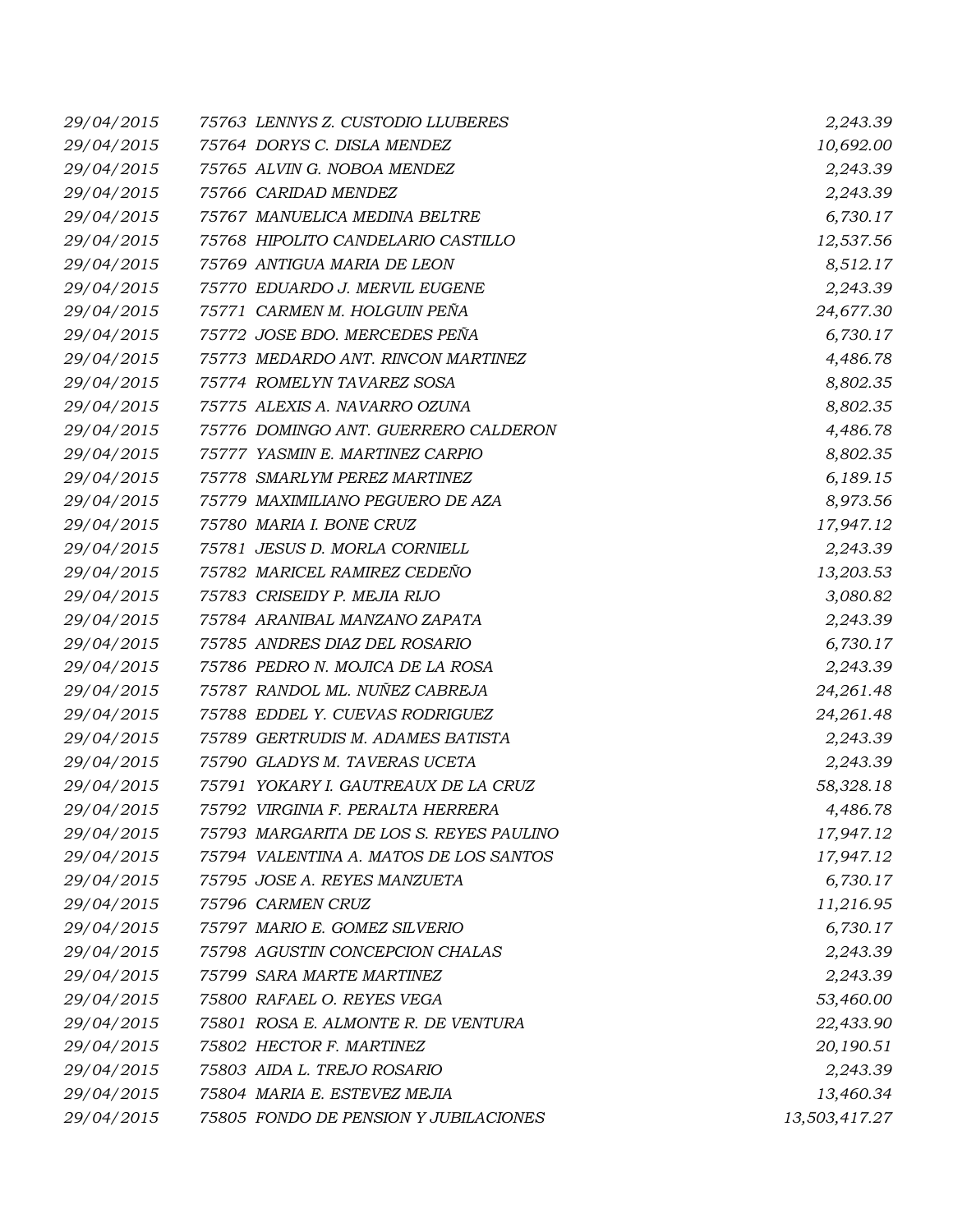|                   | TOTAL RD\$                              | 57,002,055.99 |
|-------------------|-----------------------------------------|---------------|
| 30/04/2015        | 75823 COLECTOR DE IMPUESTOS INTERNOS    | 17,822,955.17 |
| 30/04/2015        | 75822 COLECTOR DE IMPUESTOS INTERNOS    | 344,085.32    |
| 30/04/2015        | 75821 CONSEJO DEL PODER JUDICIAL        | 5,250.00      |
| 30/04/2015        | 75820 CONSEJO DEL PODER JUDICIAL        | 4,200.22      |
| 30/04/2015        | 75819 CARLOS ALB. RAMIREZ C.            | 23,210.83     |
| 30/04/2015        | 75818 CAROLINA DEL C. SOSA T.           | 6,040.56      |
| 30/04/2015        | 75817 YULIANA R. BAEZ PEREZ             | 11,549.48     |
| 30/04/2015        | 75816 CARMEN TERRERO AQUINO             | 5,705.83      |
| 30/04/2015        | 75815 PABLO VASQUEZ VASQUEZ             | 6,726.97      |
| 30/04/2015        | 75814 ZORAIDA CASILLA REYES             | 4,633.33      |
| 30/04/2015        | 75813 COOPNASEJU                        | 13,136.39     |
| 30/04/2015        | 75812 CONSEJO DEL PODER JUDICIAL        | 1,200.83      |
| 30/04/2015        | 75811 CONSEJO DEL PODER JUDICIAL        | 3,462.18      |
| 30/04/2015        | 75810 FONDO DE PENSIONES Y JUBILACIONES | 5,532.80      |
| 30/04/2015        | 75809 BODY SHOP ATHLETIC CLUB SRL       | 85,688.10     |
| 30/04/2015        | 75808 COLECTOR DE IMPUESTOS INTERNOS    | 1,646,260.91  |
| 30/04/2015        | 75807 CANDIDA R. GARCIA JAVIER          | 31,407.48     |
| <i>29/04/2015</i> | 75806 COLECTOR DE IMPUESTOS INTERNOS    | 162,998.09    |

*ANEXO 05*

# *RELACION DE TRANSFERENCIAS DEBITOS MES DE ABRIL 2015*

| <b>FECHA</b> | NUM. | <b>DESCRIPCION</b>                                        | <b>VALOR RD\$</b> |
|--------------|------|-----------------------------------------------------------|-------------------|
| 01/04/2015   |      | 289 TRANSF. DE FONDO DE LA CTA. SUELDOS P/EL PAGO DE BOI  | 180,050.00        |
| 01/04/2015   |      | 290 TRANSF. DE FONDO DE LA CTA. SUELDOS P/EL PAGO DE BOI  | 39,632.29         |
| 01/04/2015   | 291  | TRANSF. DE FONDO DE LA CTA. SUELDOS P/EL PAGO DE BOI      | 145,379.20        |
| 10/04/2015   |      | 292 TRANSF. DE FONDO DE LA CTA. SUELDOS P/PAGO DE COMP.   | 5,861.66          |
| 10/04/2015   |      | 293 TRANSF. DE FONDO DE LA CTA. SUELDOS P/PAGO COMPENS    | 3,048.80          |
| 10/04/2015   |      | 294 TRANSF. DE FONDO DE LA CTA. SUELDOS P/PAGO BONO VA(   | 302,635.37        |
| 13/04/2015   |      | 295 TRANSF. DE FONDO DE LA CTA. SUELDOS P/PAGO DE PROP.   | 17,947.12         |
| 13/04/2015   |      | 296 TRANSF. DE FONDO DE LA CTA. SUELDOS A LA CTA. DEL FON | 17,899.85         |
| 15/04/2015   |      | 297 TRANSF. DE FONDO DE LA CTA. SUELDOS PARA EL PAGO DE   | 111,709.76        |
| 15/04/2015   |      | 298 TRANSF. DE FONDO DE LA CTA. SUELDOS PARA EL PAGO DE   | 22,951.00         |
| 16/04/2015   |      | 299 TRANSF. DE FONDO DE LA CTA. SUELDOS PARA EL PAGO DE   | 84,914.00         |
| 16/04/2015   |      | 300 TRANSF. DE FONDO DE LA CTA. SUELDOS PARA EL PAGO DE   | 35,214.84         |
| 22/04/2015   |      | 301 TRANSF. DE FONDO DE LA CTA. SUELDOS PARA EL PAGO SUI  | 722,037.27        |
| 22/04/2015   |      | 302 TRANSF. DE FONDO DE LA CTA. SUELDOS PARA EL PAGO SUI  | 2,400,118.31      |
| 22/04/2015   |      | 303 TRANSF. DE FONDO DE LA CTA. SUELDOS PARA EL PAGO SUI  | 151,381,405.90    |
| 23/04/2015   |      | 304 TRANSF. DE FONDO DE LA CTA. SUELDOS PARA EL PAGO DE   | 127,220.10        |
| 23/04/2015   |      | 305  TRANSF. DE FONDO DE LA CTA. SUELDOS PARA EL PAGO DE  | 339,628.17        |
|              |      |                                                           |                   |